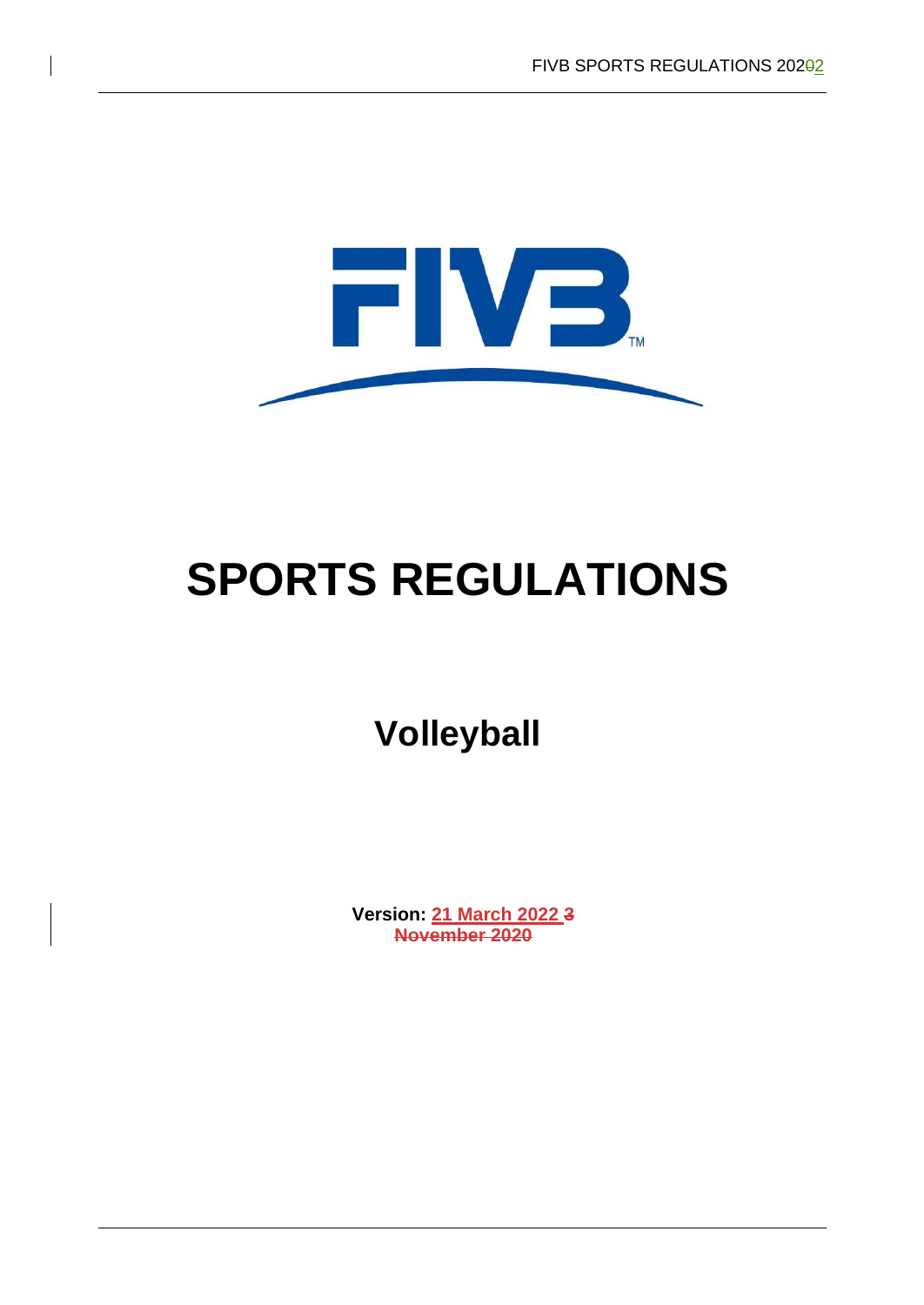## **TABLE OF CONTENTS** (OVERVIEW)

| <b>SECTION I</b>  | STATUS OF PLAYERS, TEAMS, LEAGUES AND OTHER |  |
|-------------------|---------------------------------------------|--|
| <b>CHAPTER 1</b>  |                                             |  |
| $1_{-}$           |                                             |  |
| 2.                |                                             |  |
| 3.                |                                             |  |
| 4.                |                                             |  |
| 5.                |                                             |  |
| 6.                |                                             |  |
| <b>CHAPTER 2</b>  |                                             |  |
| 7 <sub>1</sub>    |                                             |  |
| 8.                |                                             |  |
|                   |                                             |  |
| <b>SECTION II</b> |                                             |  |
| <b>CHAPTER 3</b>  |                                             |  |
| 9.                |                                             |  |
| <b>CHAPTER 4</b>  |                                             |  |
| 10.               |                                             |  |
| 11.               |                                             |  |
| 12.               |                                             |  |
| 13.               |                                             |  |
|                   |                                             |  |
| 14.               |                                             |  |
| 15.               |                                             |  |
| 16.               |                                             |  |
|                   |                                             |  |

|                           | 18. FINANCIAL DISPUTES BETWEEN CLUBS, PLAYERS, FIVB-LICENSED |  |
|---------------------------|--------------------------------------------------------------|--|
|                           |                                                              |  |
| 19. GENERAL PROVISIONS 30 |                                                              |  |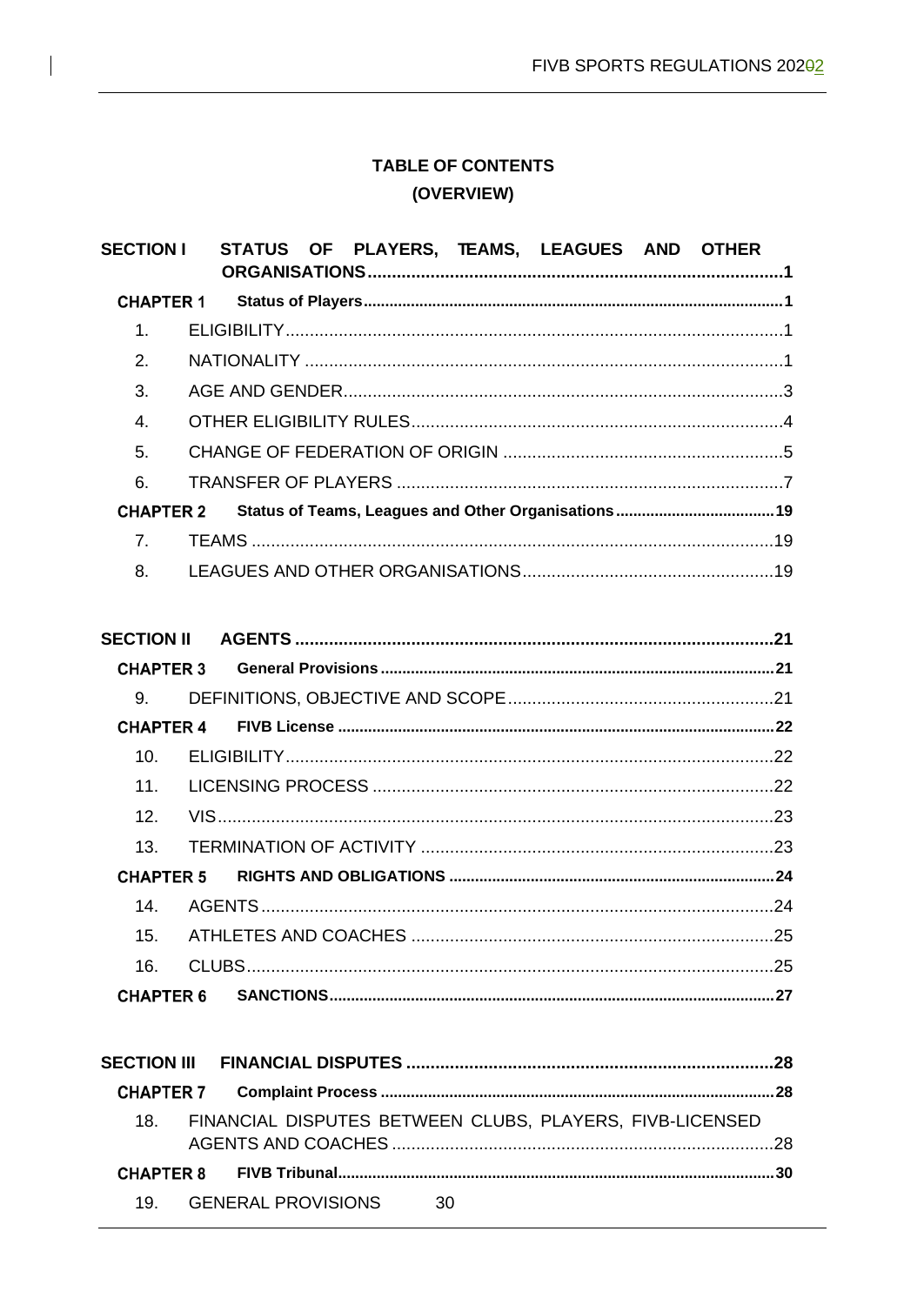$\overline{\phantom{a}}$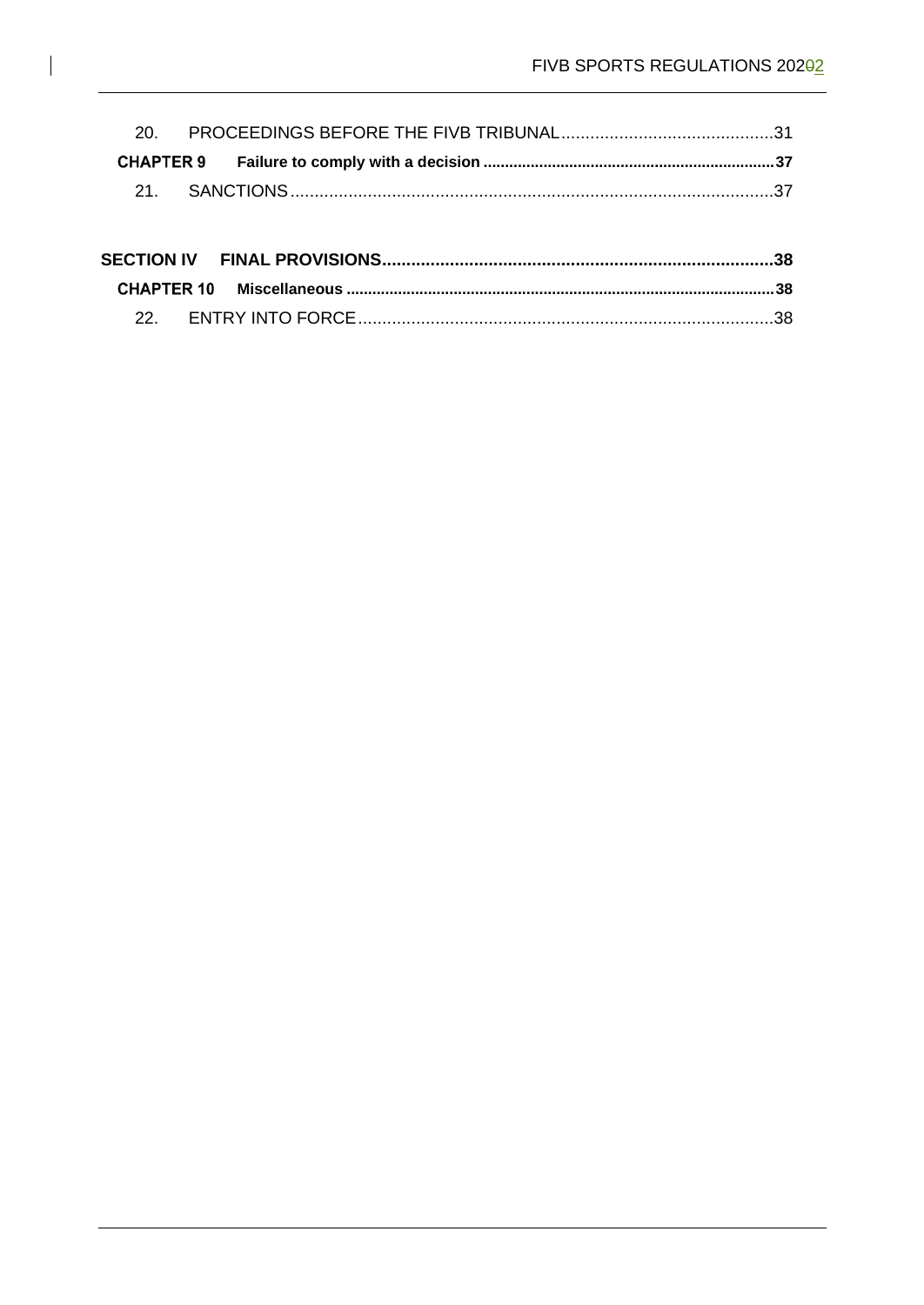## <span id="page-3-0"></span>**SECTION I Status of Players, Teams, Leagues and Other Organisations**

These regulations apply equally to both genders. A reference to one gender (e.g. he) includes a reference to the other gender (e.g. she).

## <span id="page-3-1"></span>CHAPTER 1 Status of Players

## <span id="page-3-2"></span>**1.** ELIGIBILITY

#### **1.1 SUPREME AUTHORITY**

The FIVB is the supreme authority in volleyball to decide all questions and disputes relating to the eligibility of players for national and international competitions.

#### **1.2 RIGHT TO DETERMINE PLAYERS' ELIGIBILITY**

Each National Federation has the right to determine the eligibility of its players subject to the provisions of the FIVB Constitution and Regulations.

#### **1.3 CRITERIA FOR THE ELIGIBILITY OF PLAYERS**

The eligibility of a player may be determined after taking into consideration the following criteria:

- a. nationality;
- b. age;
- c. sex;
- d. height (if applicable); and
- e. other eligibility criteria.

#### **1.4 PLAYER PARTICIPATION IN A MATCH**

A player is considered to be in the match when:

- 1.4.1 his name is registered in the O-2bis Form, and
- 1.4.2 there is visual confirmation from the passport / ID (identification document) that the player is actually present.

### <span id="page-3-3"></span>**2.** NATIONALITY

#### **2.1 ELIGIBILITY TO PLAY FOR A NATIONAL TEAM**

Any person holding the nationality of a country, whether acquired at birth or later (by application or any other means), is eligible to play for the national team of the National Federation of the same country, provided that said National Federation is his Federation of Origin and that the conditions set out in these Regulations are fulfilled.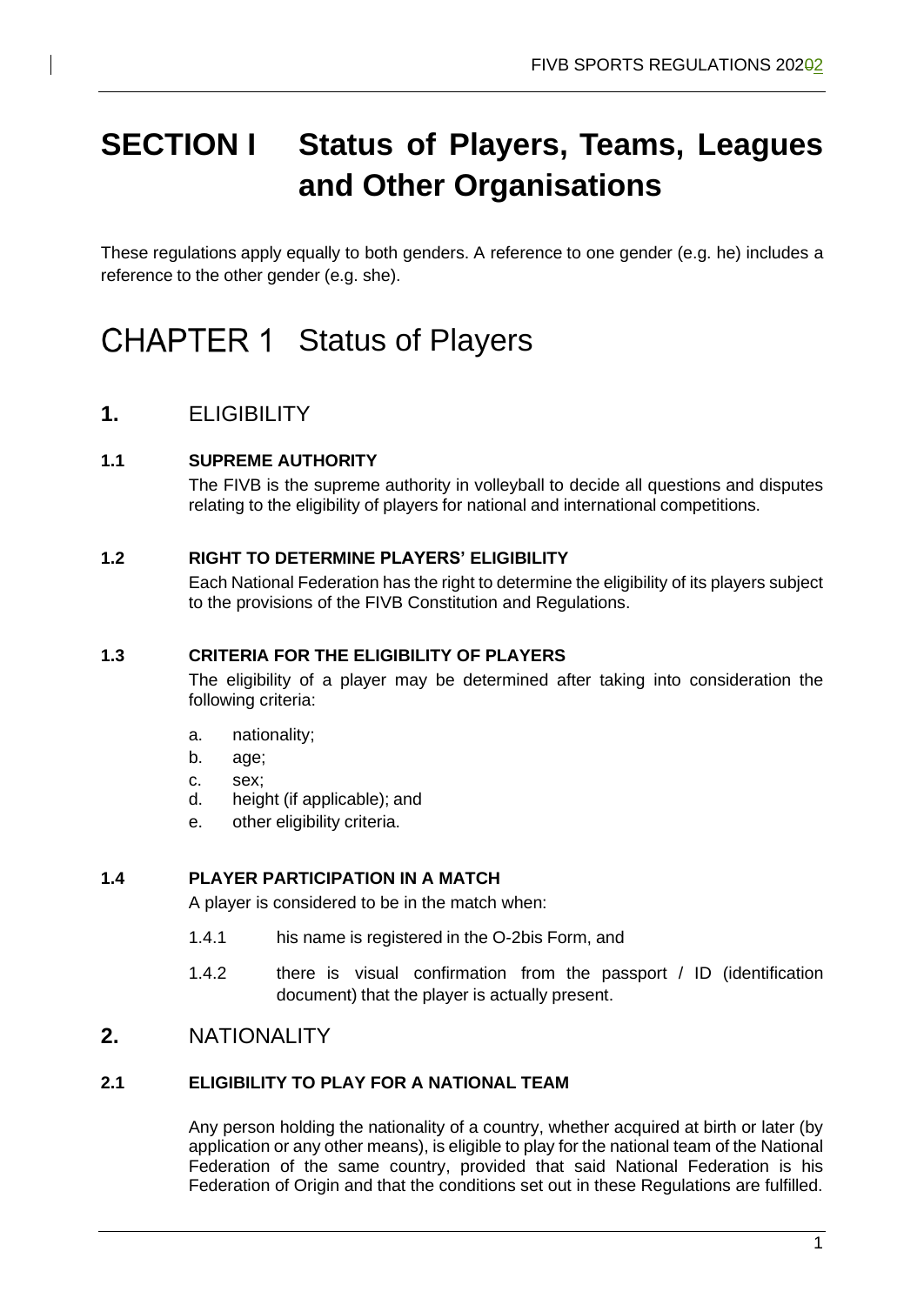#### **2.2 ELIGIBILITY TO PLAY FOR A NATIONAL TEAM AFTER A CHANGE OF FEDERATION OF ORIGIN**

- 2.2.1 Only one (1) player having previously played for another national team  $\frac{d}{dx}$ the same age category can be part of a team, for a given event.
- 2.2.2 The O-2bis Form and the player's International Transfer Certificate shall include the additional information of the player's former national team, where applicable.

#### **2.3 ELIGIBILITY TO PLAY FOR A THIRD NATIONAL TEAM**

A player is not eligible to play for a third national team, nor may he return to the initial national team of his Federation of Origin after having changed his Federation of Origin (see also Article 5.1).

#### **2.4 FIRST REGISTRATION IN OWN OR FOREIGN COUNTRY**

- 2.4.1 The Federation which is the first to:
	- a. register the player in its national team for an FIVB, World or Official Competition through the final FIVB O-2bis Form, with the player's presence being certified by the Control Committee; or
	- b. issue a national license for the player or otherwise register the player within its Federation in the season in which the player turns fourteen (14) years of age (or older if first registered after the age of fourteen (14));

is considered to be the player's Federation of Origin regardless of the player's nationality.

For purposes of this provision, the act of registering a player shall mean that the player has been registered to play in a  $V$ volleyball *(in either form)* competition for a club, team, school or other volleyball entity in the territory of a National Federation that is affiliated either directly or indirectly with the Federation.

- 2.4.2 If at the time of registration the player holds the nationality of another country only, he/she becomes eligible to play in the national team of his/her Federation of Origin immediately after obtaining the same nationality as his/her Federation of Origin.
- 2.4.3 National Federations shall conduct all necessary investigations to ensure the player does not hold a prior registration in another Federation.

#### **2.5 PASSPORT**

All players wishing to participate in FIVB, world or official competitions, must present an individual passport issued by the competent authorities of the country they represent. The FIVB Board of Administration may establish different or additional requirements.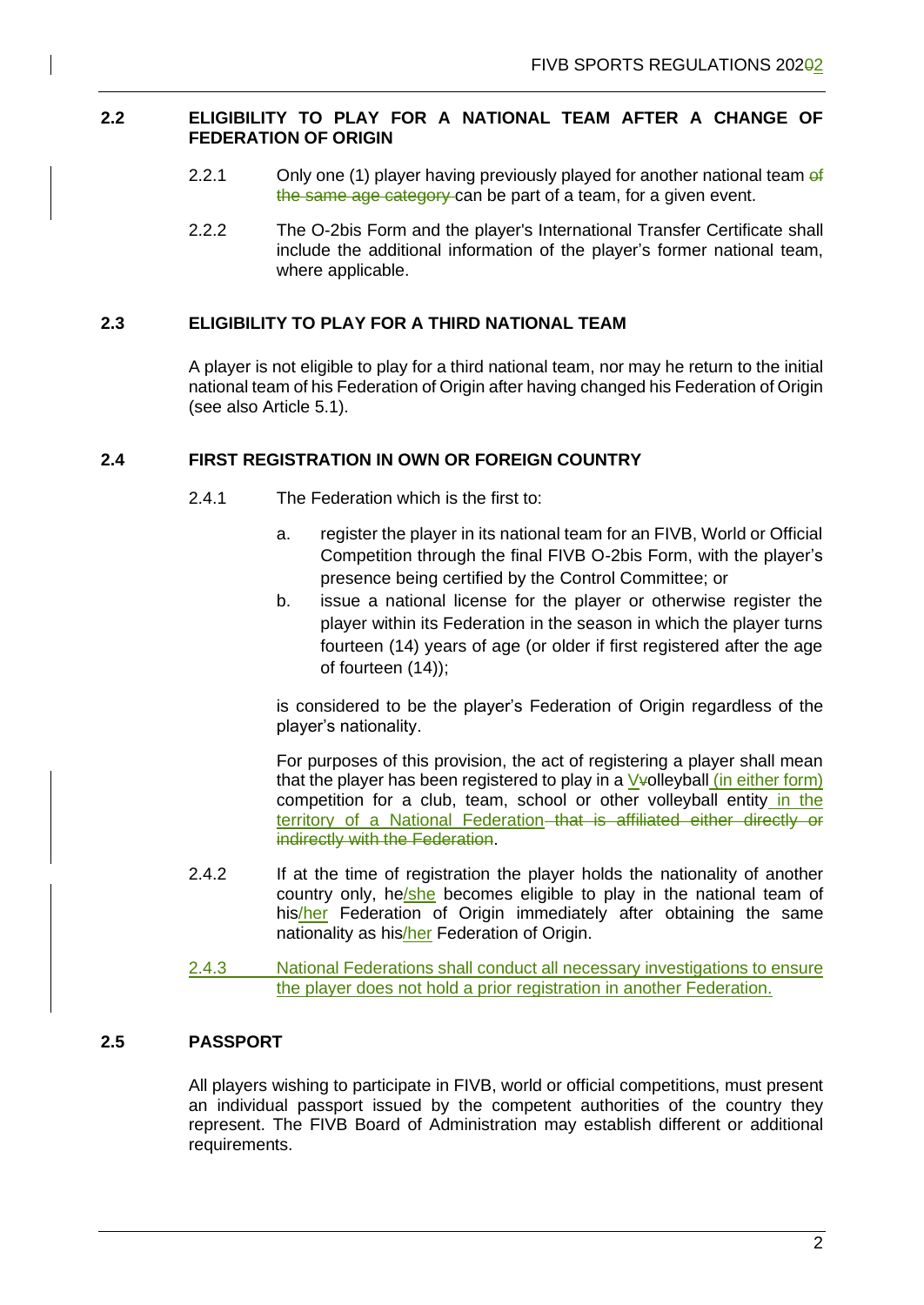## <span id="page-5-0"></span>**3.** AGE AND GENDER

#### **3.1 AGE**

The FIVB has determined the following age categories:

- Girls' Under 18,
- Boys' Under 19,
- Women's Under 20,
- Men's Under 21,
- Men's and Women's Under 23.

#### **3.2 GENDER**

3.2.1 Purpose

The purpose of this regulation is to determine the eligibility of a player to participate in a gender category by balancing 1) the identification of an individual player with 2) the competitive balance of the competition category taking into account the interests of the other athletes competing in that category.

- 3.2.2 The initial categorisation of a player's gender for purposes of eligibility shall be attested by the National Federations through the birth certificate of the player reflecting the player's gender assignment at birth and the first registration of the player in all disciplines of Volleyball. In the event that the birth certificate reflecting the player's gender assignment at birth does not match the first registration of the player in Volleyball, the player's initial categorisation for purposes of this regulation shall be based on the gender assignment at birth.
- 3.2.3 Change of Gender
	- 3.2.3.1 A player may change the categorisation of his or her gender one time for purposes of eligibility in FIVB, World and Official Competitions organised by the FIVB or its Confederations if he or she can demonstrate to the comfortable satisfaction of the Gender Eligibility Committee that no competitive advantage is derived from such change based on the totality of the circumstances.
	- 3.2.3.2 As part of its "totality of circumstances" analysis, the FIVB can take into account any physiological (e.g. nature of the change, height, weight, BMI, muscle mass), medical (e.g. nature and time of change, sex change operation, testosterone levels, muscle receptor measurements, new scientific developments and discovery, etc.), sporting (e.g. sports performance in national leagues, position, experience participating in other gender) and any other considerations submitted by the player or requested by the Gender Eligibility Committee.
	- 3.2.3.3 The composition of the Gender Eligibility Committee shall consist of one legal expert and one medical expert appointed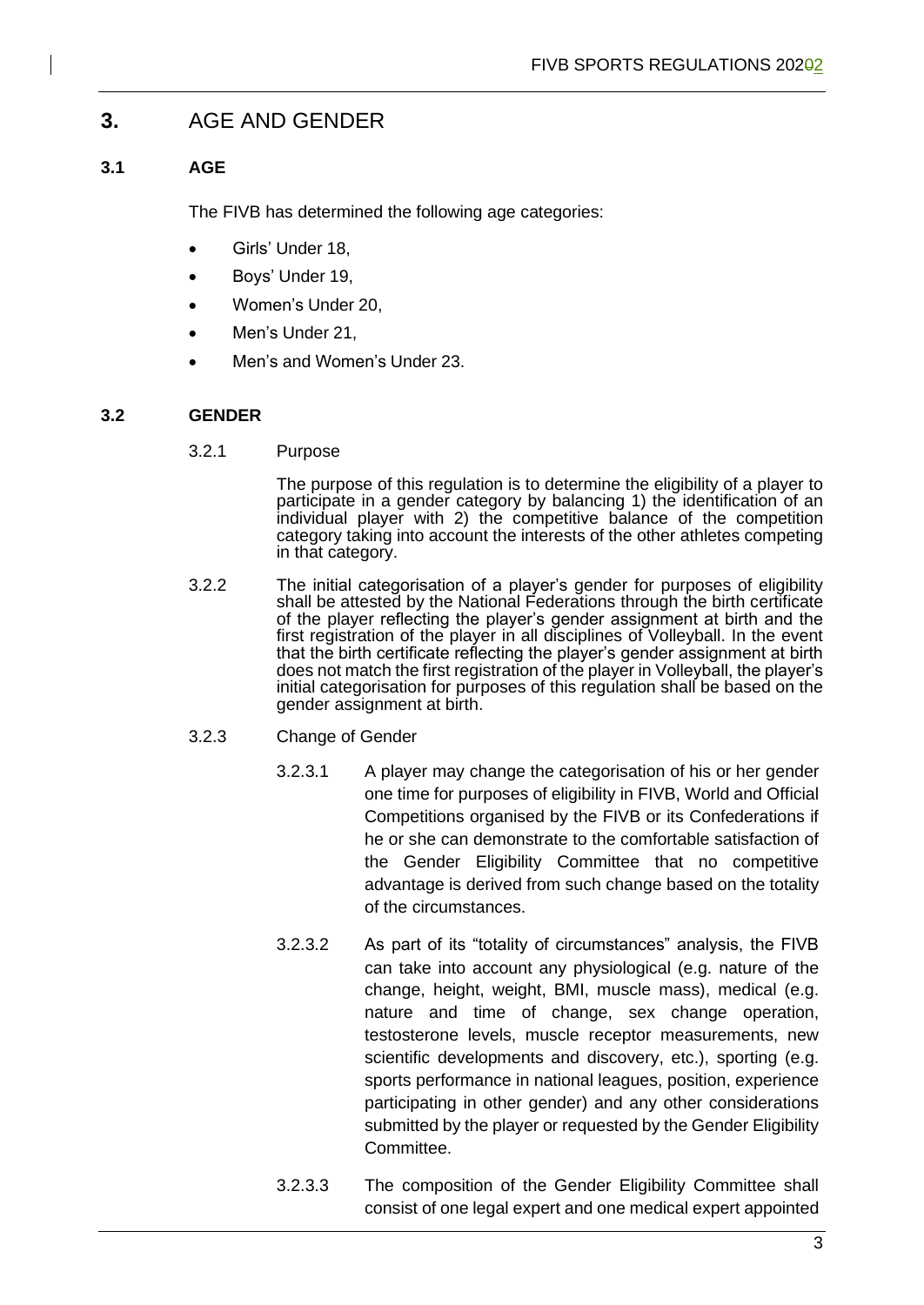by the FIVB and one athlete appointed by the FIVB Athlete's Commission. There must be at least one male and one female member sitting on the Gender Eligibility Committee. It shall issue a reasoned decision as to whether or not it approves the change of gender.

3.2.4 Eligibility to Play after a Change of Gender

Only one (1) player having previously played for another gender can be a part of a team for a given event unless otherwise decided by the FIVB.

3.2.5 Applicability

For the avoidance of doubt, the application of this rule shall be limited to FIVB, World and Official Competitions organised by the FIVB and its Confederations. For national club competitions, each National Federation responsible for the registration of players for the club competition in its territory shall determine its own eligibility rules regarding gender.

3.2.6 Appeal

An appeal against the rejection of a change request by the Gender Eligibility Committee may be submitted exclusively to the FIVB Appeals Panel within a period of fourteen (14) days from the notification of the decision. The procedure of the appeal shall be conducted in accordance with Section IV of the FIVB Disciplinary Regulations.

## <span id="page-6-0"></span>**4.** OTHER ELIGIBILITY RULES

#### **4.1 GENERAL RULE**

Any player who fulfils the requirements of the rules on nationality, age, gender and other criteria established by FIVB (and/or IOC, where applicable), is eligible for participation in FIVB competitions, including the Olympic Games and qualifying tournaments, on the condition that he complies with the principles of affiliation established by the respective National Federation and fulfils the conditions set out in these Regulations.

#### **4.2 ELIGIBLE PLAYERS**

- 4.2.1 An eligible player may receive, during the period of his preparation and his sports activity, material and financial assistance, either from sports organisations (National Federation, NOC, League, Committees or Clubs belonging to voluntary organisations recognized by his Federation), or from private or public institutions.
- 4.2.2 An eligible player may receive his country's support for preserving and raising the level reached in his studies and in his work within his community at the moment of his incorporation in a sports program.
- 4.2.3 Material assistance includes:
	- a. board and lodging expenses;
	- b. sportswear and equipment;
	- c. travel expenses; and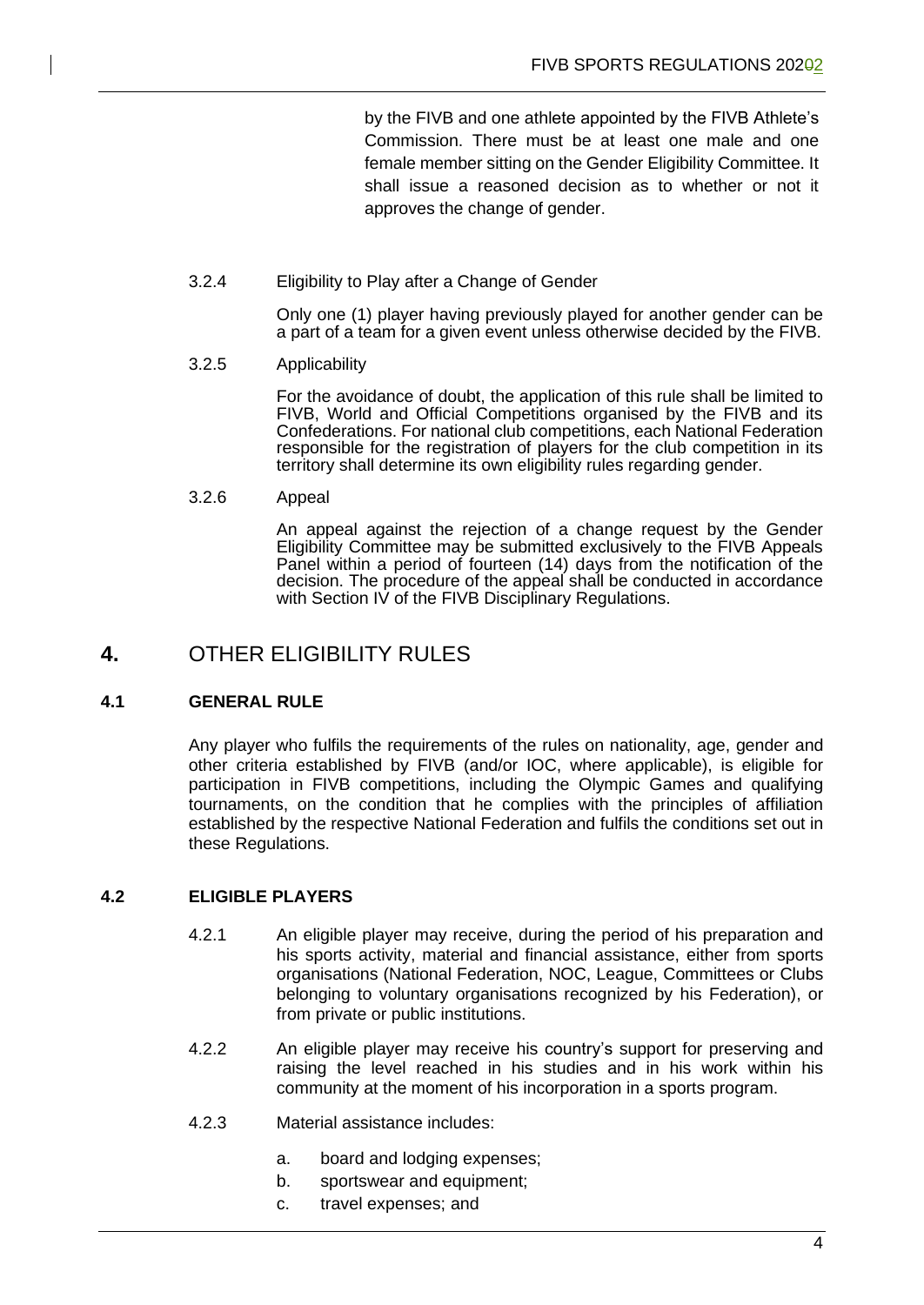- d. expenses for medical and dental treatment, physiotherapy, including therapeutic and psychological services and necessary medicine.
- 4.2.4 Financial help may be granted without limitation as follows:
	- a. compensation to replace a justified loss of salary or a scholarship to continue his studies or to continue his professional career;
	- b. pocket money;
	- c. subscription to an insurance or pension plan whether governmental or private under the terms of the national law; and
	- d. engagement by or endorsement for a sports, government, private organisation, or sports club.
- 4.2.5 No National Federation, club or player may demand any financial guarantee or special economic conditions to participate in FIVB competitions. Infringement of this rule is a basis for sanctions according to FIVB Regulations.

#### **4.3 DECISIONS ON THE ELIGIBILITY OF PLAYERS**

The FIVB Board of Administration, or, in urgent cases, the Executive Committee/the President, decides on the application of the rules for the eligibility of players. It may ask the Legal Commission to study the case and submit recommendations.

### <span id="page-7-0"></span>**5.** CHANGE OF FEDERATION OF ORIGIN

#### **5.1 GENERAL**

A player's Federation of Origin may be changed only once. Changes of Federation of Origin may be approved only by the FIVB Executive Committee, upon proposal of the FIVB President, and provided that the right to be heard of the current Federation of Origin has been respected.

#### **5.2 CONDITIONS**

A change of Federation of Origin (hereinafter "the Change") may be approved only if the following conditions are cumulatively met:

- 5.2.1 The player has established residence in the country of his new Federation of Origin (hereinafter "the new Federation") for a minimum of two (2) continuous years immediately prior to the time of filing the application for the Change.
- 5.2.2 The player has obtained the nationality of the country of the new Federation.
- 5.2.3 The player's Federation of Origin agrees to the Change.
- 5.2.4 The new Federation agrees to the Change.
- 5.2.5 The applicable administration fee for the Change has been paid to the FIVB (see Article 5.3 below).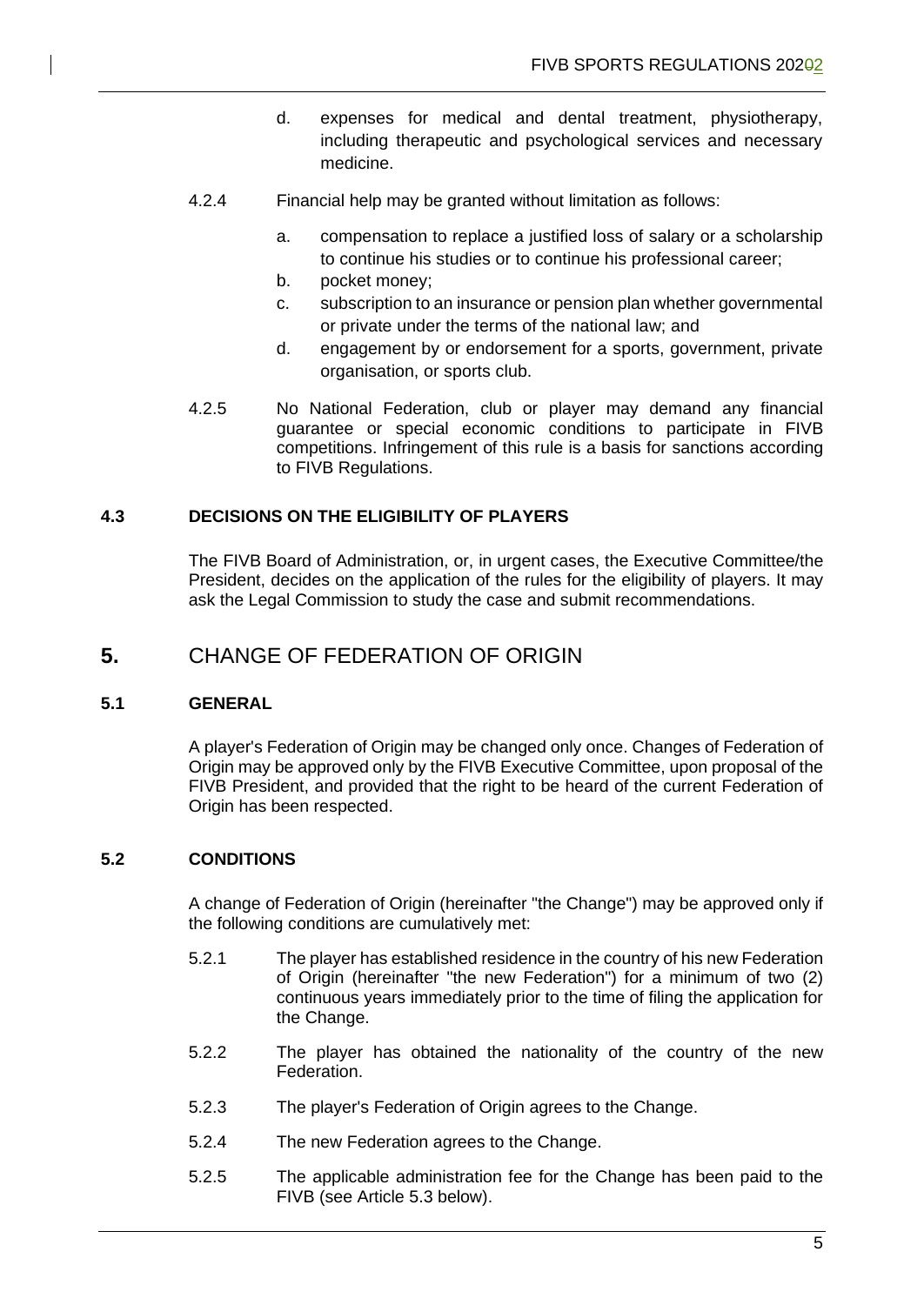In the event that the player's Federation of Origin does not agree to the Change under Article 5.2.3 and the wording of Article 5.2.3 notwithstanding, the FIVB Executive Committee shall have the unequivocal right to determine, in its sole discretion, whether the Change is reasonable and justifiable and to approve the Change, provided that the FIVB Executive Committee gives an opportunity to the player's Federation of Origin to explain the reasons for its disagreement.

#### **5.3 PROCEDURE**

- 5.3.1 The following documents shall be submitted to the FIVB:
	- a. One (1) original copy of the respective FIVB form (see [www.fivb.com\)](http://www.fivb.com/), duly signed and stamped by the player, his/her Federation of Origin and the new Federation; and
	- b. Proof of two (2) years continuous residence in the country of the new Federation. Residence means the place where the player "lives and sleeps" and can be found in the majority of the days of the year; and
	- c. Copy of the player's International Passport of the country of the new Federation.
- 5.3.2 The administrative fee for a Change is CHF 15,000 (fifteen thousand Swiss Francs). If the player has played for a senior national team, the applicable administrative fee is CHF 25,000 (twenty-five thousand Swiss Francs). The administrative fee will be reimbursed if the Change is not approved (if applicable, at the end of the appeal proceedings if the dismissal is upheld by the competent body).

#### **5.4 SPECIAL CASES**

- 5.4.1 If the player has never played for any national team and already had the nationality of the country of the new Federation at birth, the FIVB may approve the Change as follows:
	- a. The conditions of Article 5.2 shall be met, except for the condition of 2-year continuous residence.
	- b. The documents mentioned under Article 5.3.1.a and 5.3.1.c above shall be submitted to FIVB, along with proof of when the player acquired the nationality of the country of the new Federation.
	- c. The applicable administration fee is CHF 2,000 (two thousand Swiss Francs). The FIVB Executive Committee shall have the right to waive the applicable administration fee if the player does not have the nationality of his original Federation of Origin.
	- d. The National Federations involved and the FIVB may agree that the Player's transfers between the two (2) National Federations will be exempted from the payment of administration and transfer fees.

#### 5.4.2 In case

- a. the player has established residence in the country of the new Federation for a minimum of eight (8) continuous years; and
- b. the application for a Change is filed with the FIVB on or after the 1st of January of the calendar year during which the player turns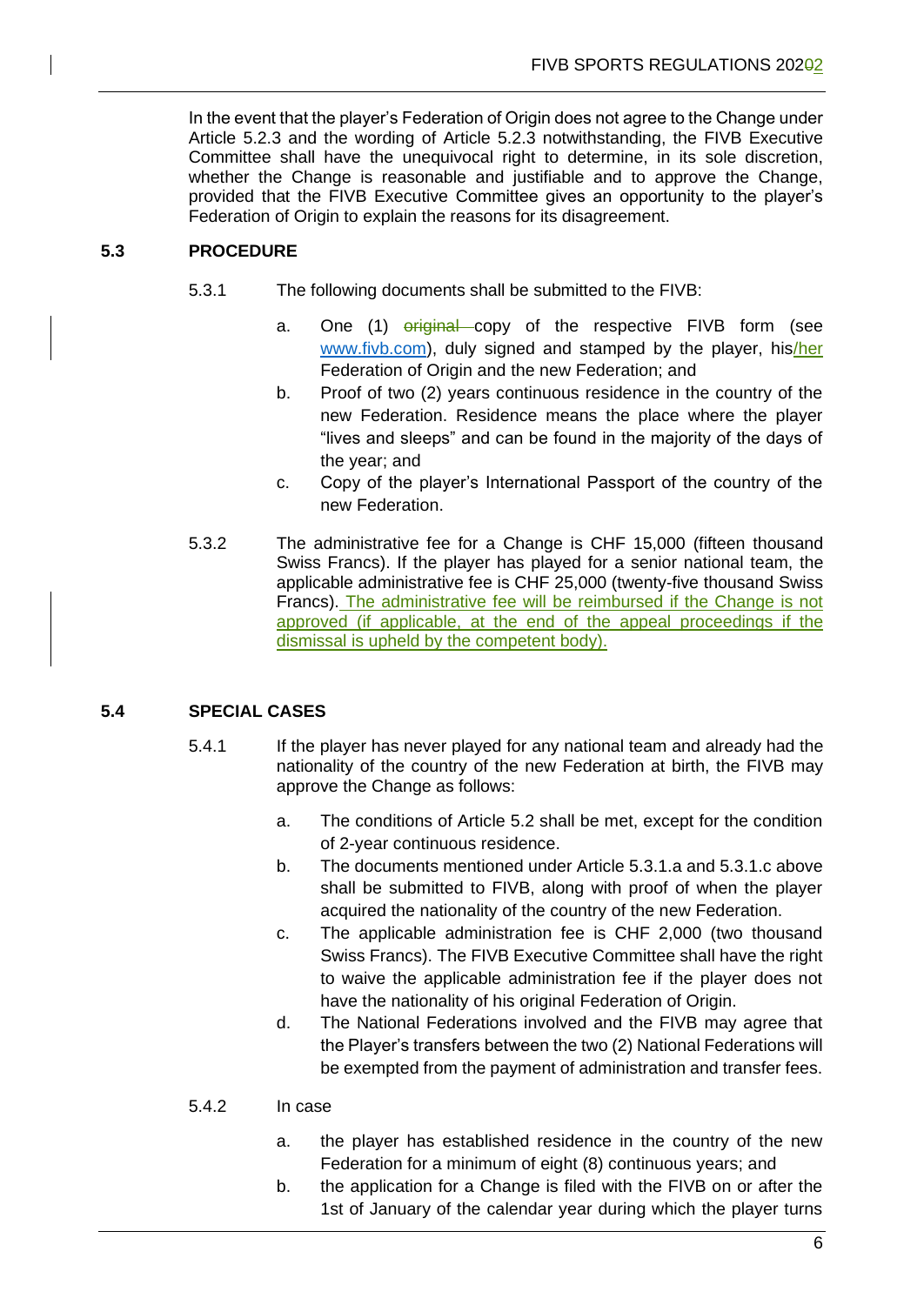35 (for men) or 32 (for women); and

c. the conditions of Article 5.2.2 (nationality) as well as Article 5.2.4 (agreement of the new Federation) are met and the player's Federation of Origin agrees to the Change,

the condition of Article 5.2.5 (administration fee) shall be waived.

5.4.3 For the avoidance of doubt, the FIVB Executive Committee shall have the same right to review and approve a Change in the event that a player's Federation of Origin does not approve a Change as provided in the last provision of Article 5.2 above under this Article 5.4.

#### **5.5 CONSEQUENCES**

- 5.5.1 Unless decided otherwise, the decision of the FIVB Executive Committee to approve the Change is effective from the day of its notification to the new Federation.
- 5.5.2 As of that date, the player shall have the same rights and obligations with players of the new Federation (e.g. he can directly compete in club competitions of the new Federation without a need for ITC). However, if the player has previously played for another national team, he will be eligible to play for a national team of the new Federation only after two (2) years have elapsed. This two-year period starts from the day that the complete application file (including the payment of the administrative fee), containing all required documents, is received by the FIVB.

## <span id="page-9-0"></span>**6.** TRANSFER OF PLAYERS

#### Note:

International transfers between two (2) National Federations belonging to the same Confederation are subject to the FIVB Regulations (which prevail over any Confederation's or any National Federation's regulations) but will be handled administratively by the respective Confederation. References to FIVB in the present Chapter shall be understood as referring to the corresponding Confederation, where applicable. With the previous written approval of FIVB, Confederations may adopt their own continental administrative regulations relating to the transfer of players among their National Federations. In case of doubt or controversy, FIVB's regulations and decisions shall prevail.

The FIVB remains, at all times, (a) responsible for transfers between National Federations belonging to different Confederations; (b) the ultimate authority as regards the interpretation and application of these Regulations around the world; and (c) the sole authority competent to decide any and all transfer disputes arising from the interpretation and/or application of these Regulations around the world, including cases of international transfers between National Federations within the same Confederation.

#### **6.1 GENERAL PRINCIPLES**

6.1.1 In order to safeguard the technical and administrative authority of each National Federation in regulating and promoting the practice of  $V$ Volleyball according to the principles of equality, fair play and fair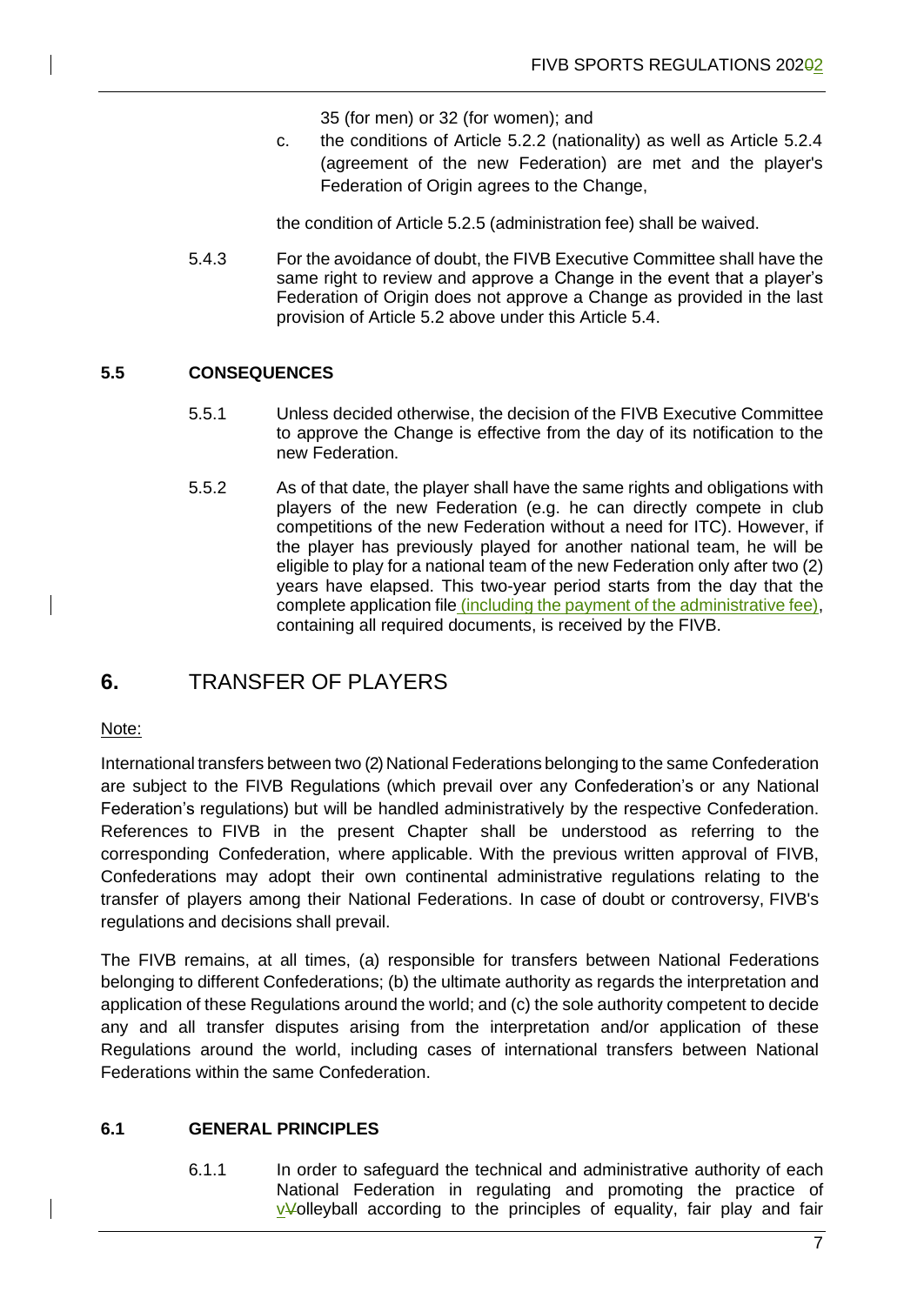competition in its country, the approval of International Transfer Certificates (ITCs) will be based on the following principles:

- a. National Federations may organise, with the approval of the FIVB, their own professional Leagues and authorize their players to play in a local or foreign professional League recognised by the FIVB. The National Federation shall be responsible for registering all players playing for clubs in the highest three (3) divisions within their territory in the FIVB's Volleyball Information System (VIS).
- b. The National Team period is from 16 May to 15 October. During this time, national team competitions shall have priority in the calendar. National Leagues may operate during this time only subject to the approval of the FIVB. Such approval may be given for the highest two (2) divisions of National Leagues if the territory in which the Naational Lleague is based is not participating in international competitions or the player in question is not participating in international competition. National Leagues shall not be entitled to operate for fourteen (14) days before the day of the first match of and fourteen (14) days after the day of the last match of any national team competition(s) in which the national team of the territory of the National League is competing, unless otherwise approved by the FIVB.
- c. National Federations are competent to determine, in accordance with the FIVB Regulations, the composition of all affiliated clubs participating in their recognized National Leagues.
- d. National Leagues are in principle composed of clubs with players whose Federation of Origin is the same as that of the club. National Leagues shall operate in accordance with the decisions made by their National Federation.
- e. National Federations may allow their affiliated clubs to register an unlimited number of players from another Federation of Origin on condition that they possess an ITC approved by FIVB.
- f. These Regulations balance the freedom of contract of clubs and players with the recognition of the contribution made by National Federations, its clubs and Confederations in the development of individual players.
- g. In all cases, contractual terms between a player and a club shall not implicitly or explicitly deviate from the provisions of these Regulations. In its sole discretion, the FIVB may require that a player or club provide a copy of said contractual terms in order to properly enforce these Regulations (e.g. multi-year ITCs, determinations of a maximum fee, etc.).
- h. In all cases, all Volleyball teams and players registered by a club with its National Federation must play in accordance with, and be subject to, the National Federation, Confederation and FIVB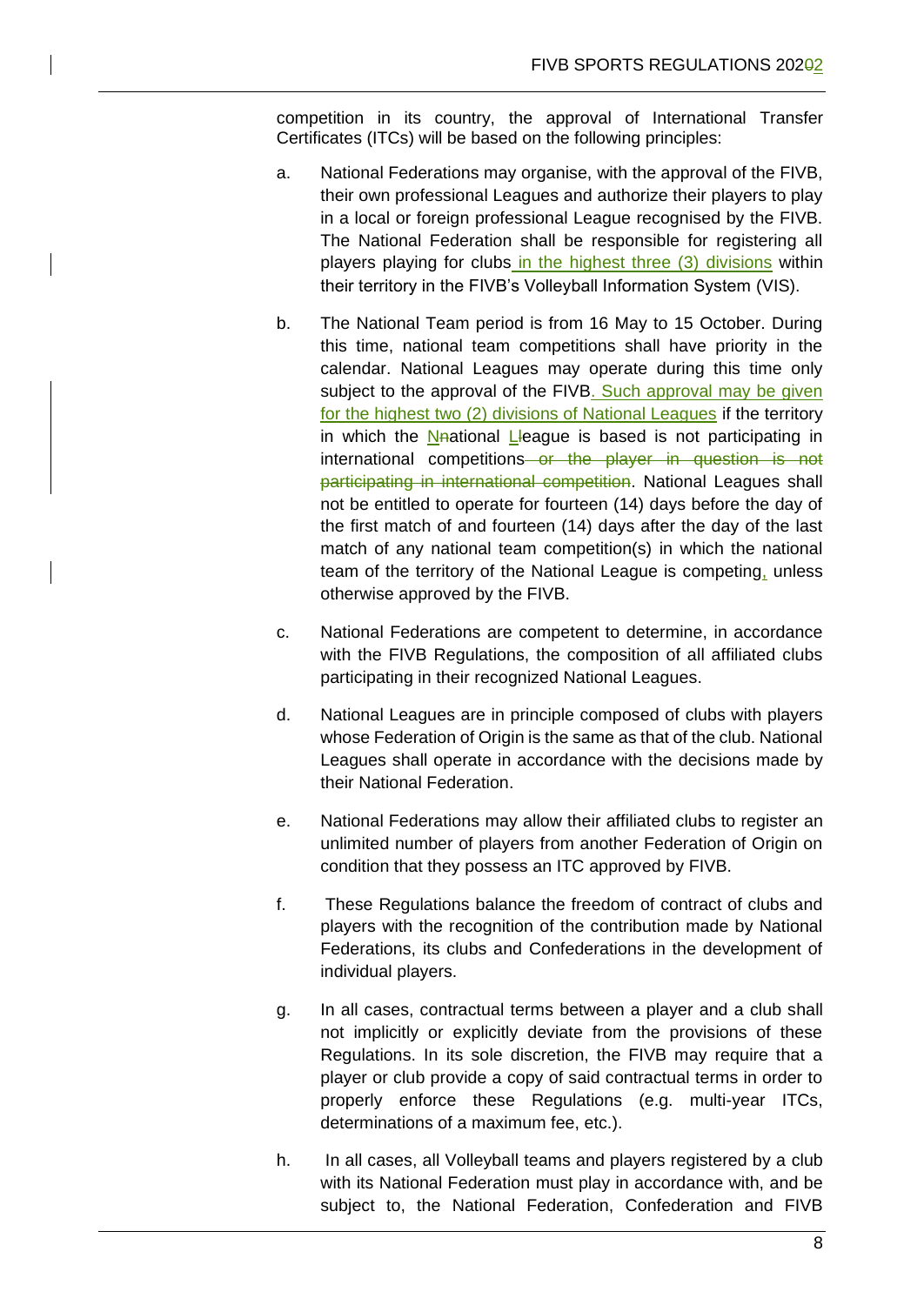Regulations.

6.1.2 Rights of the National Federations

National Federations have the right to protect the integrity of their affiliated players and clubs and determine the procedure for the national transfer of players. They may establish national regulations for the transfer of players to foreign clubs, provided that such rules are supplementary to and not against the provisions of the FIVB Sports Regulations. In the event of discrepancy, the FIVB Sports Regulations shall prevail.

6.1.3 Rules for international transfers

Players and clubs must abide by the rules of their National Federations for national transfers and by the FIVB Regulations for all international transfers.

6.1.4 Players subject to transfer procedure

These Regulations apply to all international transfers of players who are either licensed by or members of a National Federation affiliated to the FIVB.

6.1.5 Compulsory transfer formalities

The transfer procedure laid down in this Chapter is compulsory and applicable to all international transfers.

#### **6.2 TRANSFER PROCEDURE**

An International Transfer Certificate system (hereinafter "ITC system") is in place on the FIVB website and is only accessible to the FIVB, Confederations, National Federations, Clubs and Players, through a password provided by the FIVB. The following procedure shall be strictly applied to the international transfers of players:

- 6.2.1 A club (hereinafter "Receiving Club") interested in a player with a different Federation of Origin:
	- a. informs its own National Federation (hereinafter "Receiving Federation") of the name, age, address and Federation of Origin of the player, and
	- b. requests permission from the Receiving Federation to proceed with the transfer.
- 6.2.2 The Receiving Federation verifies if the Receiving Club complies with its statutes and meets the requirements established by the FIVB and, if it does not find any impediment, confirms its agreement in the ITC system.
- 6.2.3 The Receiving Club negotiates the financial and transfer conditions for the transfer of the player with his or her Federation of Origin and, if the player is under a written, legally binding contract with a club beyond the scheduled transfer date (hereinafter "Current Club" ), then also with his or her Current Club . The potentially applicable fees are defined in Article 6.3 below.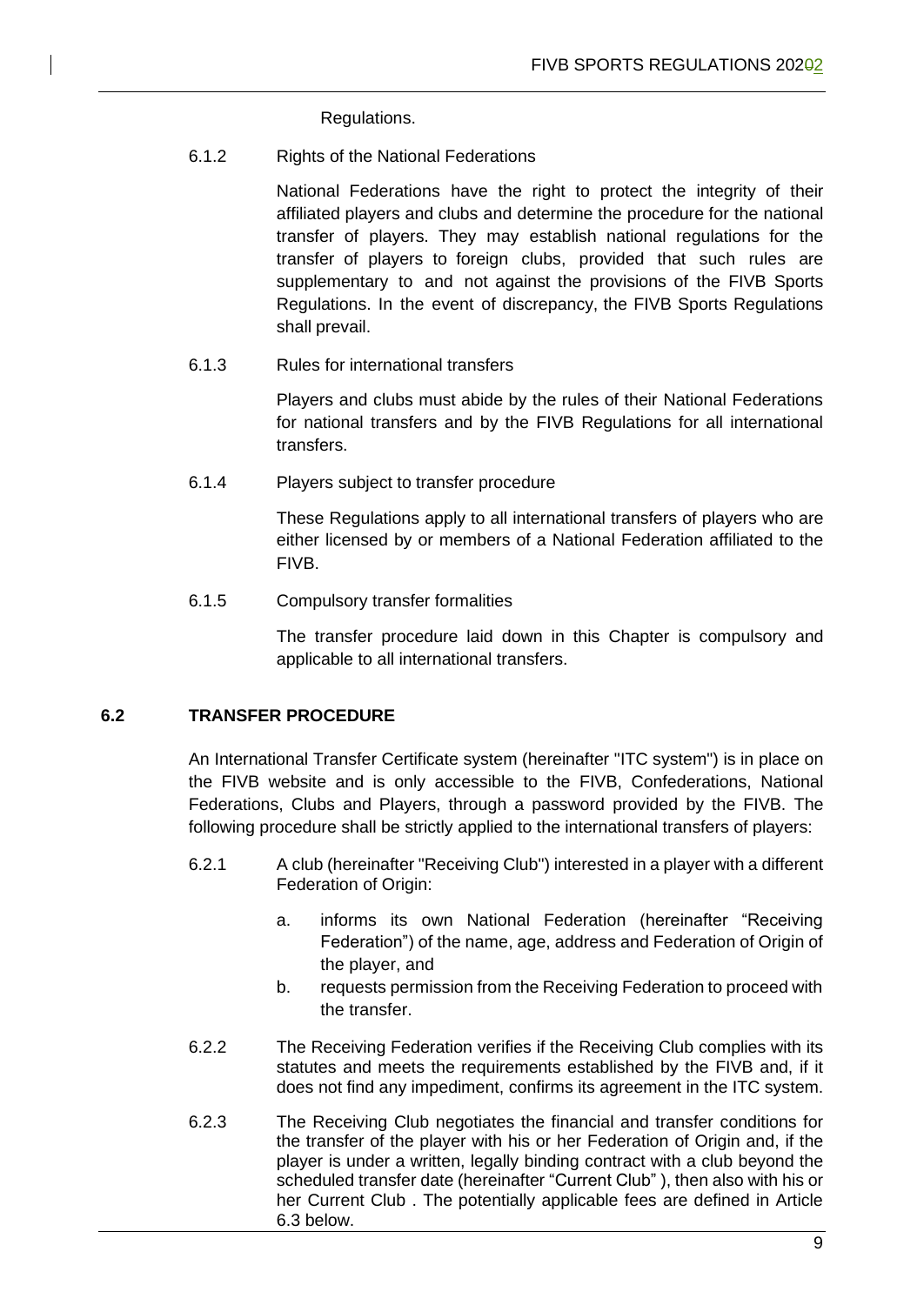- 6.2.4 Once all of the involved parties (including the player) have confirmed their agreement in the ITC system and the electronic template for transfer certificates has been completed, the Receiving Club pays the applicable International Solidarity and Administration Fee to the FIVB (see Article 6.3.2 below).
- 6.2.5 a. After all data has been verified by the FIVB Legal and Transfers Department and the receipt of the International Solidarity and Administration Fee in the account has been confirmed by the FIVB Finance Department, the FIVB registers the ITC number in the same electronic template and delivers the ITC authorizing the transfer of the player.

b. In the event of multi-year ITCs, the suspension of the ITC (see Article 6.5.1.51 below) shall be released and the ITC delivered upon receipt of the payment of the International Solidarity and Administration Fee for each respective season.

c. For "No International Rights" ITCs, the FIVB may sign the ITC on behalf of the Federation of Origin when the latter is hindering the issuance of the ITC and has failed to provide valid reasons for doing so.

d. If a National Federation is suspended, the FIVB may sign ITCs on its behalf during the suspension to allow the players in question to play volleyball. No Federation of Origin Solidarity Fee shall be payable.

- 6.2.6 The FIVB generates the ITC and sends a copy of it, in PDF format, to:
	- a. The Receiving Confederation,
	- b. The National Federations (of Origin and Receiving),
	- c. The Clubs (Current, if any, and Receiving),
	- d. The Player, and
	- e. The Confederation of Origin.
- 6.2.7 Immediately upon receipt of the PDF with the ITC duly completed for each season, the player may be registered by the Receiving Federation and Confederation for that season.
- 6.2.8 Special provisions for young players:
	- 6.2.8.1 Transfer of minors
		- a. International transfers of players are limited as follows before the relevant season during which they turn eighteen  $(18)$ :
			- i. International transfers of players before the relevant season during which they turn below the age of fifteen (15) are not allowed except if the interested parties establish that the transfer has no links to volleyball (e.g. family relocation due to parents' change of workplace).
			- ii. The FIVB may authorize the international transfer of a player between the seasons during which he/she turns-ages of if the following conditions are satisfied: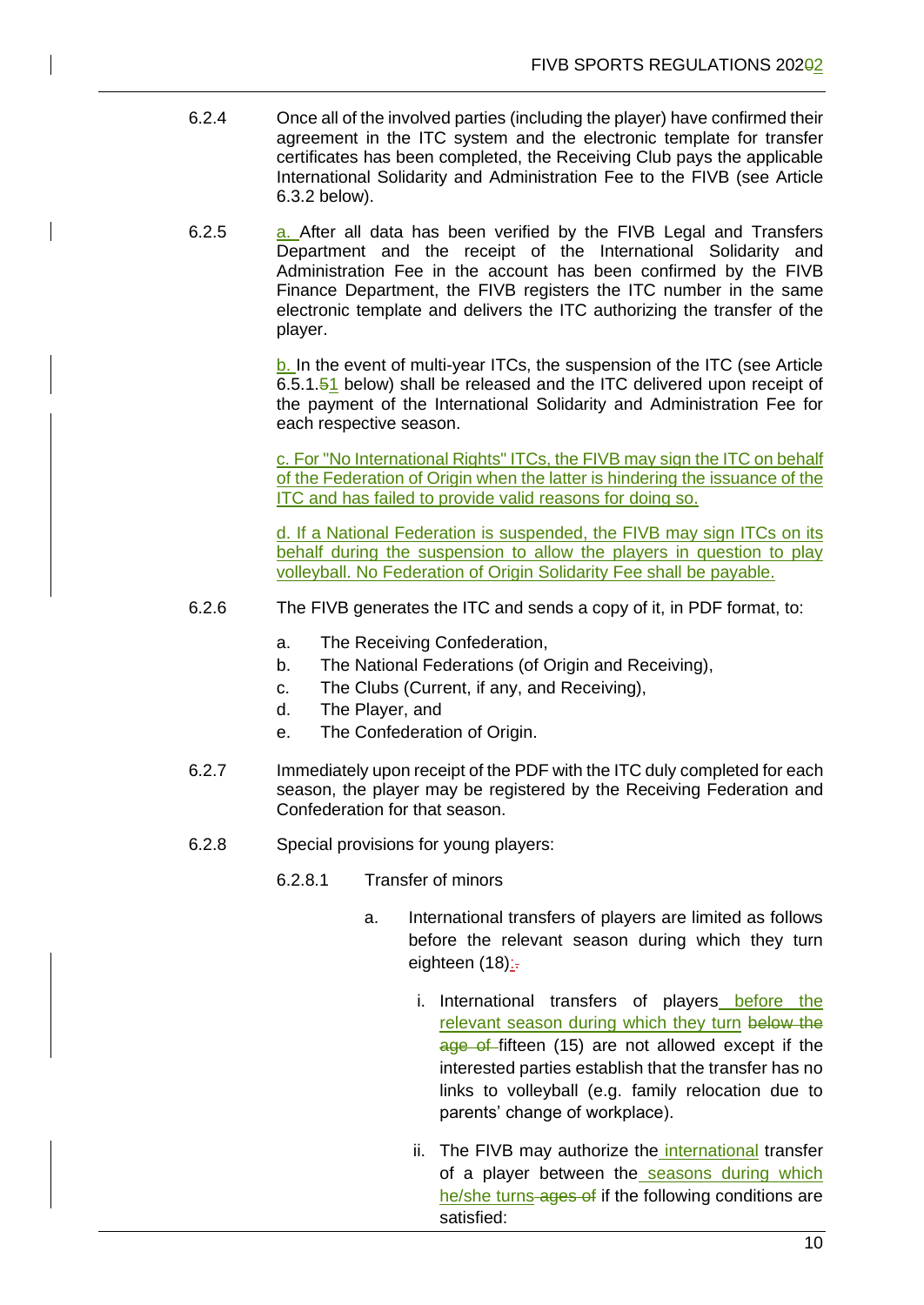- 1. The parents of the minor agree to the transfer;
- 2. The schooling of the minor is guaranteed, and proof of such schooling is submitted;
- 3. The residence of the minor is guaranteed by the Receiving Club or his/her family and proof of residence is submitted;
- 4. The supervision of the minor by an adult is guaranteed through a parent or legal guardian, a family member or a chaperone agreed upon by the parents and the Receiving Club; and
- 5. A commitmentn agreement by the Receiving Club to pay for the travel of the minor back to his/her home country if the minor's parents live outside of the country of the Receiving Club upon conclusion of the season or termination of the transfer.
- iii. Minor transfers granted in accordance with the above provision shall be limited to one season. A Receiving Club will have to re-apply for a minor transfer annually.
- b. No International Solidarity and Administration Fee shall be paid to FIVB for transfers authorised under paragraph (a) above. In case the parties involved cannot agree on the Federation of Origin Solidarity Fee to be paid to the Federation of Origin, the FIVB will determine the amount of the fee in accordance with Article 6.3.3(c) and Appendix C.
- c. A violation of the transfer of minors provisions above by a club shall be considered a major offence and result in an automatic prohibition of registering and lining-up of any players requiring an ITC in any competition, including any National League competitions, as well as any other sanctions applicable under the FIVB Disciplinary Regulations, which may be applied more than once and cumulatively.

#### **6.3 FEES**

#### 6.3.1 Definitions

For purposes of these Regulations, there are three potentially applicable fees that could be payable as defined below:

a. "International Solidarity and Administration Fee" shall mean the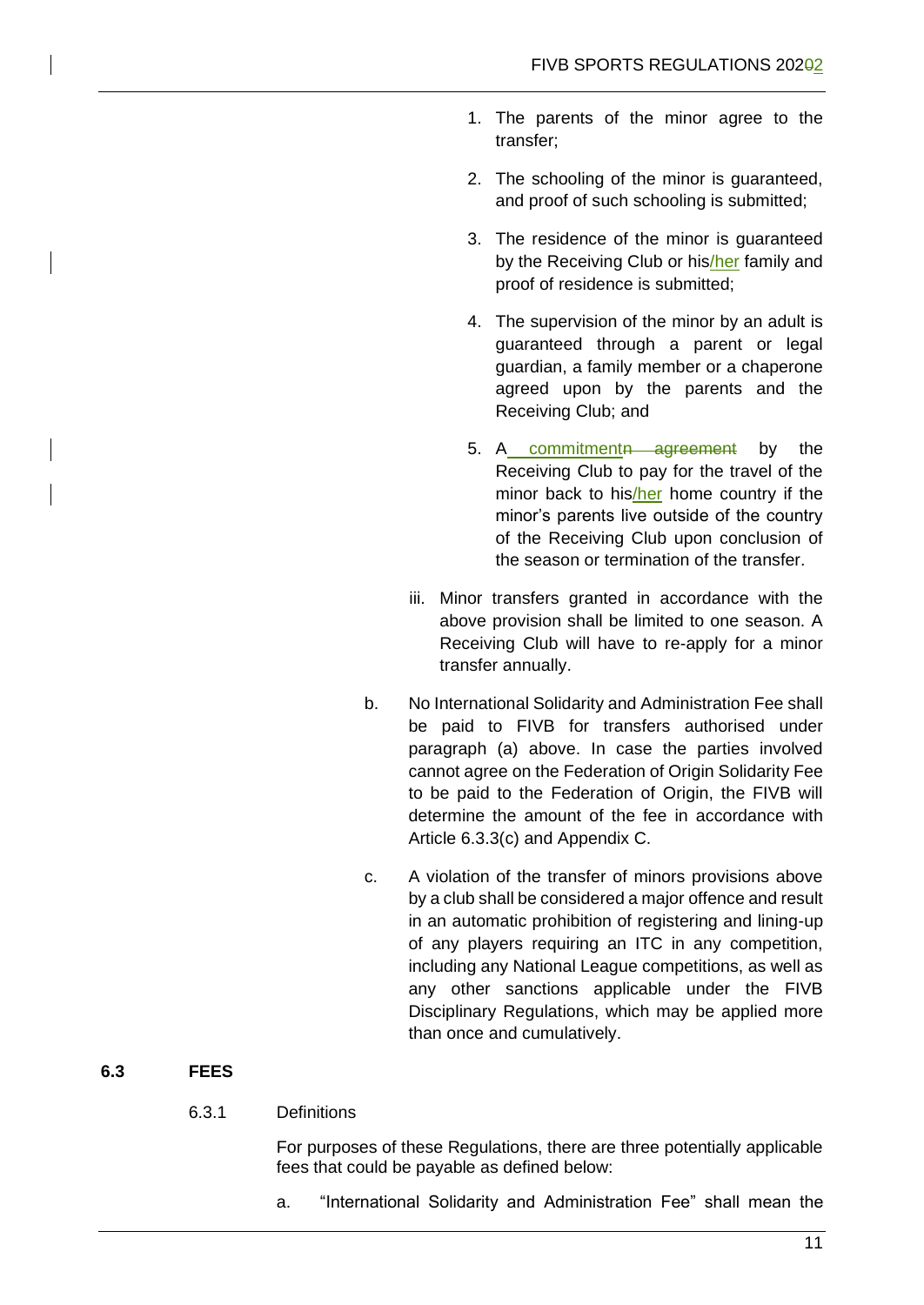fixed fee defined in Appendix 1 of the FIVB Financial Regulations payable to the FIVB (or to the respective Confederation) by the Receiving Club, which shall cover the FIVB's expenses and shall also be redistributed to volleyball entities responsible for the development of a player in accordance with Article 1.5.2 of the FIVB Financial Regulations.

- b. "Federation of Origin Solidarity Fee" shall mean the fee payable to the Federation of Origin by the Receiving Club to support Volleyball development programs, including training compensation to the clubs responsible for developing the player who is transferring.
- c. "Transfer Fee" shall mean the fee payable by the Receiving Club to a club to buy out its rights to the player's services under a legally binding contract.
- 6.3.2 International Solidarity and Administration Fee to FIVB
	- a. The Receiving Club shall pay an International Solidarity and Administration Fee to the FIVB for the international transfer of a player. For multi-year ITCs, the International Solidarity and Administration Fee to the FIVB shall be payable for each season of the international transfer of the player.
	- b. For the scale of International Solidarity and Administration Fees, refer to the Appendix to the FIVB Financial Regulations. The International Solidarity and Administration Fees payable for "International Rights" transfers shall assist in covering the solidarity and administration of "No International Rights" transfers.
	- c. Parties cannot contest the categorisation of their National Federation under these Regulations. Once entered into the VIS system by a National Federation and approved by the FIVB, the divisions of the National League in their territory, a National Federation may only contest the divisions of their National Leagues if there is a change in the divisions of the leagues, e.g. the creation of a new division, etc. Said National Federation shall bear the burden of proving to the FIVB that such change justifies a change of the divisions of the National League in the VIS System.
- 6.3.3 Federation of Origin Solidarity Fee
	- a. As a principle, the Federation of Origin Solidarity Fees are designed to encourage programs for the continued growth of Volleyball within the Federation of Origin through the international transfer of players developed within the infrastructure of the Federation of Origin. However, such principle must also be balanced with the player's right to work and earn a living based on the skills that he or she has developed.
	- b. The Federation of Origin Solidarity Fee and its payment schedule shall be negotiated and agreed upon the Receiving Club and the Federation of Origin in writing within the parameters defined in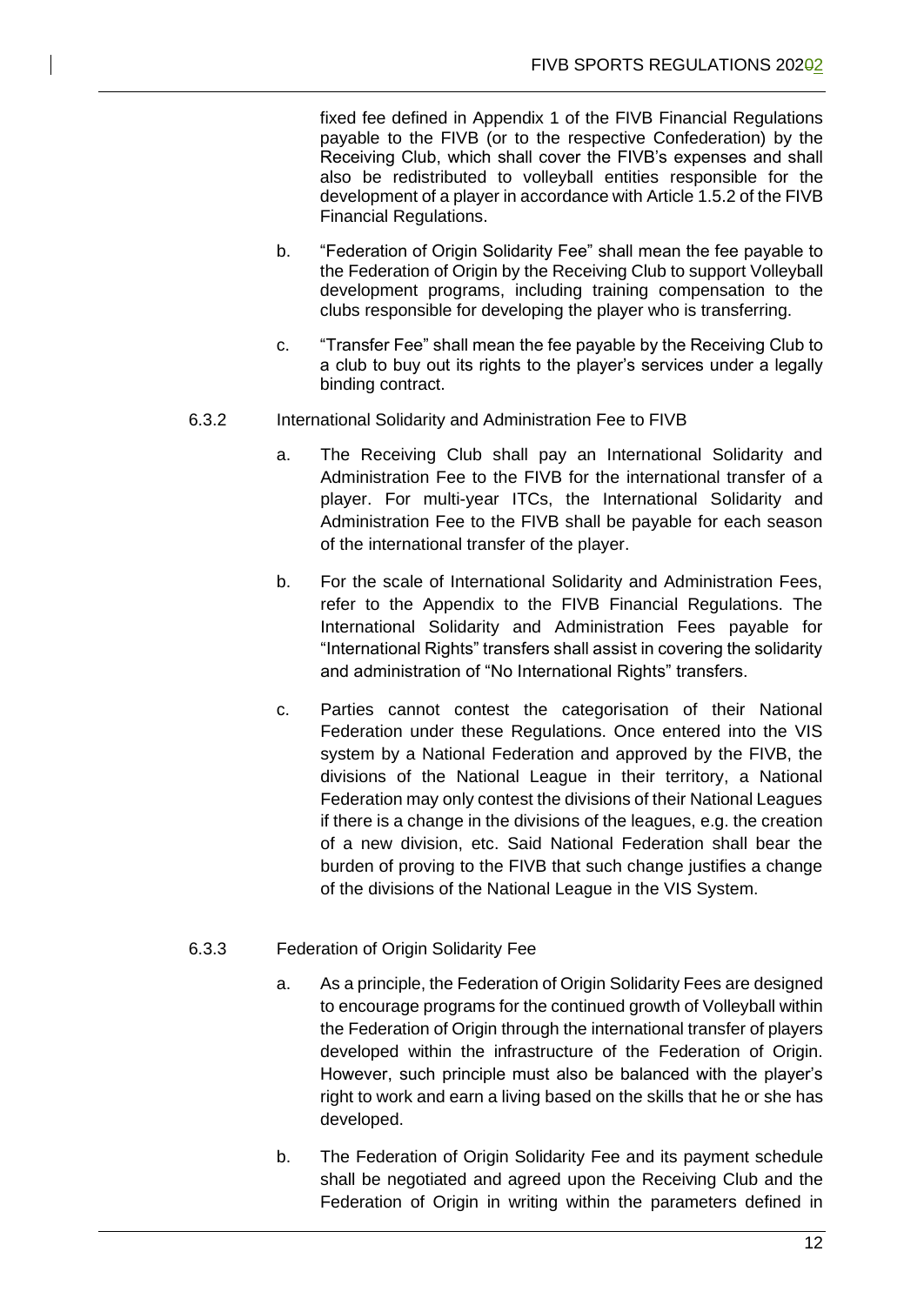these Regulations. When negotiating the Federation of Origin Solidarity Fee, the Federation of Origin and Receiving Club shall take into account the following criteria:

- i. Level of experience of the player including age, length and consistency of the volleyball career (National Team experience, previous transfers, injuries, disciplinary record, etc.), overall performance as per publicly available statistics.
- ii. Positive contribution of the Federation of Origin towards the player's Volleyball career.
- iii. Length of the transfer.
- iv. Previous Federation of Origin Solidarity Fee(s) for the player.
- v. Level of the Federation of Origin.
- vi. Level of the Receiving Club and relevant league.
- vii. Level of the Receiving Federation.
- c. In all cases, the Federation of Origin Solidarity Fee shall not exceed the maximum amounts provided in the Appendix C to these Regulations. In the event that the transfer is exempted from the payment of an International Solidarity and Administration Fee (see Appendix 1 to the FIVB Financial Regulations), no Federation of Origin Solidarity Fee shall be payable to the Federation of Origin.
- d. To the extent that an agreement on the Federation of Origin Solidarity Fee cannot be reached by the Receiving Club and impacting a contract already signed by the player and the Receiving Club resulting in the Federation of Origin blocking the issuance of the player's ITC, a party may request the FIVB's intervention to decide on the applicable Federation of Origin Solidarity Fee in accordance with the procedure defined in Appendix D to these Regulations.
- e. In the event that the Federation of Origin refuses fails to sign the ITC by either-refusing to negotiate with the Receiving Club or refusing to accept or comply with the FIVB's decision on the Federation of Origin Solidarity Fee, the FIVB may approve the ITC without the consent of the Federation of Origin if the ITC is not signed within forty-eight (48) hours before the start of the Receiving Glub's player's first match for the Receiving Club in the season in which the transfer pertains.
- f. Each Federation of Origin shall adopt a distribution system for the Federation of Origin Solidarity Fee that provides support to those clubs that contributed to the development of the player who was subject to the transfer in which the Federation of Origin Solidarity Fee was paid.
- g. Bilateral transfer agreements waiving Federation of Origin Solidarity Fees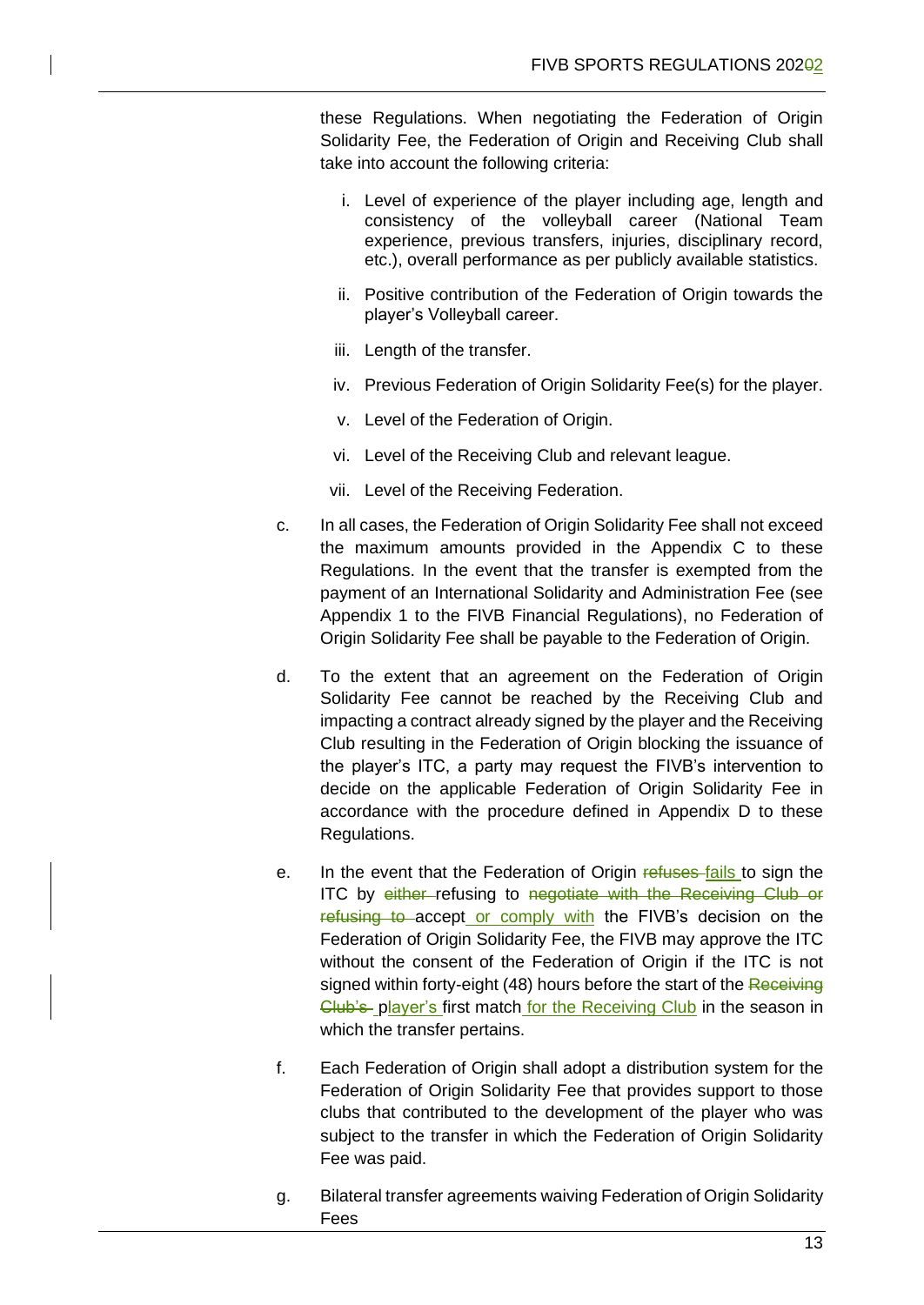- i. Two (2) National Federations may reach an agreement under which transfers of players from one National Federation to the other will not require payment of Federation of Origin Solidarity Fees to the player's Federation of Origin. For the avoidance of doubt, the International Solidarity and Administration Fee payable to the FIVB (or to the respective Confederation) and the ITC procedure cannot be waived by an agreement between National Federations.
- ii. A bilateral agreement enters into force only after written approval by the FIVB.
- iii. Each National Federation may not conclude more than three (3) bilateral agreements.

#### 6.3.4 Transfer Fee

- a. A Current Club is a club that has a signed written contract with a player that is legally binding beyond the date of a proposed transfer.
- b. Should a player wish to permanently transfer to a new club within the duration of his or her contract with his or her Current Club and the current contract is still legally binding, the Current Club may request the payment of a transfer fee as compensation to buy the Current Club out of its contractual rights over the services of the player under a legally binding contract.
- c. In the event that the player and the Current Club have a dispute over whether they are bound by a legally binding contract, Article 6.10 below shall apply.

#### **6.4 INFORMATION ON THE ITC**

The following information shall be included in the ITC:

- the player's full name and sex;
- date of birth;
- current nationality;
- passport number and country of issue;
- Federation of Origin;
- Current Club (if any);
- Receiving Federation and Club;
- Former national team (for players having changed their Federation of Origin)
- Player's release for duty for his/her national team (10 (ten) days prior to the beginning of the FIVB, World or Official Competition);
- duration of transfer, and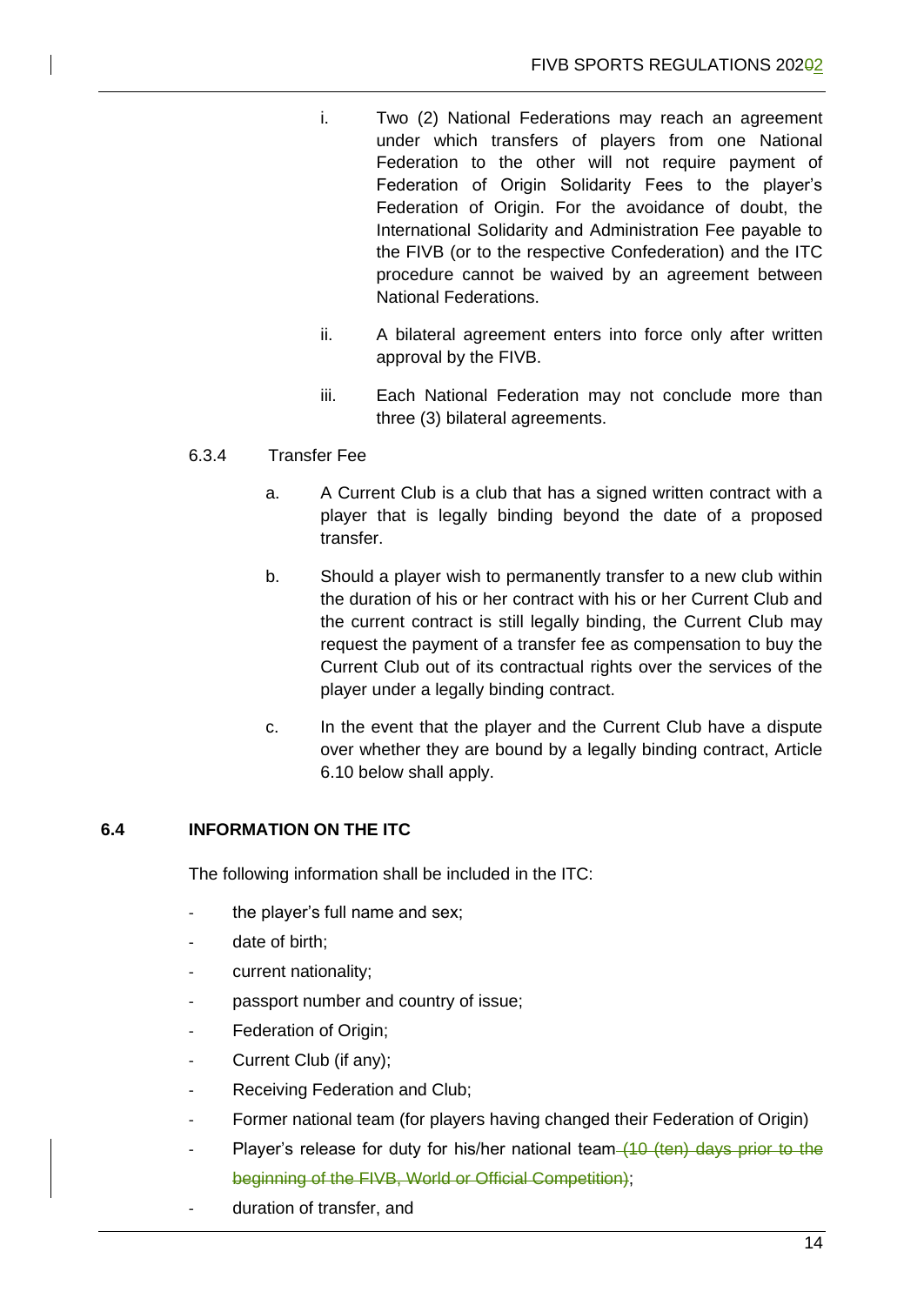approval by the player, his/her Current Club (if any), the Receiving Club and both National Federations.

#### **6.5 DURATION OF THE ITC**

- 6.5.1 Mention of the duration
	- 6.5.1.1 An ITC can be granted in accordance with the duration of the player's contract with the Receiving Club for a period of up to a maximum of five (5) consecutive National League seasons. The starting and ending date of the transfer must be indicated on the ITC (transfer period). In any case, the ITC will finish fourteen days (14) before the start of the National Team season following the last season for which the ITC was approved unless the FIVB has approved the operation of the National League during the National Team period in which case it shall be the last day of the season.
	- 6.5.1.2 National Leagues and Clubs are obliged to respect the conditions established in the ITC.
	- 6.5.1.3 All Clubs are obliged to release players under FIVB ITC at least fourteen (14) days before the start of the National Team period to allow for a rest for the players and, subsequently, to play with their respective National Team during the National Team period unless otherwise approved by the FIVB.
	- 6.5.1.4 ITCs, regardless of the transfer period stated, are suspended during the National Team period unless otherwise approved by the FIVB.
- 6.5.2 Enforcement of transfer for the whole transfer period

Unless otherwise agreed on the ITC, the Federation of Origin may only reclaim the player during the National Team period before the end of the transfer period. Following the end of the transfer period, the player is automatically free to play for another club, subject to the provisions of these Regulations.

- 6.5.3 Duties of the Receiving Club and Federation
	- a. The Receiving Club and Federation may not prolong the player's license to enable him to play longer than the duration of the transfer period.
	- b. In the event of non-compliance with paragraph (a) above, the FIVB may impose sanctions on the player and/or the Receiving Club and/or the Receiving Federation and League.
- 6.5.4 Return to the Federation of Origin

At least fourteen (14) days before the start of the National Team period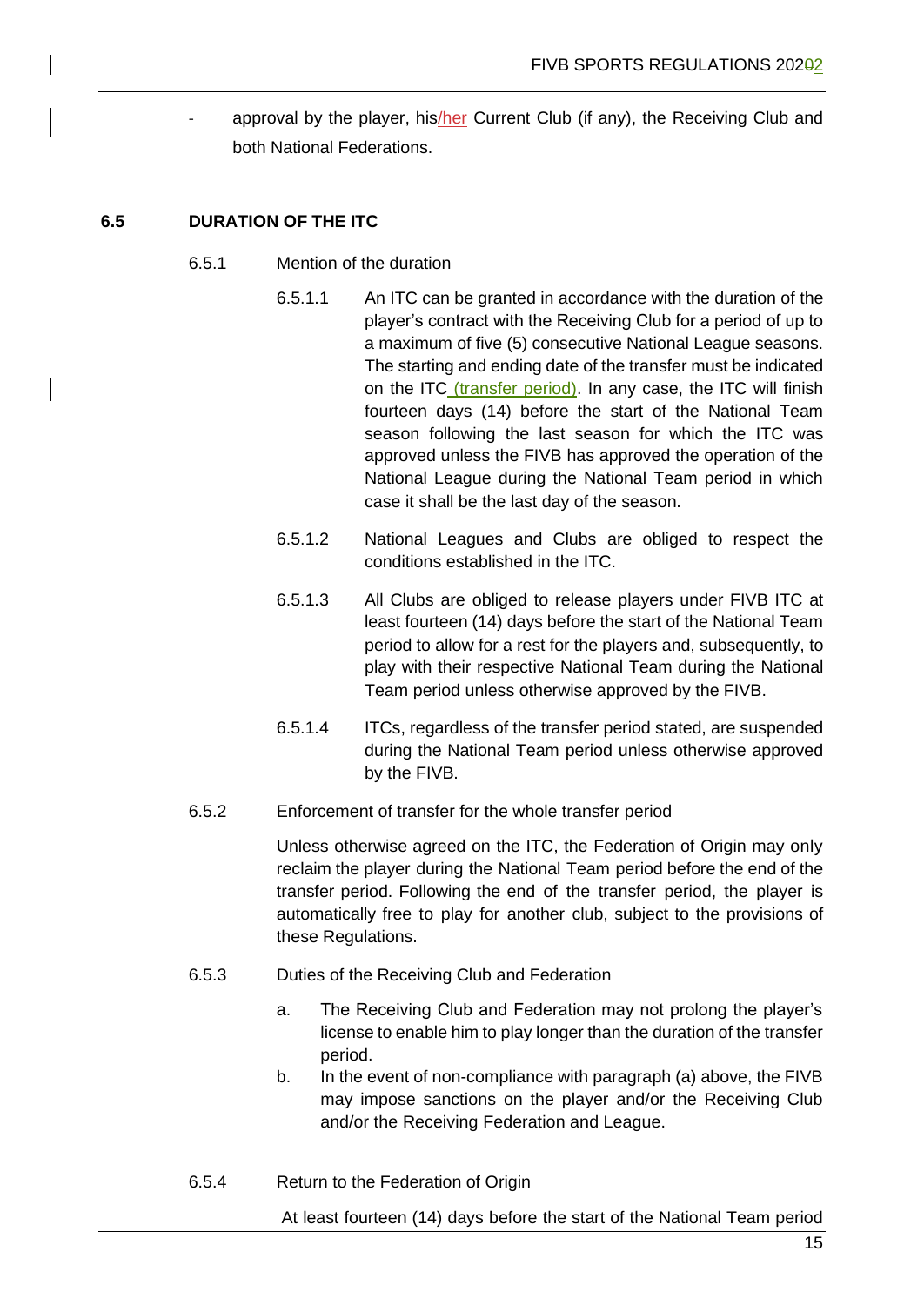in each season, the player's license is automatically suspended and, once the National Team period starts, his/her license is assigned to his/her Federation of Origin for national team duty until the end of the National Team period unless the FIVB decides otherwise due to exceptional circumstances (e.g. prolonged competition period due to event cancellation, etc.). All ITCs shall be deemed suspended until the end of the National Team period. The FIVB may, in its sole discretion, allow ITCs during the National Team period for National Leagues whose operation has been approved by the FIVB-in territories in which its national teams are not competing.

#### 6.5.5 New transfer after the transfer period

A new ITC is always required at the end of the transfer period, unless the player returns to play for a club in his Federation of Origin. A new ITC is required also in the event that the player wishes to continue playing at the same Receiving Club or at a different club of the same Receiving Federation after the initial transfer period has finished. In any event, the restrictions of Articles 6.1.1.b and 6.5.1 with respect to the National Team period apply.

#### 6.5.6 New transfer within the transfer period

#### 6.5.6.1 Premature Termination of the Contract

Should the contractual relationship between Receiving Club and player end during the Transfer period, the FIVB must receive a release letter signed by both parties (Receiving Club and player) indicating the date of the termination. Only after receipt of this documentation may the player be permitted a new international transfer (in case of dispute or if otherwise stipulated in the player's contract, refer to Article 6.10.1).

#### 6.5.6.2 Short Term Assignment of ITC (Loan)

In the event of a multi-year ITC granted in accordance with the provisions above, a club the Current Club may agree to assign the ITC of a player, subject to the agreement of the player, to another club for the duration of up to one (1) National League season at any time while it has a valid ITC for the player, subject to the provisions of these Regulations in this Article, including the restrictions related to the National Team period. The club receiving the player on assignment may not assign the ITC to a third party without the prior consent of the FIVB and the Current Cclub assigning the ITC.

#### **6.6 CHANGE OF RESIDENCE**

6.6.1 The change of a player's residence to another country, whether voluntary or not, still requires the player, the Receiving Federation and the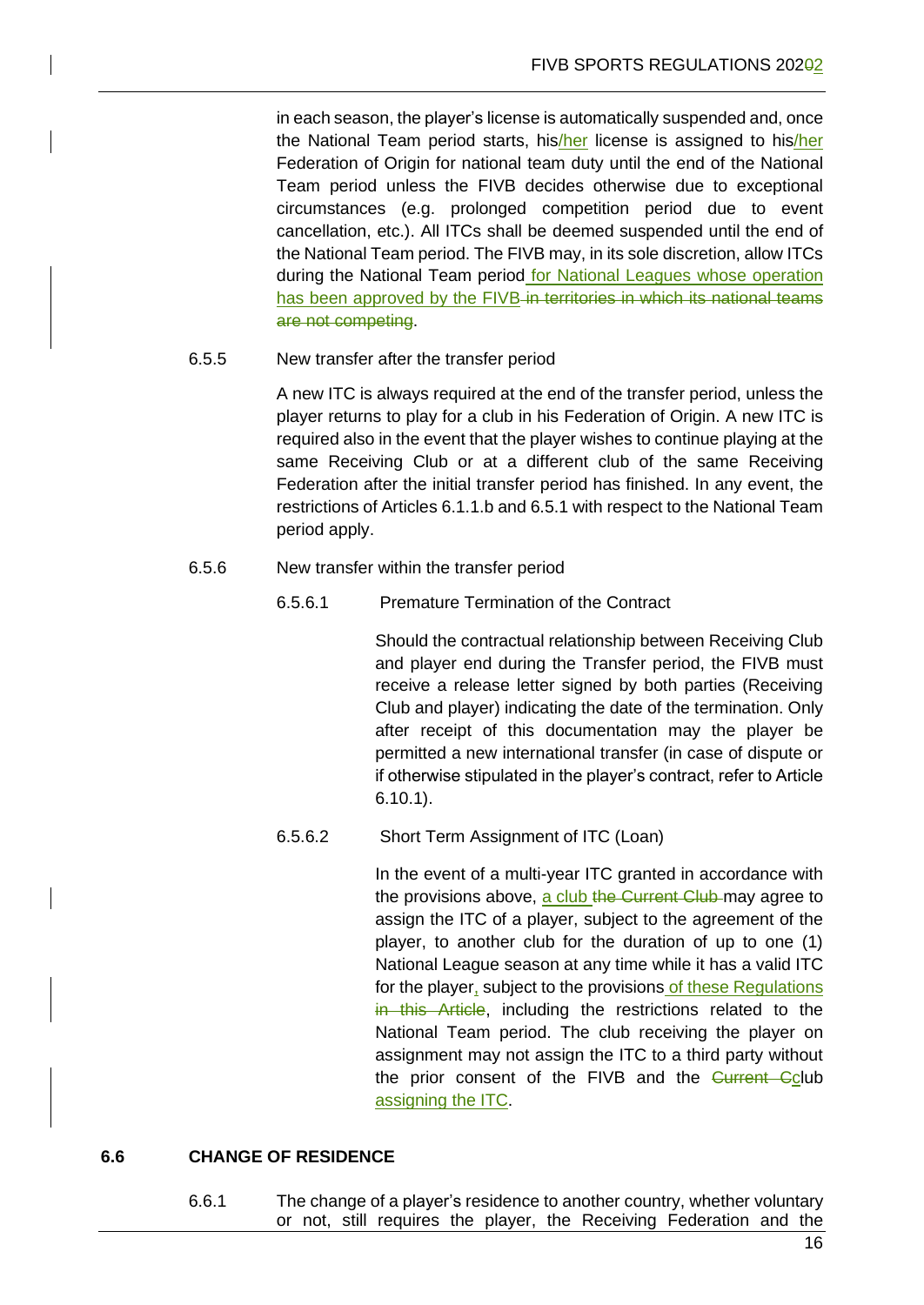Receiving Club to follow the established transfer procedures as set out in these Regulations.

6.6.2 Players who have nationality problems, refugees, or players who have completed two (2) years' proven inactivity may be allowed to play in national and/or international competitions under the FIVB umbrella with club teams of their new country of residence before they obtain the nationality of their new country and/or satisfy other legal requirements. In such cases, the FIVB shall act as the player's Federation of Origin for the purposes of the transfer.

#### **6.7 VALIDITY OF TRANSFER AND TRANSFER VIOLATIONS**

#### 6.7.1 Validity

A transfer is only valid when:

- a. the ITC has been issued in compliance with these Regulations;
- b. the Receiving Federation is up to date with its financial obligations towards the FIVB; and
- c. there is no prior application for ITC in process of approval or another ITC in effect for the same player.

#### 6.7.2 Lack of ITC

A player who plays outside his Federation of Origin without a valid ITC shall be suspended for a period of up to one (1) year as well as any other potential sanctions applicable under the FIVB Disciplinary Regulations.

Control Committees of Volleyball tournaments, including Continental competitions, shall carefully examine the transfer certificates of foreign players on a club team and notify the FIVB in case of violation or unclear situation.

#### 6.7.3 Further consequences in cases of violation

Sanctions may also be applied to those National Federations and clubs which have violated the established transfer procedure or have not fulfilled the conditions agreed upon in the ITC.

(see also Article 1.4.4 of the FIVB Financial Regulations and Article 14 of the FIVB Disciplinary Regulations)

#### **6.8 NATIONAL LAW**

6.8.1 Local decisions

Decisions concerning international transfers of players based on domestic laws or regulations and against the rights of a (foreign or local) National Federation or against the FIVB Constitution or Regulations are not binding on the FIVB.

6.8.2 International participation

Whenever a local court gives a player the right to a local license based on national law and against FIVB Regulations, the FIVB organs (including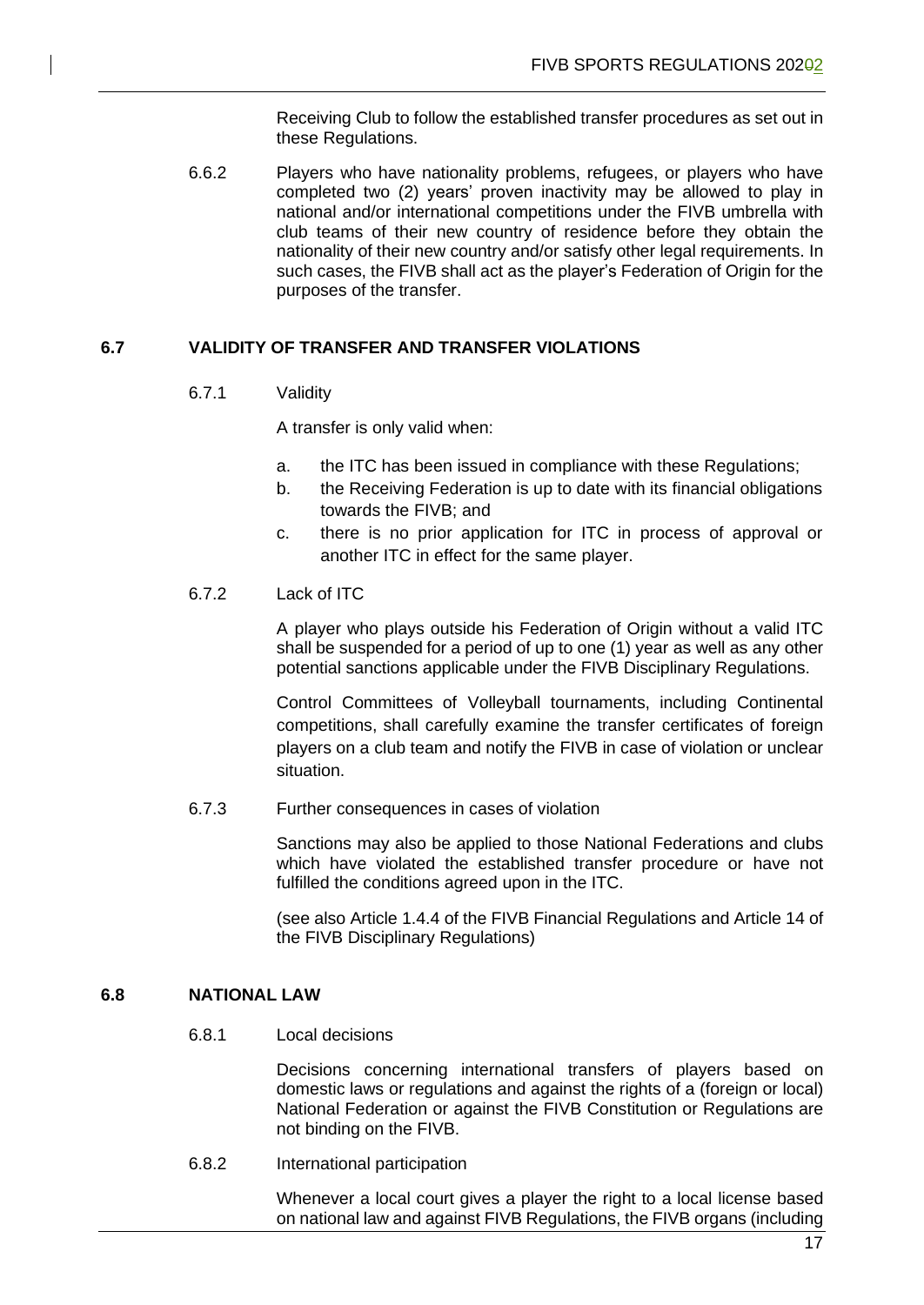Confederations) must not grant an international license and must prevent that player from taking part in any international competitions under their authority.

- 6.8.3 After notice from the FIVB, other affiliated National Federations must not allow a team which has a player who has not complied with the FIVB Regulations to play in their territory.
- 6.8.4 Clubs or players shall seek recourse to settle transfer disputes amongst themselves or within the FIVB's internal dispute systems, such as the FIVB Appeals Panel.

#### **6.9 FIVB REGISTER**

The FIVB shall keep a complete electronic register of all international transfers and national registrations.

#### **6.10 CONTRACTUAL RELATIONS**

6.10.1 Subject to a club's the Receiving Club's obligation to release players for National Team competitions (Articles  $6.1.1(j)$ ,  $6.5.1$  and  $7.2.63.5$ ), the Receiving Club may retain the player's ITC until the end of the transfer period. If the player requests to transfer during this period, the FIVB shall intervene, after hearing both parties, to decide whether there is a valid contract binding the player with the Receiving Cclub until the end of the transfer period.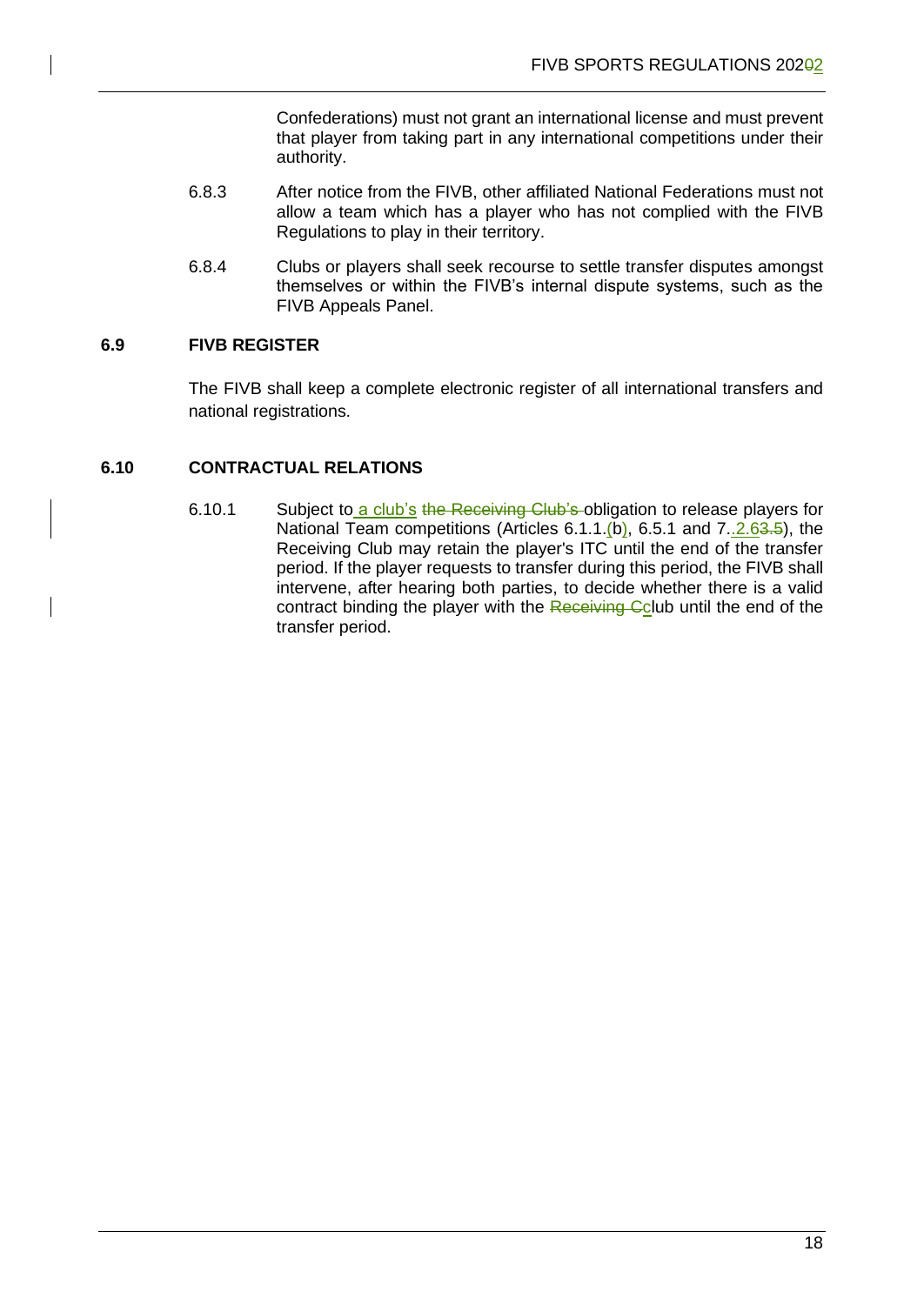## <span id="page-21-0"></span>CHAPTER 2 Status of Teams, Leagues and Other **Organisations**

## <span id="page-21-1"></span>**7.** TEAMS

#### **7.1 NATIONAL TEAM**

- 7.1.1 The team selected by its National Federation and authorized to bear its country's name is considered the national team.
- 7.1.2 The national team must not include foreign players, in accordance with Section I, Chapter II Article 5 of the FIVB Event Regulations and Section I, Chapter 1 of these Regulations.
- 7.1.3 A national team may only play against another national team. When a club team is involved, the team will be named "All-Star Team of (the country or region)" during the whole competition.
- 7.1.4 A national team that has participated as such in any international competition may not be given the status of a club team for international competitions.

#### **7.2 CLUB TEAM**

- 7.2.1 The club team is composed of a group of players affiliated with a National Federation, in order to participate in sanctioned competitions.
- 7.2.2 A club belongs directly to the National Federation of the country of its residence.
- 7.2.3 Clubs and players must commit themselves at the moment of their affiliation to abiding by the Constitution, Regulations and decisions of the National Federation of their country and those of the FIVB.
- 7.2.4 National Federations must transmit a copy of the FIVB Regulations to a club at the moment of its affiliation.
- 7.2.5 All clubs are obliged to release players to play with their national team in FIVB international competitions at any time during the fixed period of 16 May to 15 October unless the club has previously obtained both National Federation and FIVB authorization to retain such players.
- 7.2.6 The clubs have the obligation to release players for their National Teams at least fourteen (14)ten (10) days before the start of the National Team period or of the starting date of the FIVB, World or Official competition for which they have been selected, whichever is earlier.

## <span id="page-21-2"></span>**8.** LEAGUES AND OTHER ORGANISATIONS

#### **8.1 SPORT ORGANISATION, PROFESSIONAL LEAGUES, NATIONAL LEAGUES, CLUBS, TEAMS, AND CIRCUITS OR OTHER THIRD PARTIES**

8.1.1 Any sport organisation, professional leagues, National Leagues, clubs,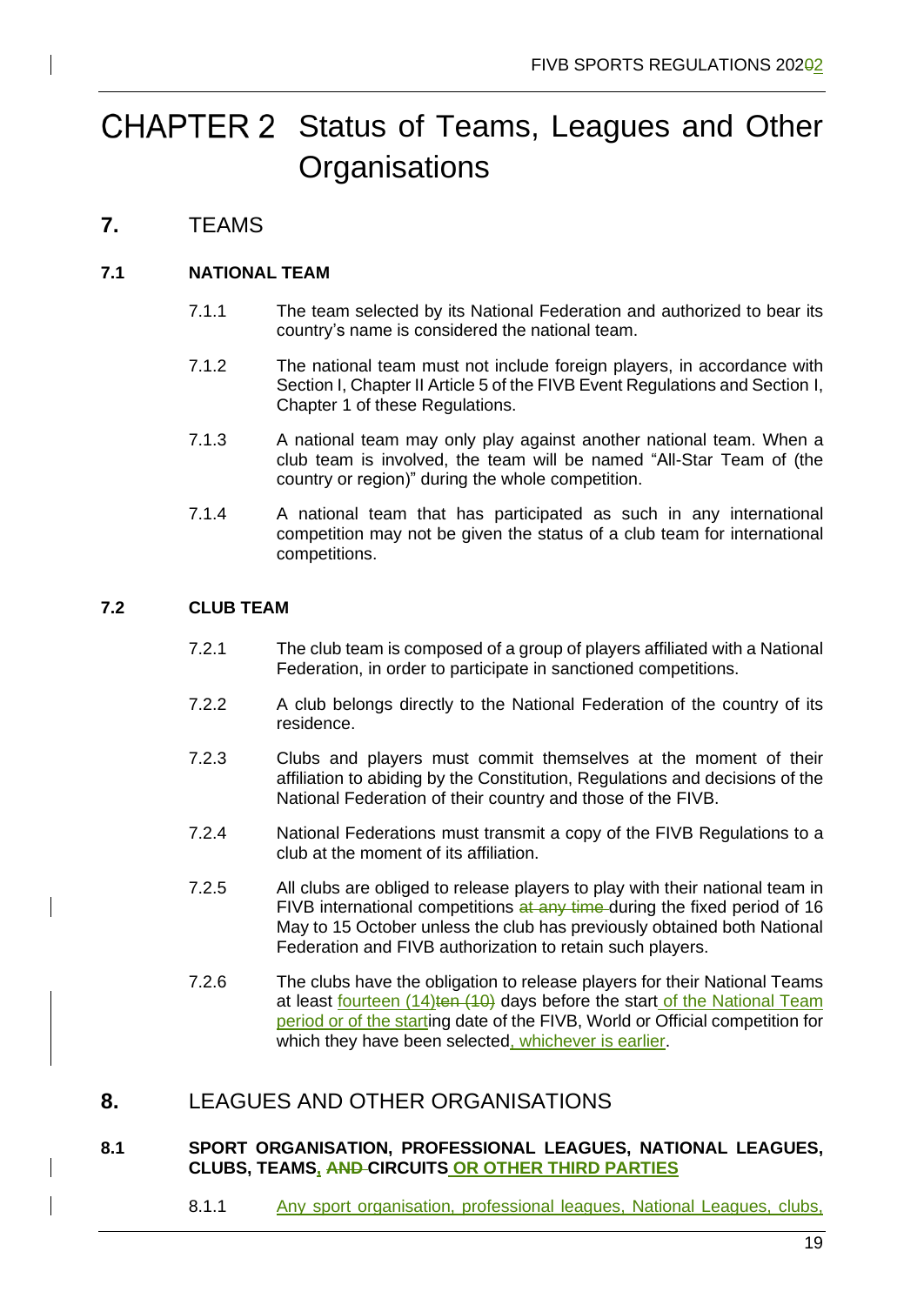teams, circuits or other third parties wishing to organise an FIVB Competition must obtain prior approval from the FIVB.

- 8.1.2 Any sport organisation, professional leagues, National Leagues, clubs, teams and circuits wishing to **organise or participate in an official national** level Vvolleyball competition in their country, must obtain prior consent of their Nnational Ffederation.
- 8.1. $\frac{23}{123}$  However if a Neational Fitederation for any legal or valid reason, is not able to recognize such organisations or to authorize their participation in an official  $\frac{V}{V}$ olleyball competition, the latter can appeal directly to the FIVB for their recognition (and registration).
- 8.1.34 Only National Leagues registered with the FIVB are entitled to enroll foreign players in accordance with the rules of their respective National Federation.
- 8.1.4 National Federations having registered a National League are entitled to be reimbursed 10% of the administrative transfer fees paid by the Clubs to the FIVB for the transfer registration of foreign players in their country, if they respect FIVB regulations and submit their competitions regulations for approval.
- 8.1.5 Only clubs taking part in a National League registered with the FIVB shall be invited or allowed to qualify for and take part in Continental Clubs' Championships and FIVB Clubs' World Championships.
- 8.1.6 Registered National Leagues are secured via an internet link with the FIVB website and will be provided with one page of space for their own news, plus an emergency line with FIVB for urgent cases.
- 8.1.7 Based on the services to be provided by the FIVB to the registered National Leagues, the latter shall pay FIVB a yearly fee approved by the FIVB Board.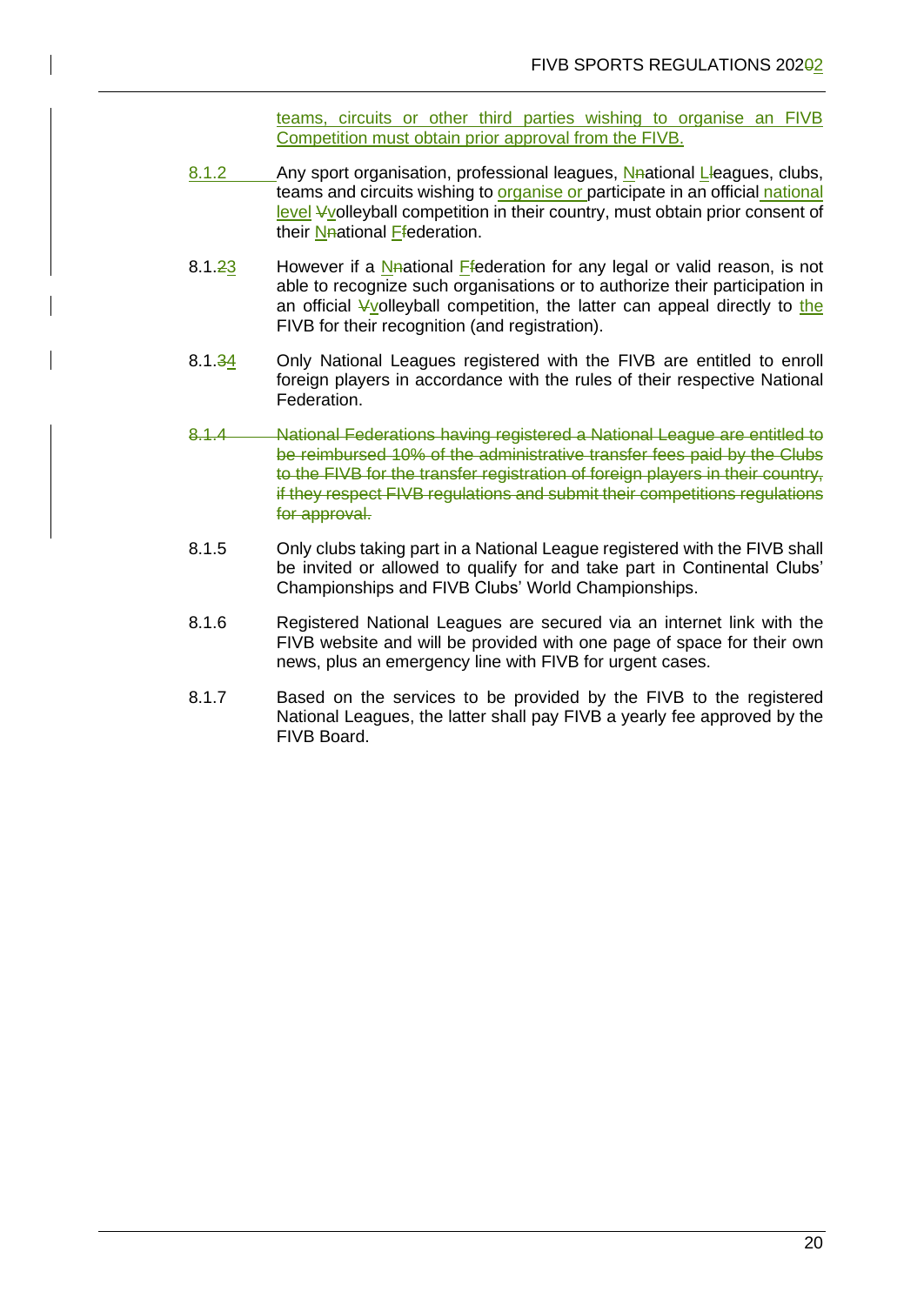## <span id="page-23-0"></span>**SECTION II Agents**

## <span id="page-23-1"></span>**CHAPTER 3 General Provisions**

## <span id="page-23-2"></span>**9.** DEFINITIONS, OBJECTIVE AND SCOPE

### **9.1 DEFINITIONS**

For the purposes of this Chapter:

- "Agent" means an agent licensed by the FIVB.
- "Applicant" means an individual who wishes to obtain a License.
- "Athlete" means a volleyball athlete.
- "Club" means a volleyball club.
- "Coach" means a volleyball coach.
- "Federation of Origin" means the Federation defined under Article 2.4.1 of these Regulationswhich is the first to a) register an Athlete in its national team for an FIVB, World or Official Competition through the final FIVB O-2bis Form, with the Athlete's presence being certified by the Control Committee; or b) issue a national license for the player or otherwise register the player within its Federation, is considered to be the Athlete's Federation of Origin regardless of the Athlete's nationality. For the purposes of Section II of these Regulations, it also means the National Federation of the Coach's, Applicant's or Agent's nationality (and, in the event of multiple nationalities, with whom he/she has the most volleyball ties).
- "International Transfer" means a transfer for which an International Transfer Certificate is required under the FIVB Sports Regulations.
- "License" means the FIVB Agent's License.
- "Representation Agreement" means a contract entered into between an Agent and an Athlete or between an Agent and a Club.
- "VIS" means the Volleyball Information System created and owned by the FIVB.

#### **9.2 OBJECTIVE**

These Regulations are intended to establish a fair, harmonized and transparent system for Agents as well as to ensure a sufficient level of protection both for the Athletes using the services of Agents and for others who may be required to deal with Agents as part of their activities.

#### **9.3 SCOPE**

These Regulations apply to International Transfers and to the contractual relations of Athletes / Coaches when they agree to perform their services outside the territory of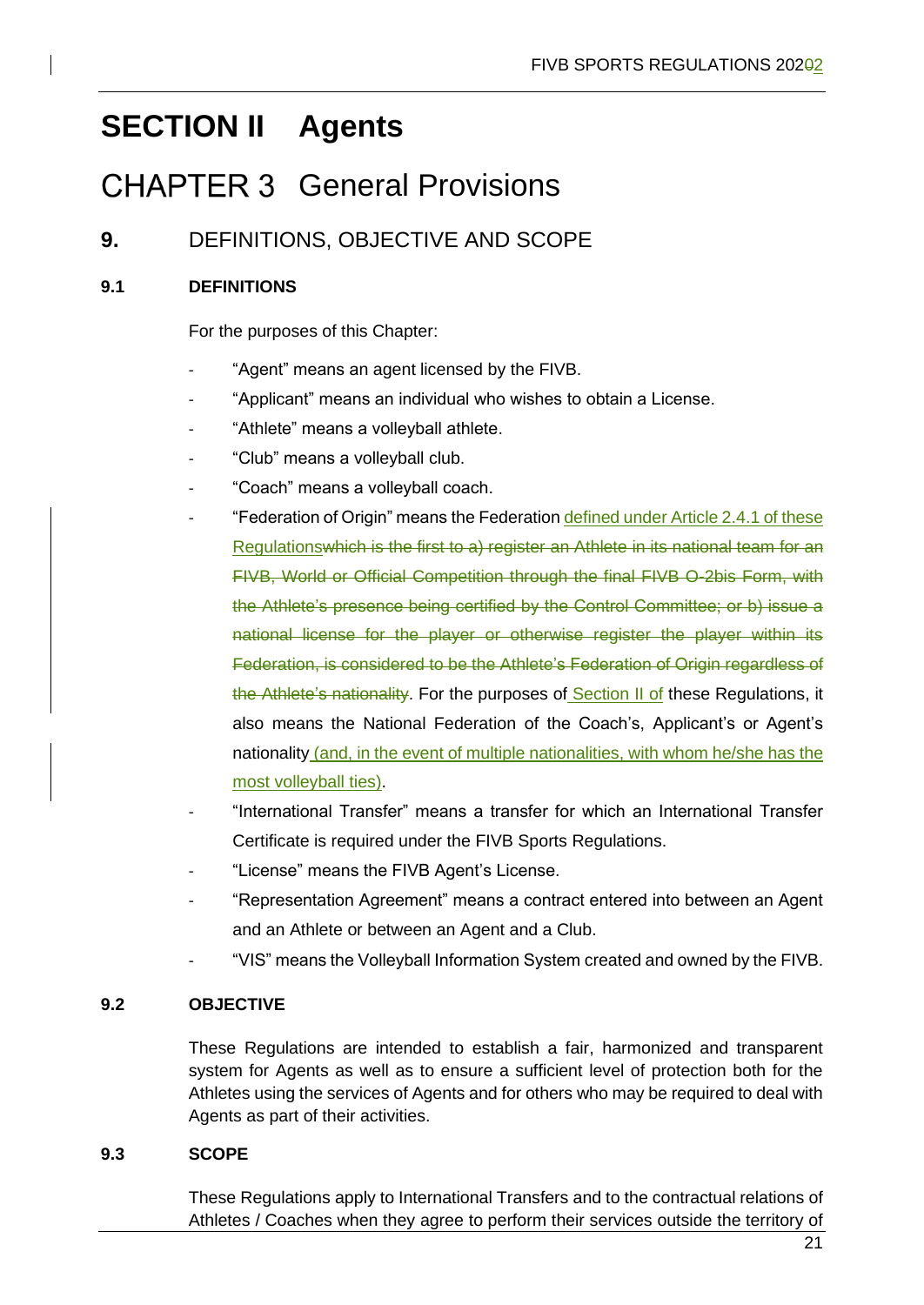their Federation of Origin.

## <span id="page-24-0"></span>CHAPTER 4 FIVB License

## <span id="page-24-1"></span>**10.** ELIGIBILITY

- **10.1** To be eligible to participate in the Agents' test, an Applicant:
	- a. may not be an Athlete or a Coach;
	- b. may not hold a position in the FIVB, a Confederation, National Federation or Club;
	- c. may not be in any way involved, either personally or through third persons, in a National Federation or Club;
	- d. may not be a referee or line judge or scorer table official;
	- e. may not have been convicted of a serious crime;
	- f. shall pay a guarantee for compliance with these Regulations during his activities, in the amount of CHF 5,000 (five thousand Swiss Francs); and
	- g. shall pay the annual registration fee of CHF 1,000 (one thousand Swiss Francs).

### <span id="page-24-2"></span>**11.** LICENSING PROCESS

- **11.1** The Applicant shall file with the FIVB a written application and necessary supporting documentation using the template application form (**Appendix A**). The Applicant shall send a copy of the application and supporting documentation to his Federation of Origin.
- **11.2** The FIVB shall organize an Agents' test for Applicants at least once a year.
- **11.3** The Agents' test shall include:
	- a. a written examination on the content of the following regulations: FIVB Event Regulations (Chapter 1), FIVB Sports Regulations, FIVB Disciplinary Regulations, FIVB Medical and Anti-Doping Regulations (Chapter A), FIVB Code of Ethics; and
	- b. if deemed necessary by the FIVB, an interview of the Applicant by a person appointed by the FIVB.
- **11.4** Based on the documentation submitted by the Applicant, his performance at the Applicant's test and the opinion (if any) of his Federation of Origin, the FIVB may at its sole discretion decide to grant or refuse the License.
- **11.5** Within a month from the Applicant's test, the FIVB shall notify its decision to the Applicant, to his Federation of Origin and to all the Confederations. In the event the FIVB decides to grant the License, the FIVB shall send to the Applicant his personal identification card as "FIVB Licensed Agent". In the event the FIVB decides to refuse to issue the License, the FIVB shall reimburse the Applicant with the amounts mentioned under 10.1(f) and 10.1(g) above.
- **11.6** The License is personal and non-transferable.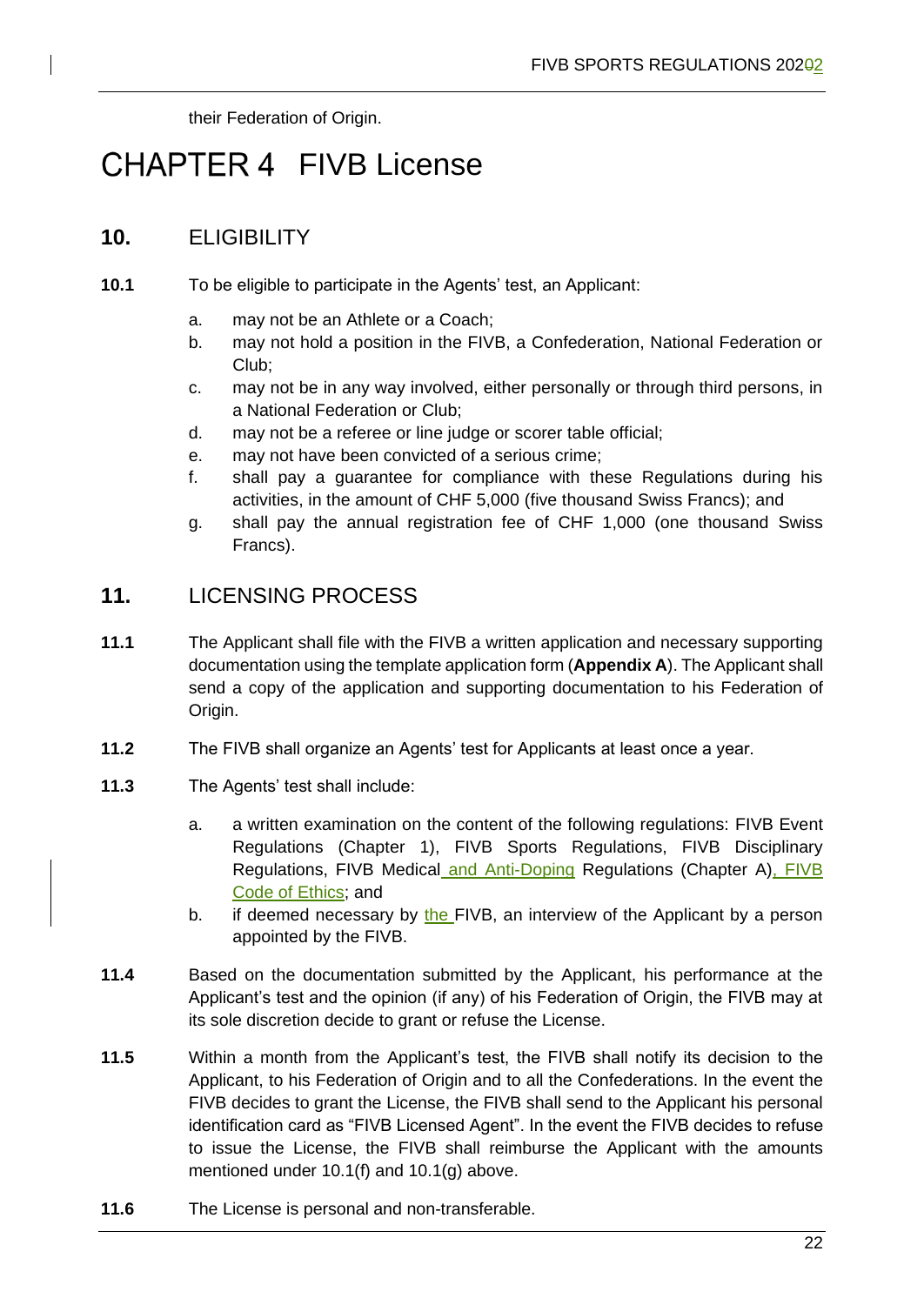- **11.7** The License is valid as of the date it is granted or renewed and expires on 31 December of the year of the Summer Olympics.
- **11.8** To renew his/her License, an Agent shall participate in a seminar or exam organized by the FIVB and submit the documentation requested by the FIVB.
- <span id="page-25-0"></span>**12.** VIS
- **12.1** The FIVB will provide the Agent with a personal username and password allowing access to the VIS.
- **12.2** An Athlete or a Receiving Club may authorize up to one Agent each to view a pending ITC application.
- **12.3** An Agent may not be allowed to alter in any way the pending ITC application.
- **12.4** Any dispute arising from or in relation to an Agent's authorization (or not) to view a pending ITC, will be decided exclusively by the FIVB. Such a decision may not have any legal impact on the contractual arrangements – or any rights and obligations emanating therefrom – of the parties involved.

### <span id="page-25-1"></span>**13.** TERMINATION OF ACTIVITY

- **13.1** An Agent who terminates his activity for any reason shall file a signed declaration to that effect with the FIVB and at the same time return his License.
- **13.2** The FIVB shall reimburse to the Agent the guarantee mentioned in Article 10.1(f) above. Such reimbursement may not take place earlier than six (6) months from the date the FIVB received the declaration and the License in accordance with Article 13.1 above.
- **13.3** The FIVB may *ex officio* cancel the License of an Agent who has failed or has been unable to comply with Article 13.1 above and announce such decision publicly. In such case, the FIVB shall decide in its sole discretion whether the guarantee mentioned in Article 10.1(f) above shall be reimbursed to the Agent.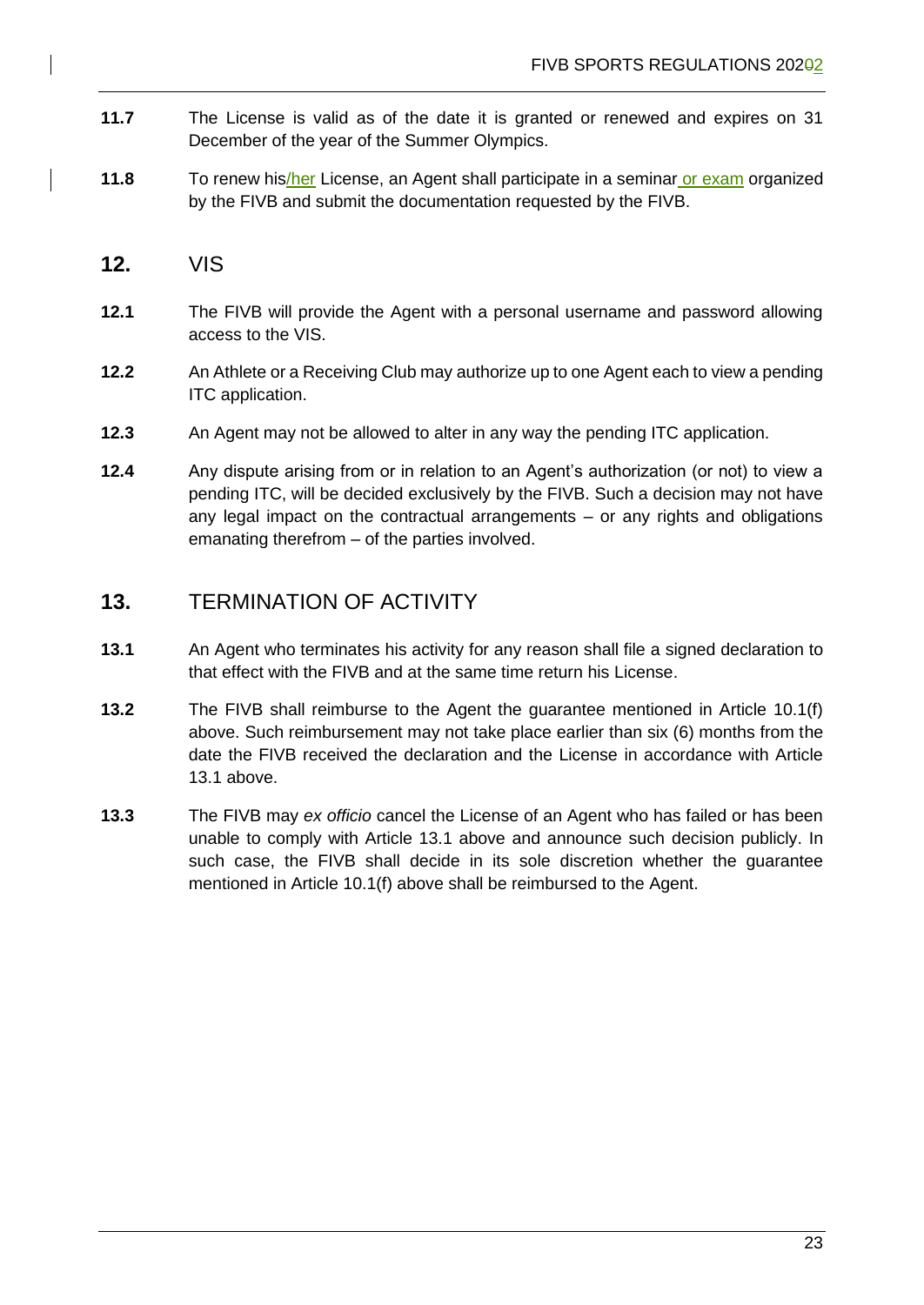## <span id="page-26-0"></span>CHAPTER 5 RIGHTS AND OBLIGATIONS

## <span id="page-26-1"></span>**14.** AGENTS

#### **14.1 RIGHTS**

Subject to mandatory provisions of domestic law, an Agent may:

- a. represent and advise an Athlete or a Club in relation to an Athlete's International Transfer;
- b. represent and advise an Athlete, a Coach or a Club in relation to a contract to perform services outside the territory of the Athlete's / Coach's Federation of Origin;
- c. receive a fee for his services mentioned under (a) and/or (b) above;
- d. use the title "FIVB Licensed Agent" on his business card, website and communications;
- e. use the VIS as provided for in Article 12 above;
- f. have access to the dispute resolution system established in the FIVB Regulations.

#### **14.2 OBLIGATIONS**

- 14.2.1 An Agent shall:
	- a. comply with the FIVB Constitution and Regulations;
	- b. use the template Representation Agreement with all his clients, to the exclusion of any other contract;
	- c. notify the name(s) of his client(s) to FIVB;
	- d. represent his client in good faith and demonstrate integrity and transparency in all of his dealings;
	- e. ensure that his client personally signs the contract which has been negotiated on the client's behalf;
	- f. co-sign a contract that he has negotiated on behalf of an Athlete, a Coach or Club;
	- g. (if applicable) notify the name of the legal entity through which he operates to FIVB together with a personal declaration that the Agent remains at all times responsible towards FIVB and any third parties for any actions or omissions made by a person acting for or on behalf of the legal entity;
	- h. pay the annual fee of CHF 1,000 (one thousand Swiss Francs) to FIVB for the renewal of his License;
	- i. ensure that the full amount of the guarantee mentioned under Article 10.1(f) above remains at all times deposited with the FIVB;
	- j. obtain a license by his Federation of Origin, if the latter has enacted agent regulations for national transfers and comply with such regulations and
	- k. obtain the relevant education certificate when an education programme is established by the FIVB.
- 14.2.2 An Agent may not: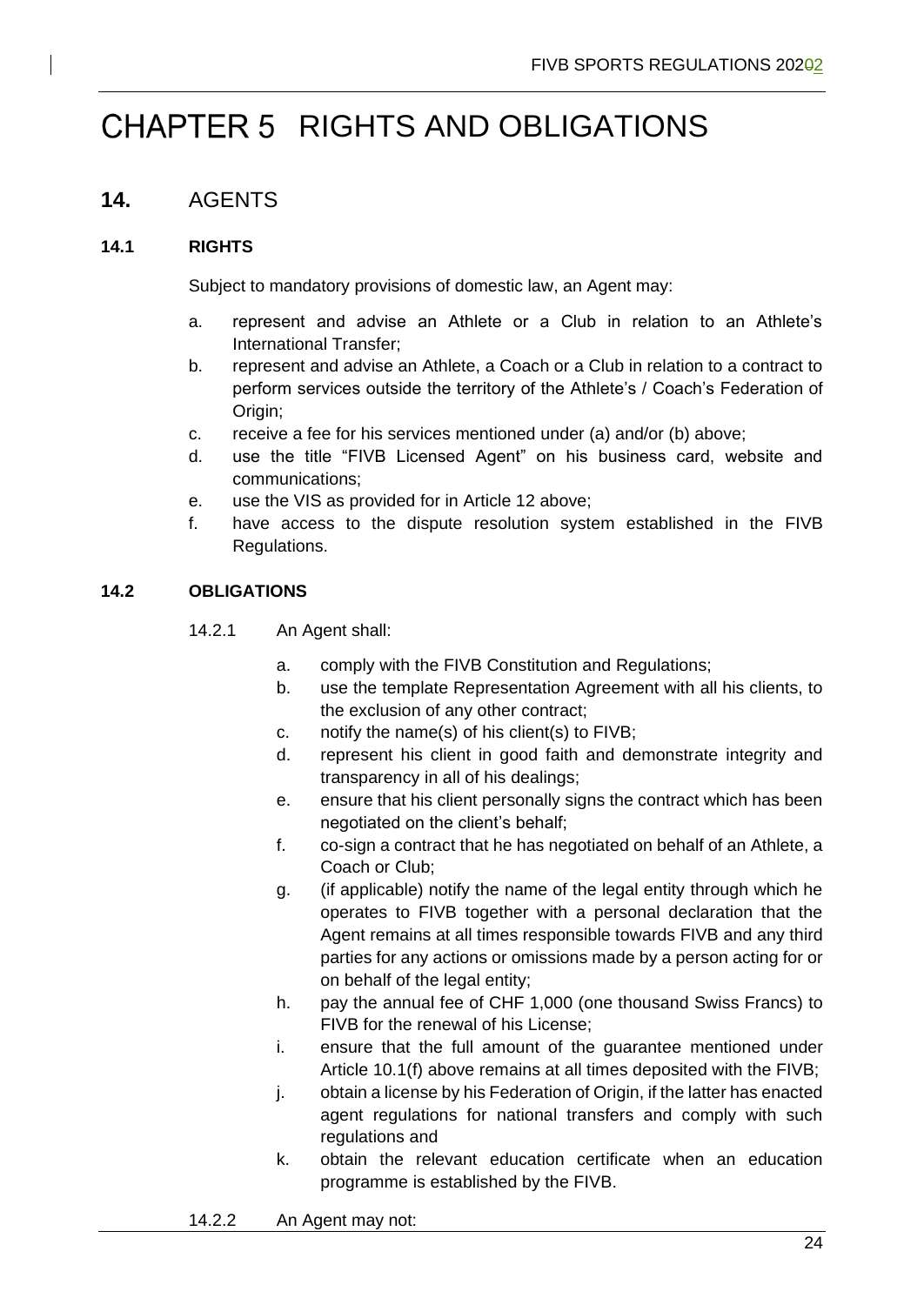- a. receive a fee or any other type of remuneration for his services by any party other than his client, except with the express written agreement of his client;
- b. terminate, encourage or be involved in the termination of an Athlete's contract on the basis of non-payment of the agent fee;
- c. use the FIVB logo in any way;
- d. encourage his client to violate the FIVB Constitution or Regulations.

### <span id="page-27-0"></span>**15.** ATHLETES AND COACHES

#### **15.1 RIGHTS**

- 15.1.1 An Athlete may use the services of an Agent in relation to his International Transfer.
- 15.1.2 An Athlete / a Coach may use the services of an Agent in relation to his contract to perform his services outside the territory of his Federation of Origin.

#### **15.2 OBLIGATIONS**

- 15.2.1 For the activities mentioned in Articles 15.1.1 and 15.1.2, an Athlete / a Coach:
	- a. may not use the services of an unlicensed agent;
	- b. may not be represented by more than one Agent in the territory of a National Federation;
	- c. shall use the template Representation Agreement with his Agent, to the exclusion of any other contract.
- 15.2.2 An Athlete / a Coach shall personally sign the contract which has been negotiated on his behalf.

### <span id="page-27-1"></span>**16.** CLUBS

#### **16.1 RIGHTS**

- 16.1.1 A Club may use the services of an Agent in relation to an Athlete's International Transfer.
- 16.2.1 A Club may use the services of an Agent in relation to an Athlete's / a Coach's contract to perform his services outside the territory of his Federation of Origin.

#### **16.2 OBLIGATIONS**

- 16.2.1 For the activities mentioned in Articles 16.1.1 and 16.1.2 above, a Club:
	- a. may not use the services of an unlicensed agent;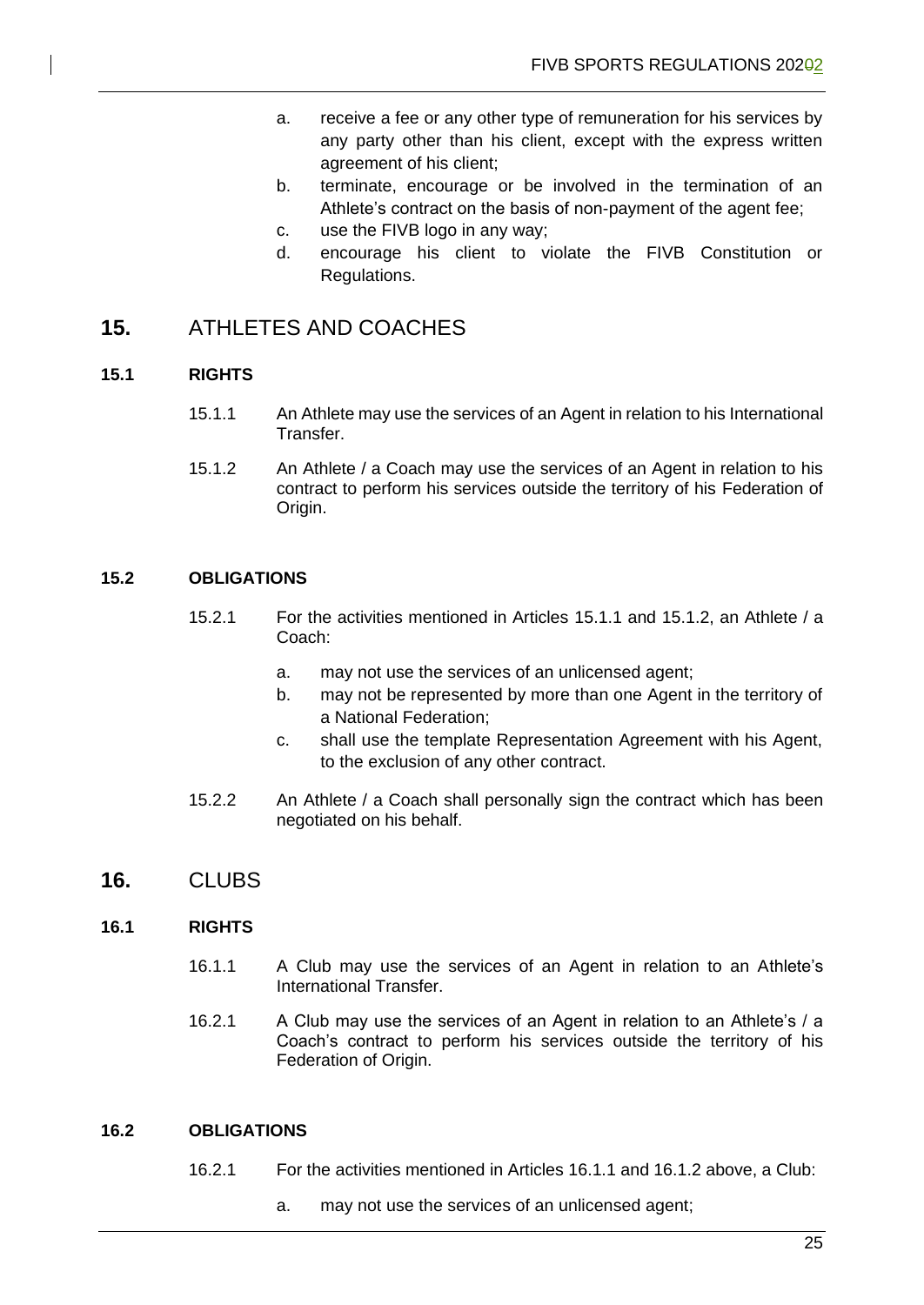- b. may not use the services of more than one Agent; and
- c. shall use the template Representation Agreement with its Agent, to the exclusion of any other contract.
- 16.2.2 This Article 16 applies also to National Federations when they hire the services of a foreign coach for any of their national teams.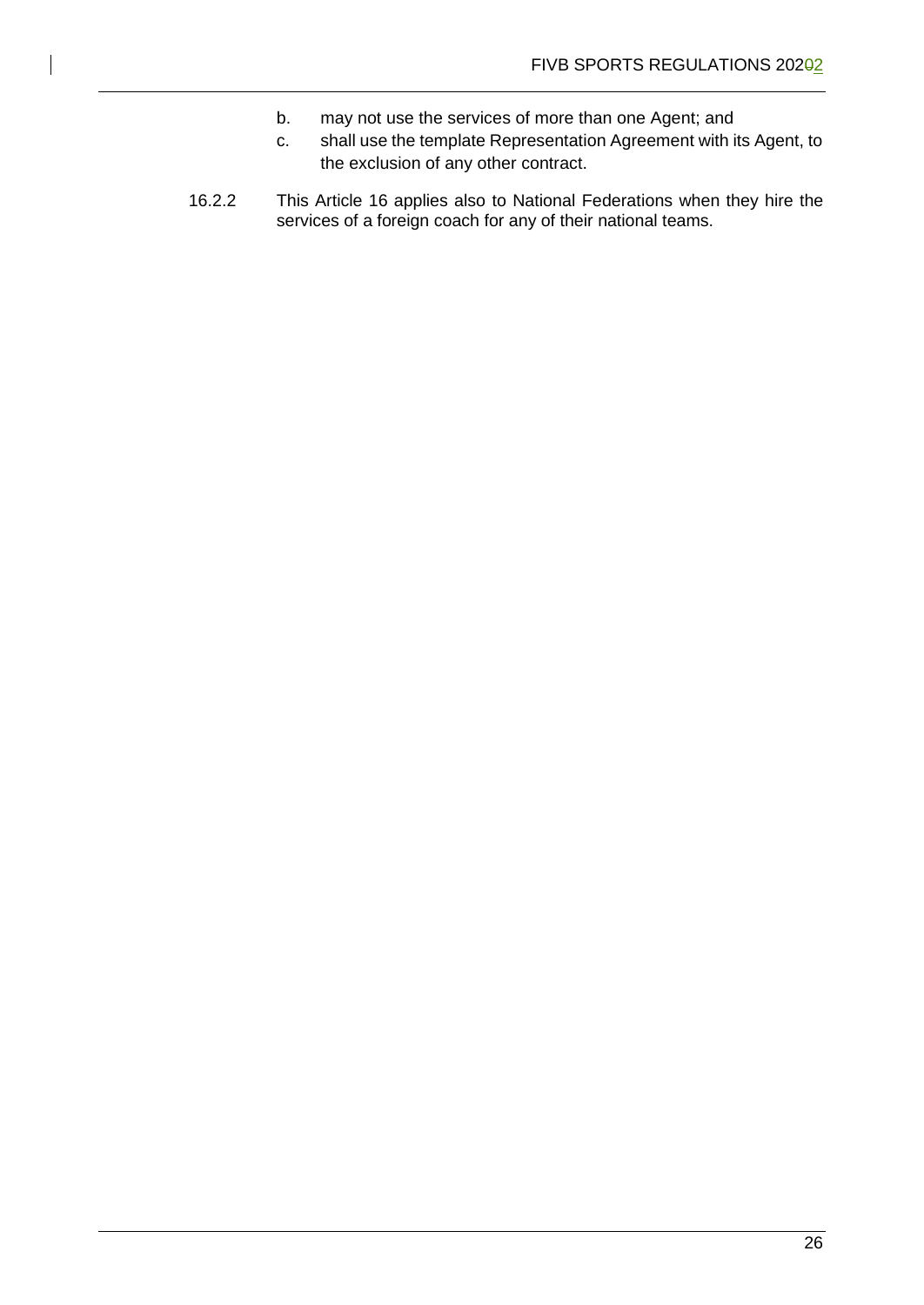## <span id="page-29-0"></span>CHAPTER 6 SANCTIONS

- **17.1** The FIVB may impose sanctions in accordance with the FIVB Disciplinary Regulations on an Agent, an Athlete, a Coach, a National Federation or a Club for a violation of the FIVB Constitution or Regulations. The competent FIVB body may publish its decision.
- **17.2** If an Agent does not comply with any of the requirements of Article 10.1 above, the FIVB may decide to revoke, temporarily or permanently, the License of the Agent.
- **17.3** The FIVB may offset a monetary sanction against an Agent through the guarantee which he paid prior to receiving the License. The Agent shall then repay the balance of the guarantee.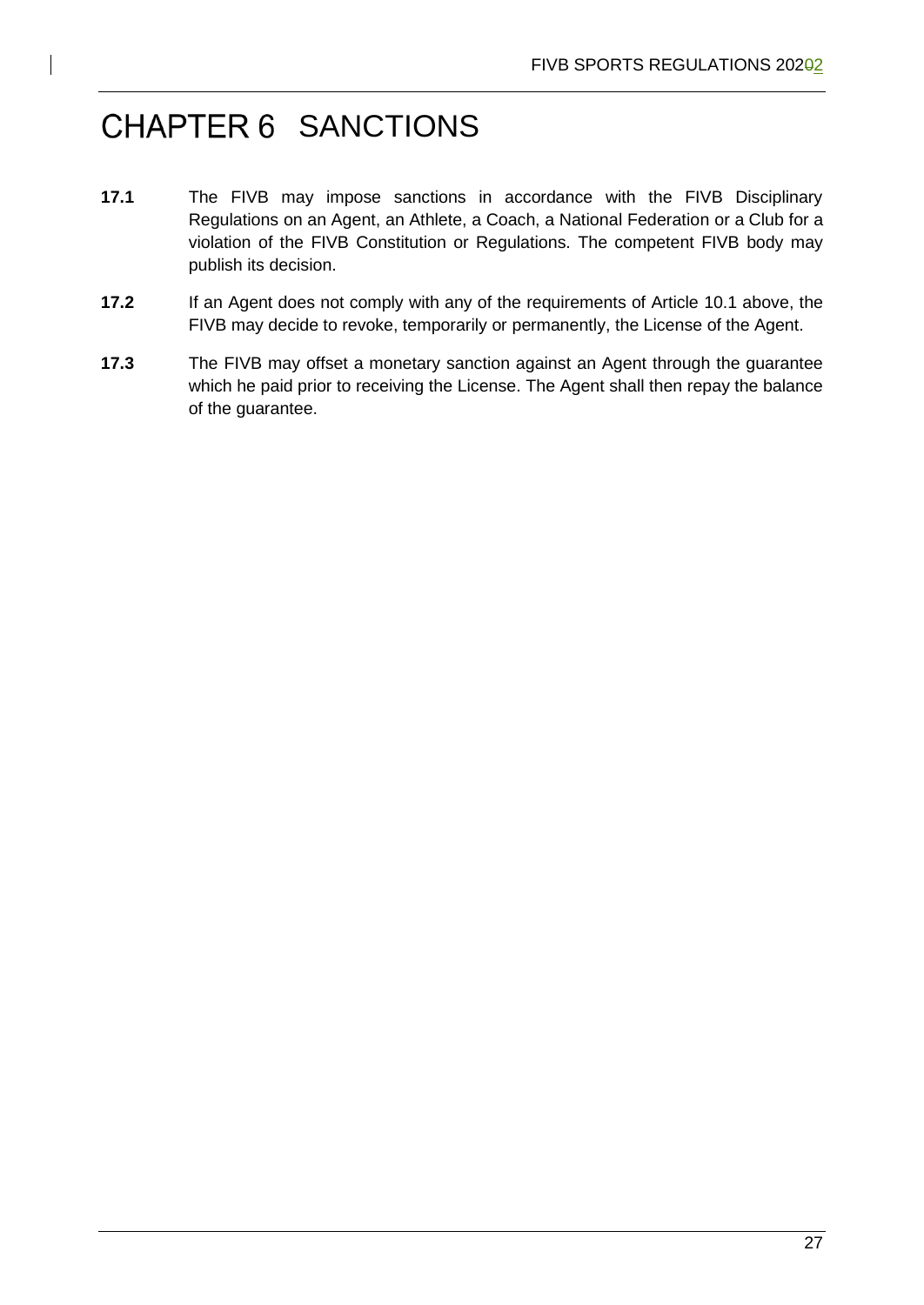## <span id="page-30-0"></span>**SECTION III Financial Disputes**

## <span id="page-30-1"></span>**CHAPTER 7 Complaint Process**

## <span id="page-30-2"></span>**18.** FINANCIAL DISPUTES BETWEEN CLUBS, PLAYERS, FIVB-

## LICENSED AGENTS AND COACHES

#### **18.1 PROCEDURE BEFORE FIVB/CONFEDERATION**

- a. A club, a player, a coach or a FIVB-licensed agent may file a complaint before FIVB.
- b. After receiving a written complaint ("Complaint") and providing the respondent with an opportunity to submit its reply in writing ("Reply"), the FIVB can decide a financial dispute of an international dimension between a club, a player, a coach or a FIVB-licensed agent provided that the Complaint is filed no later than three (3) years from the date of the last day of the relevant National League season (as defined in Article 6.5.1.1) during which the dispute arose. It can also decide financial disputes of an international dimension between a coach and a National Federation.
- c. Any counterclaim must be filed within the time limit for the Reply; subsequent filing of a counterclaim shall be inadmissible. The provisions on Complaints, including on the payment of the applicable handling fee, shall apply mutatis mutandis to counterclaims.
- d. The Complaint and the Reply shall include a summary of facts as well as specific requests for relief. The Complaint shall be accompanied by proof of payment of the administrative fee in the amount of CHF 500 (five hundred Swiss Francs) per Claimant. The FIVB may set a final time limit for the payment of the administrative fee, failing which the Complaint shall be deemed withdrawn. The complaining party shall have the burden of proving its allegations. The FIVB may request further submissions and translations into English from the parties.
- e. The FIVB conducts the procedure expeditiously and endeavours to complete it within two (2) months from closing the submissions period – in accordance with guidelines to be established by the FIVB. The decision will be taken on a balance of probabilities and by applying general principles of justice and fairness without reference to any particular national or international law (*ex aequo et bono*). The FIVB may award a contribution towards the applicable handling fee to the prevailing party. It shall state brief reasons. The FIVB may award a contribution of up to CHF 2,500 towards the each prevailing party's reasonable legal fees and other expenses incurred in connection with the proceedings (including the applicable handling fee and the costs of witnesses and interpreters). When deciding on this contribution, the FIVB shall take into account the outcome of the proceedings as well as the conduct and financial resources of the parties.
- f. The FIVB may, at any stage of the procedure, assist the parties in reaching a settlement or decide to submit the case directly to the FIVB Tribunal. It may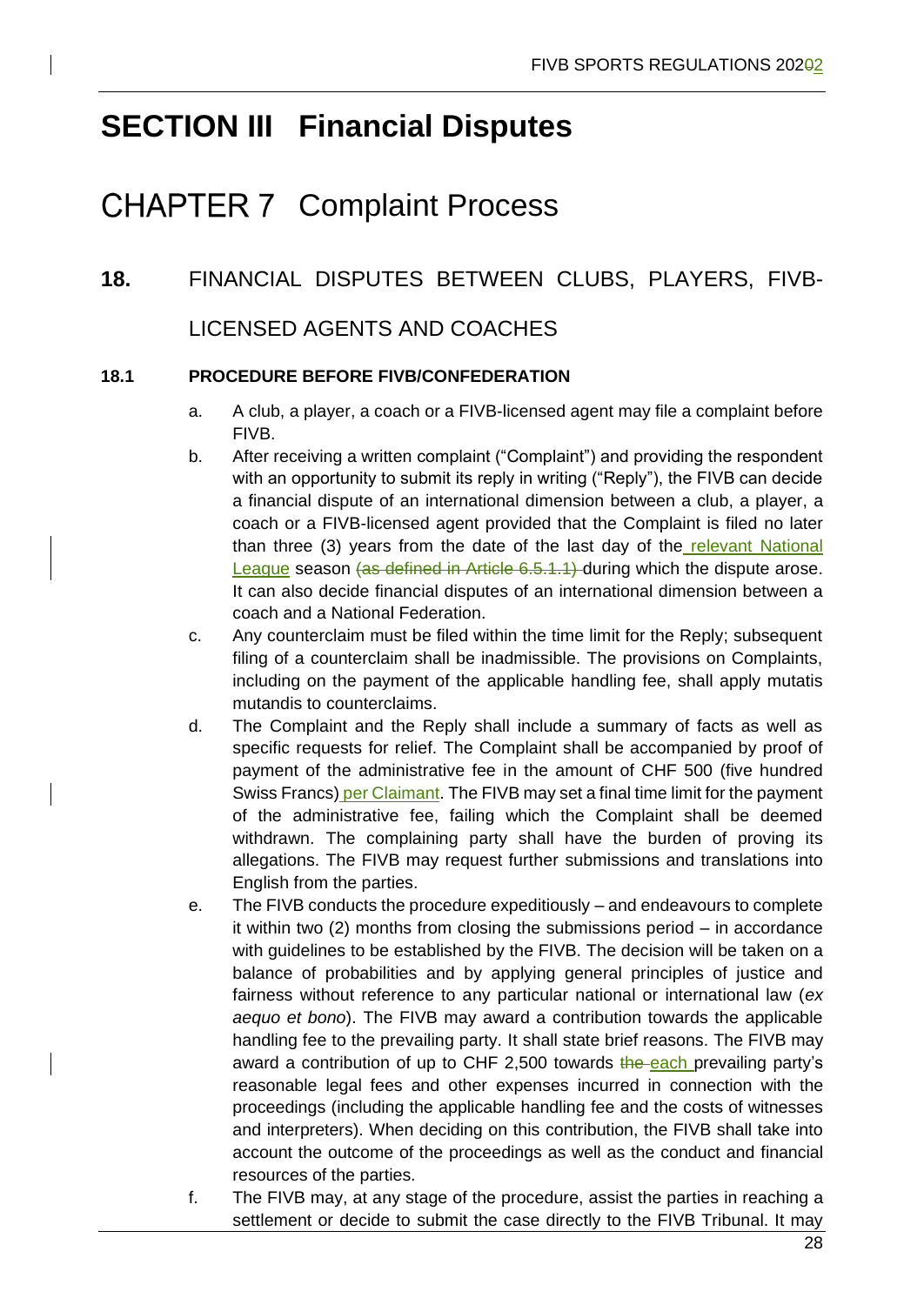refrain from entertaining the Complaint in case no ITC has been issued for a player's transfer or in case of an illegal transfer.

- g. The FIVB may set a final time limit for the parties' compliance with its decision and also determine that non-compliance will result in the imposition of sanctions under Article 21.3 below. Said sanctions may apply automatically after the lapse of the time limit.
- h. In case of disputes involving parties from the same Confederation, the FIVB may delegate its powers under this Article to the respective Confederation. The FIVB will then have the right to extend worldwide the sanction(s) imposed by Confederations.

#### **18.2 APPEAL**

Within fourteen (14) days from notification of the decision under Article 18.1 above, any affected party may request that the case be reviewed by the FIVB Tribunal.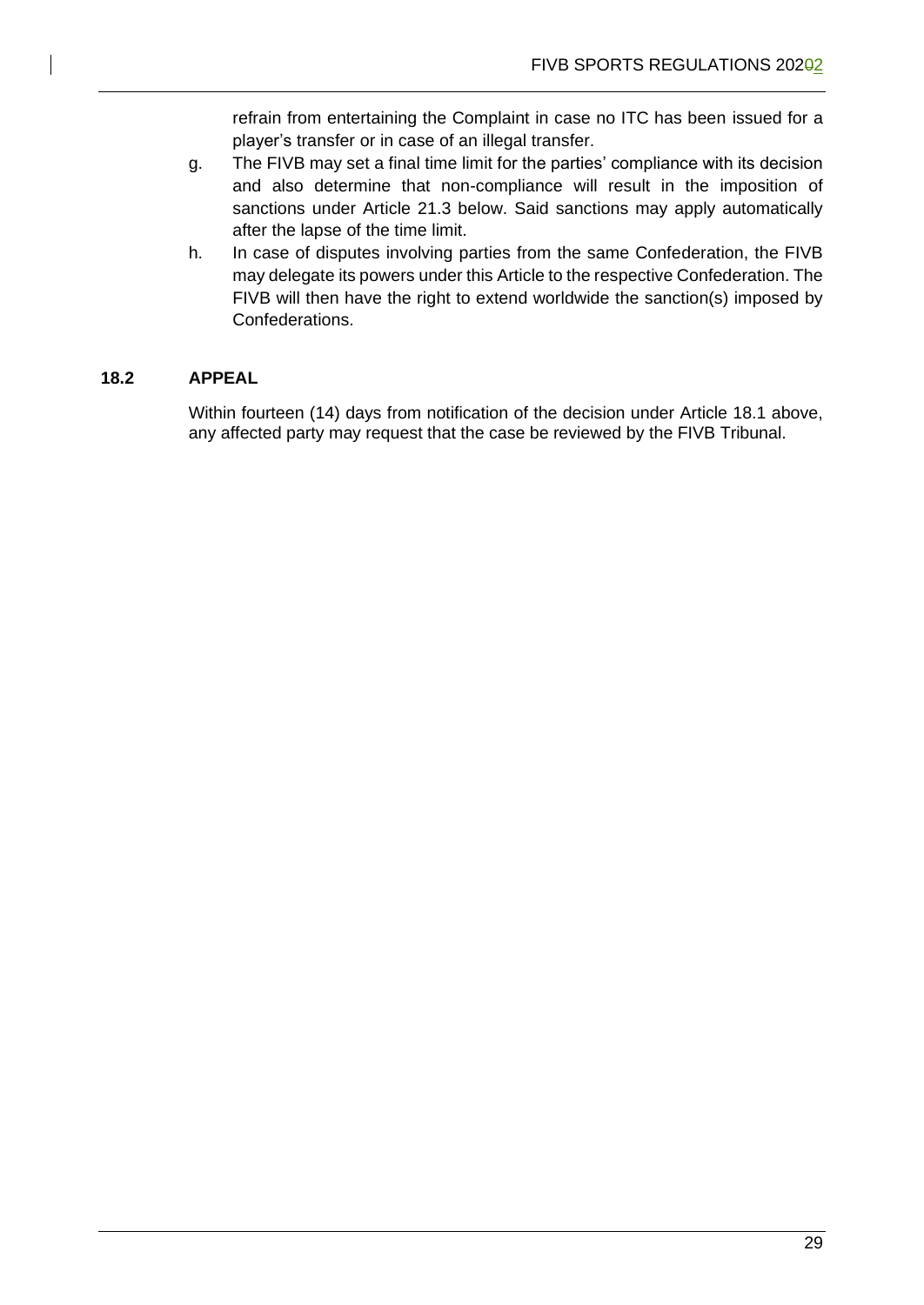## <span id="page-32-0"></span>CHAPTER 8 FIVB Tribunal

## <span id="page-32-1"></span>**19.** GENERAL PROVISIONS

#### **19.1 COMPOSITION**

- 19.1.1 The FIVB establishes an independent tribunal which will decide financial disputes between clubs, players, FIVB-licensed agents and coaches in a fair, fast and inexpensive manner.
- 19.1.2 The FIVB Tribunal is composed of five (5) judges, one from each Confederation, and five (5) substitute judges, one from each Confederation. The judge and the substitute judge from the same Confederation shall not have the same nationality. The judges and the substitute judges are appointed by the FIVB Board of Administration for a renewable term of four (4) years between the sessions of the FIVB elective Congress. One judge is appointed as the Chairperson and one judge as the Vice-Chairperson of the FIVB Tribunal.
- 19.1.3 Persons appointed to the FIVB Tribunal must have legal training and experience in the resolution of international sports disputes and may not hold any other position, with the exception of honorary titles, in FIVB or the Confederations. They must have proficient knowledge of English and be available to conduct proceedings in an expeditious manner.
- 19.1.4 The members of the Tribunal and all officers of the FIVB Tribunal's Secretariat involved in proceedings before the FIVB Tribunal cannot be held liable for any act or omission in connection with proceedings hereunder except in cases of grossly negligent or willful acts or omissions.
- 19.1.5 Cases before the FIVB Tribunal shall be heard by the Chairperson, provided that the amount in dispute does not exceed CHF 200'000 (two hundred thousand Swiss Francs). All other cases shall be heard by the Chairperson and two (2) other members of the FIVB Tribunal, appointed by the Chairperson. If one or more of the members is unavailable or ineligible due to reasons of conflict (see Article 20.4), the Chairperson shall appoint another member of the FIVB Tribunal. If the Chairperson is unavailable or ineligible due to reasons of conflict (see Article 20.4), he/she shall be replaced by the Vice‐Chairperson. The Chairperson may appoint another member of the FIVB Tribunal to hear a case instead of the Chairperson.

#### **19.2 JURISDICTION**

19.2.1 The FIVB Tribunal is competent to decide financial disputes of an international dimension between clubs, players, FIVB-licensed agents and coaches from within the world of volleyball. The FIVB Tribunal's jurisdiction extends also to financial disputes of an international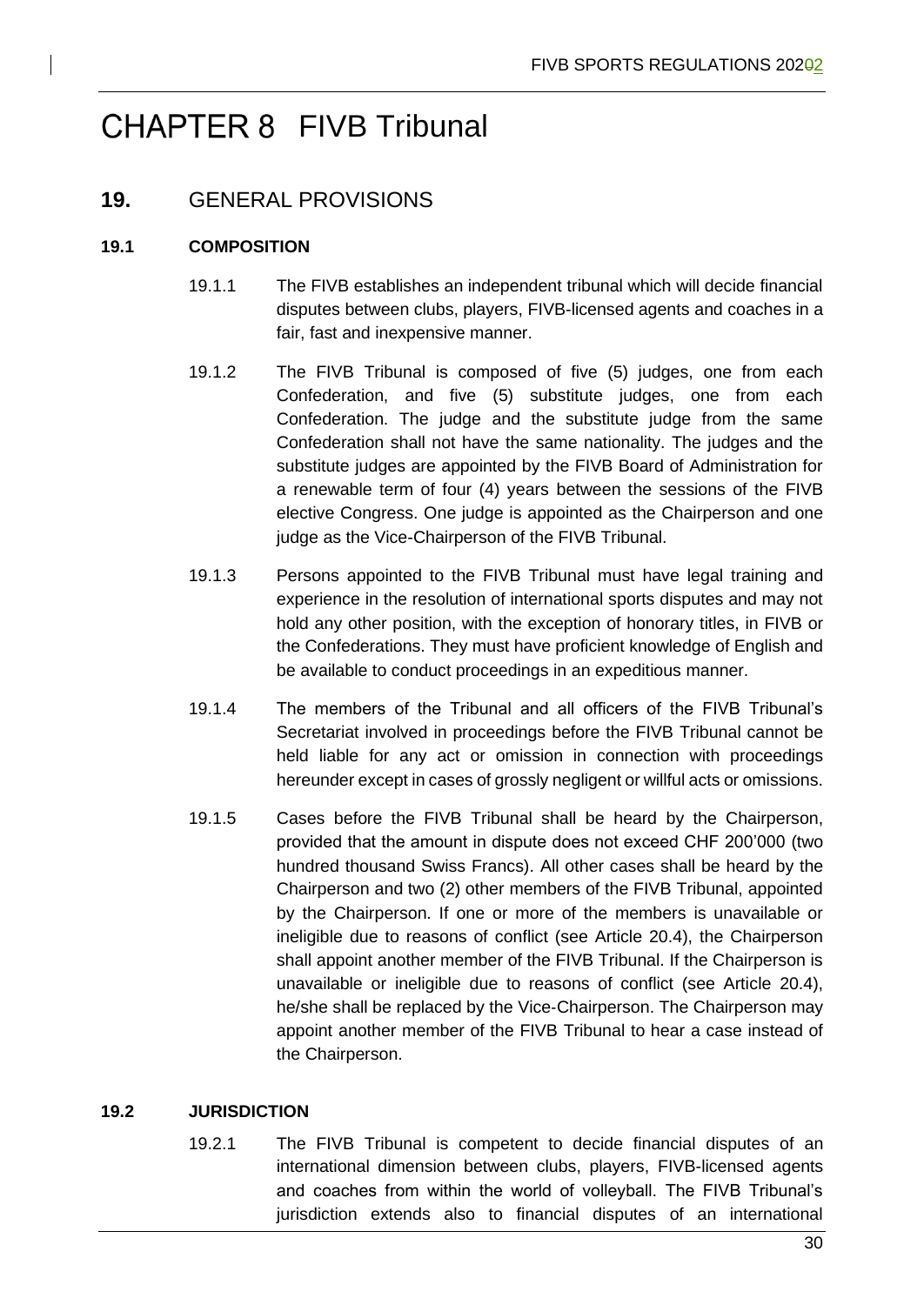dimension between a coach and a National Federation.

- 19.2.2 Only disputes:
	- 19.2.2.1 arising between the natural and legal persons/entities mentioned in Article 19.2.1; and
	- 19.2.2.2 decided previously by the FIVB / a Confederation or referred by the FIVB/a Confederation to the FIVB Tribunal

can be submitted for resolution by the FIVB Tribunal.

- 19.2.3 The Tribunal shall have the power to rule on its own jurisdiction.
- 19.2.4 Whenever a case has been submitted to the FIVB Tribunal in accordance with this Article, the present Regulations shall apply.

#### **19.3 SEAT**

The legal seat of the FIVB Tribunal is in Lausanne, Switzerland, irrespective of the place where a hearing or any other procedural act takes place.

#### **19.4 LANGUAGE**

- 19.4.1 The working language of the FIVB Tribunal shall be English. After consultation with the parties, the Tribunal may decide to hold the proceedings in another official language of the FIVB.
- 19.4.2 Documents provided to the FIVB Tribunal in a language other than English must be accompanied by a certified translation unless the Tribunal decides otherwise.

#### **19.5 COMMUNICATION**

All communications between the parties and the Tribunal shall be effected through the FIVB Tribunal's Secretariat.

### <span id="page-33-0"></span>**20.** PROCEEDINGS BEFORE THE FIVB TRIBUNAL

#### **20.1 CONDUCT OF PROCEEDINGS**

- 20.1.1 As a general rule, proceedings shall be conducted in writing, including facsimile and e-mail. The Tribunal is entitled to request the parties to submit electronic copies of their submissions.
- 20.1.2 To the extent not provided otherwise herein, the Tribunal shall determine in its sole discretion the procedure before it, taking into account the principles of equal treatment of the parties and their right to be heard.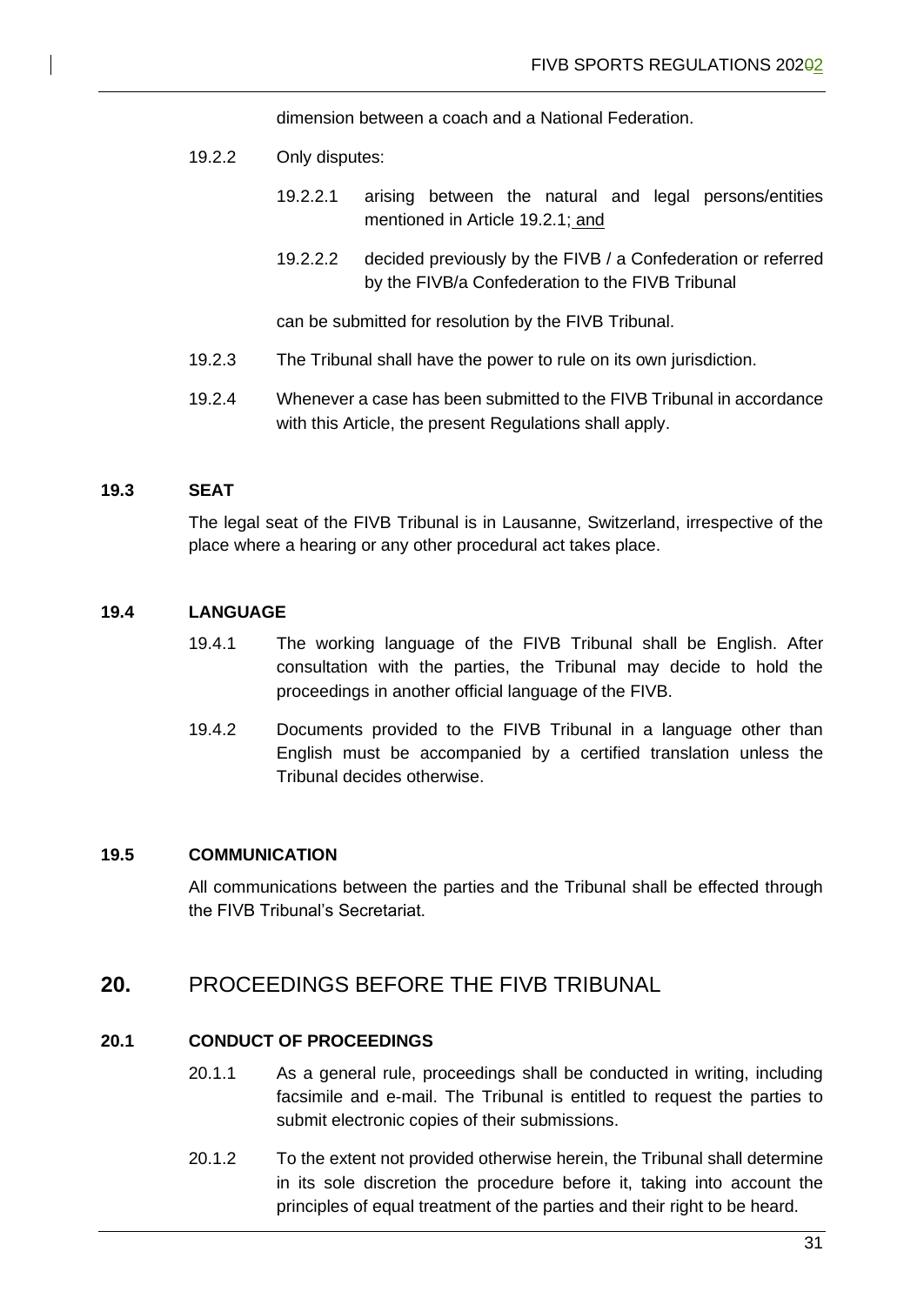20.1.3 A party may represent itself or be represented by legal counsel on the basis of a power of attorney.

#### **20.2 REFERRAL BY FIVB/CONFEDERATION**

In accordance with the FIVB Sports Regulations, the FIVB/a Confederation may decide to refer the matter directly to the FIVB Tribunal after receiving a person's complaint. In this case, the FIVB/Confederation shall submit the entire file of the case to the FIVB Tribunal's Secretariat.

#### **20.3 REQUEST FOR REVIEW**

- 20.3.1 The Request for Review of a decision taken by FIVB/a Confederation (hereinafter "RfR") shall be filed either by e-mail, facsimile or ordinary post to the FIVB Tribunal's Secretariat as follows:
	- Address Fédération Internationale de Volleyball (FIVB)

Att. FIVB Tribunal

Château Les Tourelles,

Edouard-Sandoz 2-4

1006 Lausanne, Switzerland

Facsimile +41 21 345 35 45

E-mail [fivb.tribunal@fivb.com](mailto:fivb.tribunal@fivb.com)

- 20.3.2 The RfR shall contain the following:
	- a. The names, nationality, postal addresses, telephone, facsimile numbers and e-mail addresses of the Claimant and the Respondent and their respective counsel;
	- b. A copy of the decision or the referral by FIVB/the Confederation.
	- c. A statement of all the facts and legal arguments;
	- d. The Claimant's request for relief.
	- e. All available written evidence on which the Claimant intends to rely, including the relevant contract.
	- f. Any request for a hearing and for the examination of (a) witness(es).
	- g. A bank certificate confirming payment of the applicable handling fee (see Article 20.10).
- 20.3.3 The FIVB Tribunal may set a final time limit for the payment of the handling fee, failing which the RfR shall be deemed withdrawn.
- 20.3.4 If more than one party files a RfR in relation to the same decision, they shall be automatically consolidated into one proceeding. The RfR with the highest amount in dispute determines the composition of the FIVB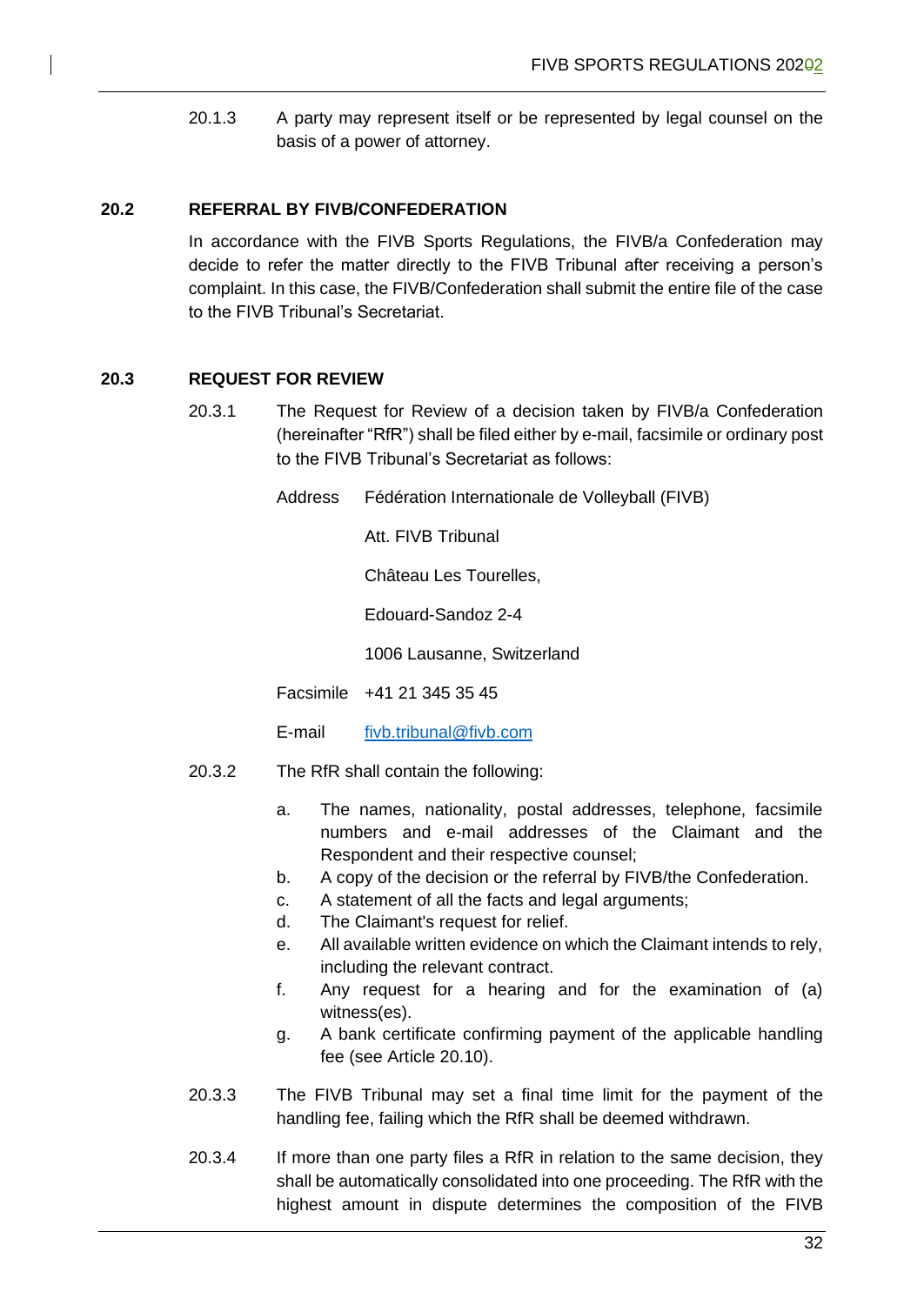Tribunal in accordance with Article 19.1.5. Each party shall pay the applicable handling fee in accordance with Article 20.11.1 based on its own request for relief in its RfR.

#### **20.4 INDEPENDENCE**

- 20.4.1 The Tribunal shall disclose to the parties any circumstances likely to affect the independence of one or more of its members with respect to any of the parties. A member shall be deemed not to be independent if he/she has the same nationality as one of the parties (see also Article 19.1.5).
- 20.4.2 A member of the Tribunal may be challenged if the circumstances give rise to legitimate doubts regarding his/her independence. The challenge shall be brought in writing within seven (7) days after the ground for the challenge has become known to the party making the challenge. Challenges are to be determined exclusively by the Chairperson FIVB **President** who shall rule on the challenge after giving an opportunity to state their position to all parties and the other members of the Tribunal appointed to the case. If the Chairperson is the member being challenged, the Vice-Chairperson will decide on the challenge following the same procedure.
- 20.4.3 In the event that the challenge is accepted, the member will be replaced by his/her substitute. In the event that a challenge is brought and accepted also against the substitute, the Chairperson FIVB President shall appoint another judge or substitute neutral judge from the Tribunal to the case. on an ad-hoc basis from among the persons proposed by the respective Confederation.

#### **20.5 ANSWER**

After receipt of the complete RfR or – in case of referral by the FIVB/a Confederation – of the initial complaint filed before the FIVB/Confederation, the Tribunal shall communicate it to the Respondent and set the time limit to file the Answer. The Answer shall contain:

- a. A statement of defence, including a statement of all the facts and legal arguments.
- b. Names, nationality and addresses of the Respondent and counsel, unless this has already been set out in the RfR.
- c. All available written evidence on which the Respondent intends to rely.
- d. Any request for the holding of a hearing and for the examination of (a) witness(es).
- e. Details of the relief sought.

#### **20.6 COUNTERCLAIMS**

20.6.1 In case of referral by the FIVB/a Confederation, any counterclaim must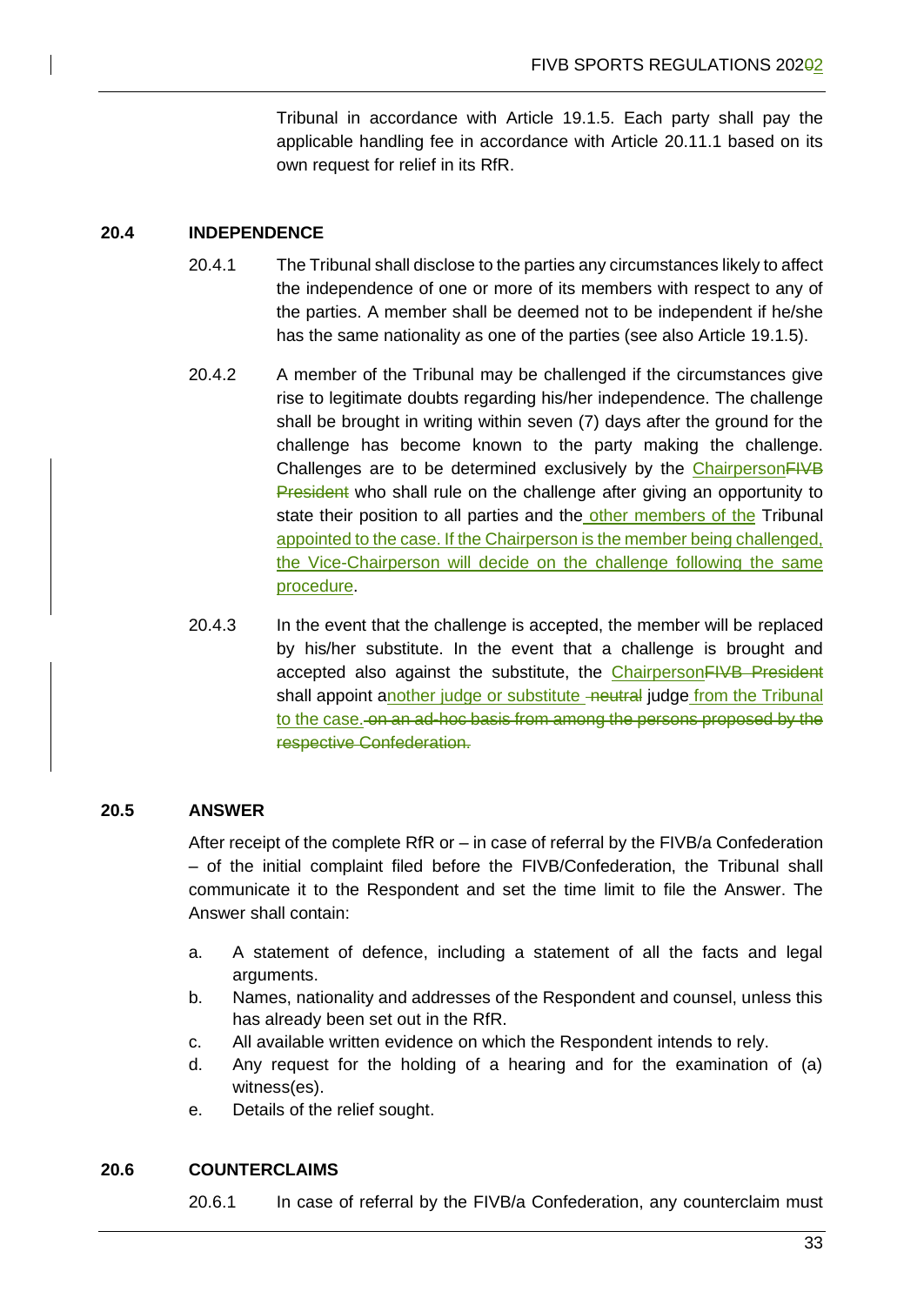be filed within the time limit for the Answer; subsequent filing of a counterclaim shall be inadmissible. The provisions on complaints before the FIVB/the respective Confederation, including on the payment of the applicable administrative fee, shall apply mutatis mutandis to counterclaims before the FIVB Tribunal.

20.6.2 In case of an RfR, any counterclaim filed by the Responding Party will be treated as a separate RfR and must comply with the deadline set forth in Article 18.2 and comport with the requirements of Article 20.3, including the payment of the applicable handling fee, in order to be admissible. As with any RfR, a counterclaim may not introduce any claims not (timely) filed in the first instance.

#### **20.7 FURTHER PROCEEDINGS**

- 20.7.1 After reviewing the RfR and the Answer, the Tribunal shall determine in its sole discretion whether a further exchange of submissions is necessary. Unless it decides that it is necessary, further submissions will not be taken into account.
- 20.7.2 The Tribunal may order the production of (additional) evidence or the parties' responses to specific questions, or give directions for the further proceedings. It may request the FIVB or the Confederation to produce a copy of the case file.
- 20.7.3 The Tribunal is authorized to attempt to bring about a settlement to the dispute.

#### **20.8 HEARING**

- 20.8.1 The Tribunal shall determine at its sole discretion, taking into account the parties' submissions, whether a hearing is to be held or not. It may decide that the hearing is to be held by telephone or video conference.
- 20.8.2 The Tribunal may decide to make the organisation of a hearing conditional upon the payment of administrative costs by the parties.
- 20.8.3 Each party shall be responsible for the availability and costs of its witnesses and experts.

#### **20.9 LAW APPLICABLE TO THE MERITS**

Unless otherwise agreed by the parties, the Tribunal shall apply general considerations of justice and fairness without reference to any particular national or international law (*ex aequo et bono*).

#### **20.10 DECISION**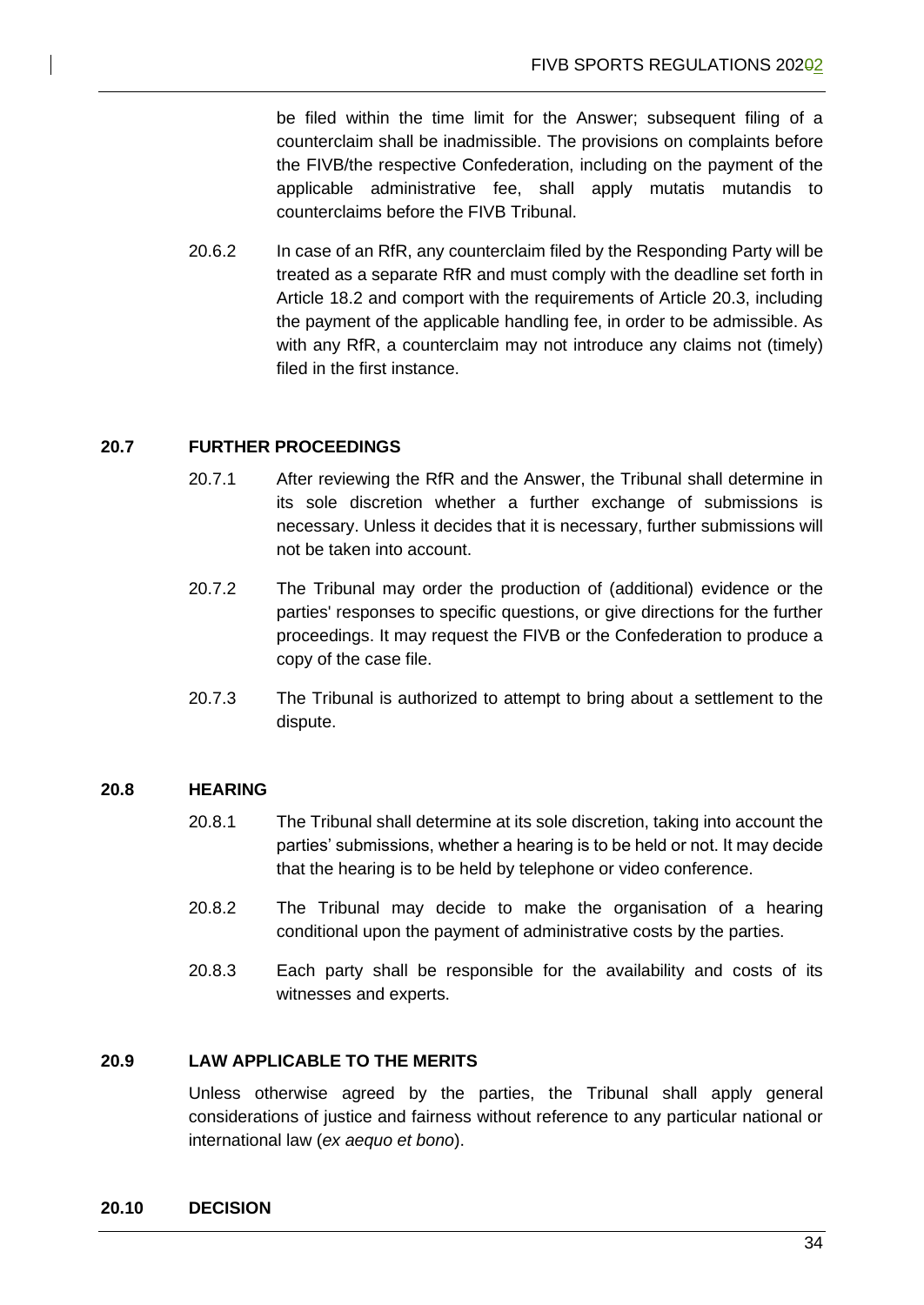- 20.10.1 The Tribunal shall have full power to review the facts and the law of the dispute.
- 20.10.2 If the Respondent fails to submit an Answer or fails to submit his Answer in accordance with Article 20.5 above, the Tribunal may nevertheless proceed with the case and deliver a decision. The same applies if any party fails to abide by a procedural order or by directions given by the Tribunal or fails to appear at a hearing.
- 20.10.3 When the Tribunal is composed of three (3) members, the decision shall be made by a majority decision. In case of a tie, the Chairperson has the casting vote.
- 20.10.4 The Tribunal shall give a written, dated and signed decision with summary reasons.
- 20.10.5 The Tribunal shall endeavour to render the decision no later than six (6) weeks after the completion of the proceedings.
- 20.10.6 Decisions of the FIVB Tribunal are not confidential unless ordered otherwise by the Tribunal.

#### **20.11 COSTS**

- 20.11.1 Subject to Article 20.7.2, the facilities and services required for the operation of the FIVB Tribunal are free of charge for the parties, save for a handling fee of:
	- CHF 1'500 (one thousand five hundred Swiss Francs) for cases with an amount in dispute up to CHF 30'000 (thirty thousand Swiss Francs);
	- CHF 2'000 (two thousand Swiss Francs) for cases with an amount in dispute between CHF 30'001 and CHF 100'000 (thirty thousand and one Swiss Francs and one hundred thousand Swiss Francs);
	- CHF 3'000 (three thousand Swiss Francs) for cases with an amount in dispute between CHF 100'001 and CHF 200'000 (one hundred thousand and one Swiss Francs and two hundred thousand Swiss Francs);
	- CHF 4'000 (four thousand Swiss Francs) for cases with an amount in dispute between CHF 200'001 and 500'000 (two hundred thousand and one Swiss Francs and five hundred thousand Swiss Francs);
	- CHF 5'000 (five thousand Swiss Francs) for cases with an amount in dispute between CHF 500'001 and CHF 1'000'000 (five hundred thousand and one Swiss Francs and one million Swiss Francs);
	- CHF 7'000 (seven thousand Swiss Francs) for cases with an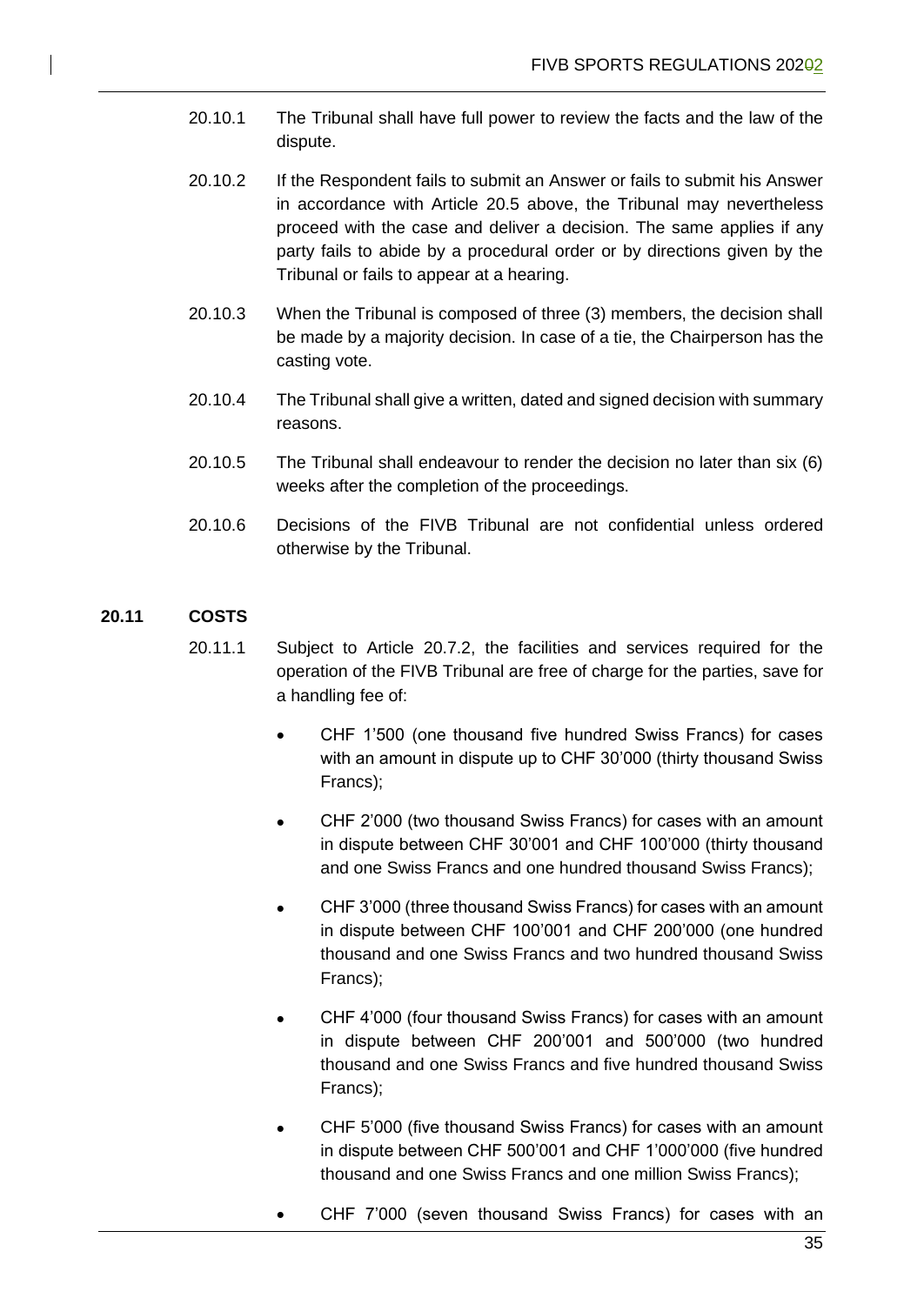amount in dispute exceeding CHF 1'000'000 (one million Swiss Francs).

All payments to the FIVB Tribunal must be made in CHF to the following FIVB account:

Banque Cantonale Vaudoise (BCV) Place Saint-François 14 CH-1001 Lausanne / Switzerland Account: T 5344.53.25 IBAN: CH33 00767 000T 5344 5325 BIC Code (Swift Address): BCVLCH2LXXX Bank clearing: 767

The FIVB shall allocate an annual budget for the Tribunal, primarily from the administration fees from International Transfer Certificates.

20.11.2 As a general rule, the decision shall grant the prevailing party a contribution towards its reasonable legal fees and other expenses incurred in connection with the proceedings (including the applicable handling fee and the costs of witnesses and interpreters). When deciding on this contribution, the Tribunal shall take into account the outcome of the proceedings, as well as the conduct and the financial resources of the parties.

#### **20.12 APPEAL**

Decisions of the FIVB Tribunal can only be appealed to the Court of Arbitration for Sport (CAS), Lausanne, Switzerland and any such appeal must be lodged with CAS within twenty-one (21) days from the receipt of the decision. The CAS shall decide the appeal *ex aequo et bono* and in accordance with the Code of Sports-related Arbitration, in particular the Special Provisions Applicable to the Appeal Arbitration Procedure.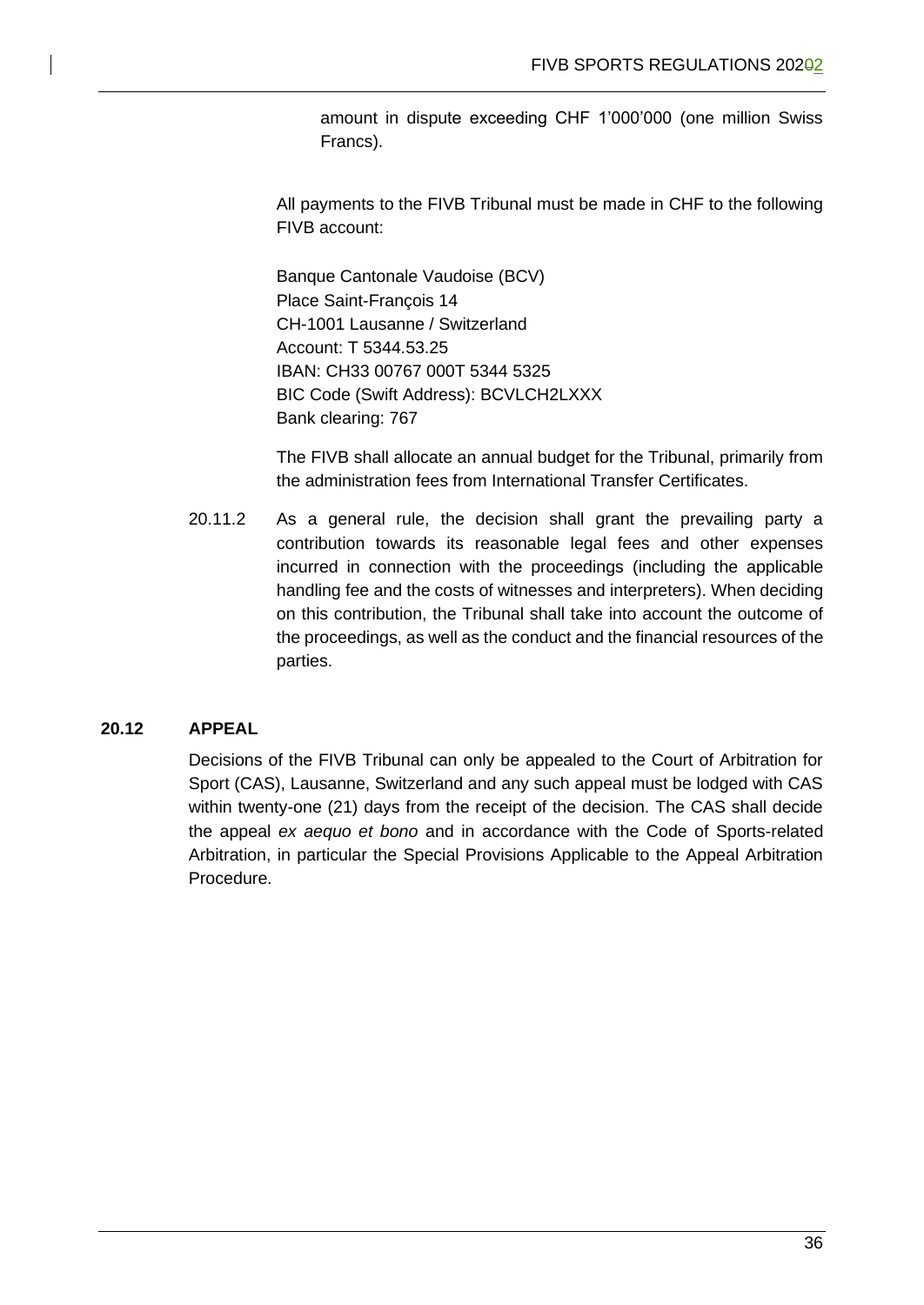## <span id="page-39-0"></span>**CHAPTER 9 Failure to comply with a decision**

### <span id="page-39-1"></span>**21.** SANCTIONS

- 21.1 If a National Federation, club, coach, agent or player that was a party to proceedings before the FIVB/Confederation, the FIVB Tribunal or before the Court of Arbitration for Sport (CAS) fails to comply with the decision of said body, it commits an offence. The FIVB may impose the following sanctions on this party:
- a. Warning;
- b. Fine up to CHF 50,000 (fifty thousand Swiss Francs);
- c. Prohibition of receiving an ITC (for clubs) or prohibition or restriction to transfer internationally (for players);
- d. Withdrawal or temporary suspension of a licence (for coaches and agents);
- e. Prohibition of registering and lining-up foreign players in any competition (for clubs);
- f. Prohibition of participating in international competitions.
- 21.2 The above sanctions can be extended in FIVB's sole discretion, to natural or legal persons which are directly or indirectly linked to the first party, either from a legal or sporting perspective (e.g. different entity under a similar name, same board of directors, officials, technical staff, same sporting license, etc.). The FIVB shall ensure that the party against which such sanctions shall be extended has the right to state its position and provide evidence before extending against such party.
- 21.3 In all cases, the above sanctions can be applied more than once and cumulatively.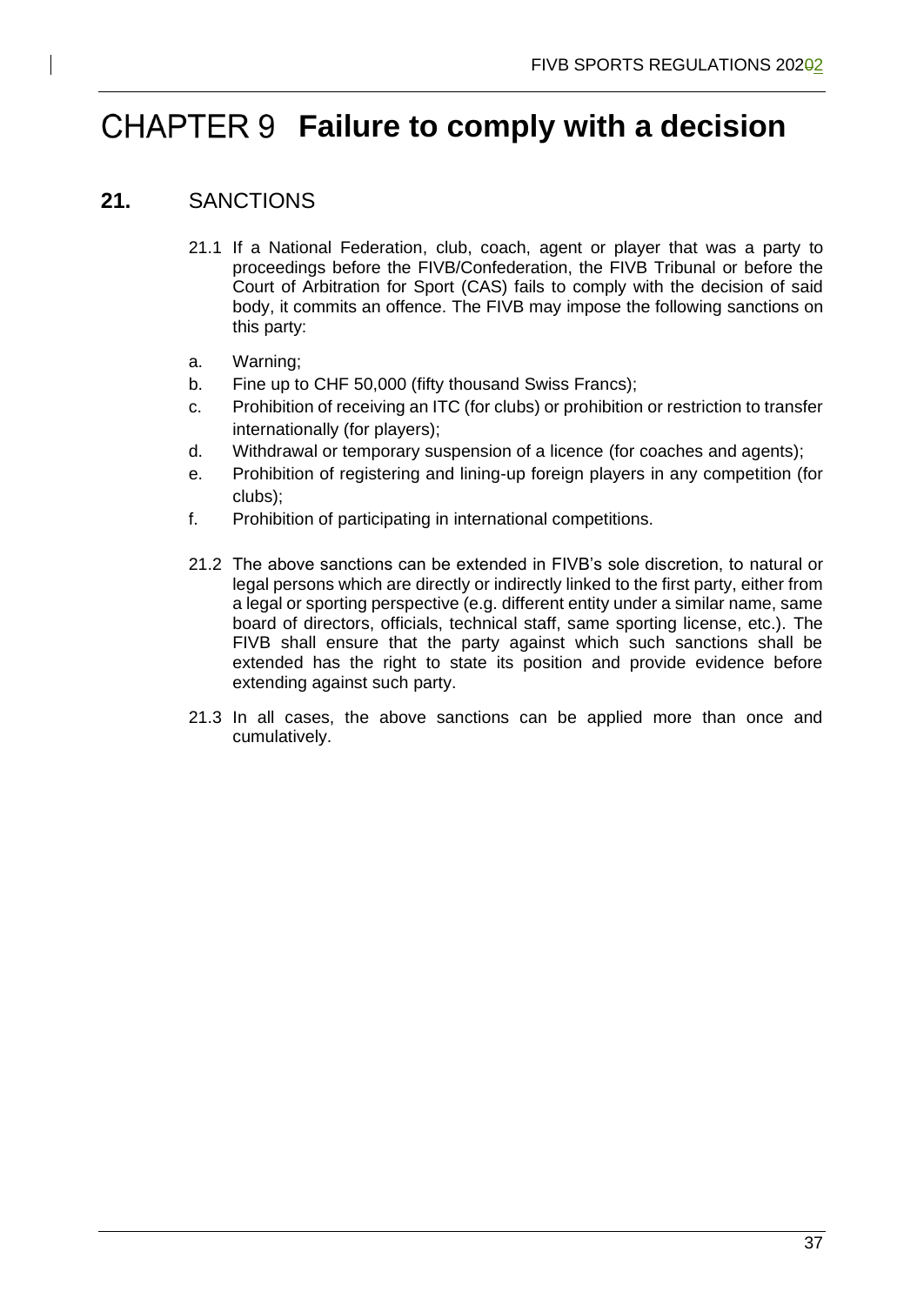## <span id="page-40-0"></span>**SECTION IV Final Provisions**

## <span id="page-40-1"></span>**CHAPTER 10 Miscellaneous**

## <span id="page-40-2"></span>**22.** ENTRY INTO FORCE

- **22.1.** These Regulations were approved by the FIVB Board of Administration on 21 March 20223 November 2020 and shall enter into force on 19 June 2022. They can be amended by a decision of the FIVB Board of Administration.
- **22.2** These Regulations supersede all previous versions of the FIVB Sports Regulations and amendments thereto, which are hereby cancelled.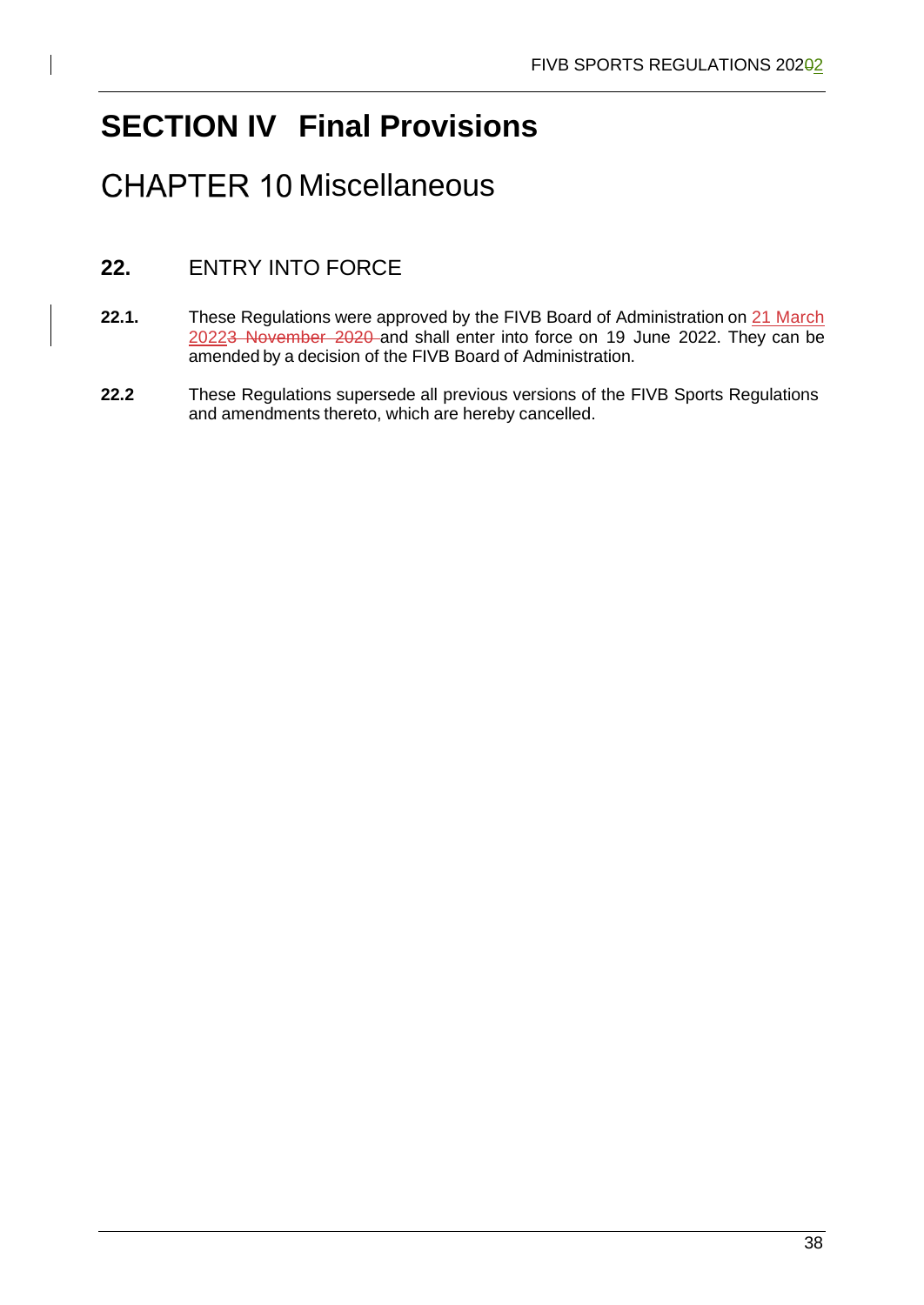#### **Appendix A**

#### **Application Form for FIVB Agent's License Test**

Last name:

First name:

Federation of Origin:

Date of birth:

Nationality:

Name and address of the company/agency:

Private address of the applicant, in the absence of a company/agency:

Telephone, facsimile and email details:

**→** Please attach:

-a copy of the passport of the applicant,

-an official abstract of the applicant's criminal record,

-a passport-size picture

-the Declaration duly signed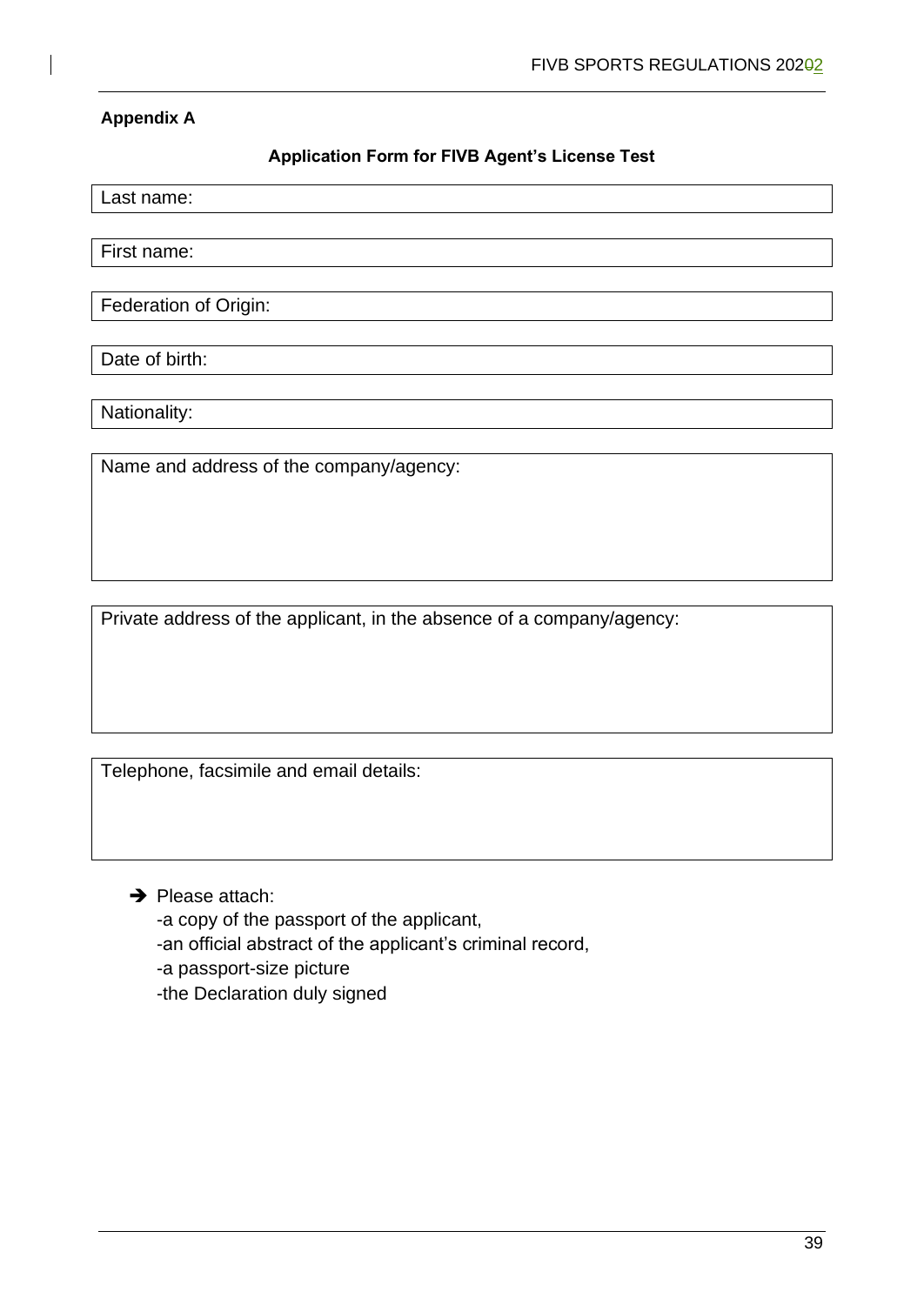### **Declaration**

I, the undersigned applicant, confirm herewith that:

*I am not a volleyball athlete, coach, referee, line judge or scorer table official;*

*I do not hold a position in the FIVB, a Confederation, National Federation or Club;*

*I am not in any way involved, either personally or through third persons, in a National Federation or Club;*

*I have not been convicted of a serious crime, and I acknowledge that the FIVB is fully free to appreciate my application regarding this criterion;*

*I acknowledge and understand that in order to become and remain an FIVB Agent, I will have to pay a guarantee for compliance with the FIVB Sports Regulations, in the amount of CHF 5,000 (five thousand Swiss Francs);*

*I acknowledge and understand that in order to become and remain an FIVB Agent, I will have to pay an annual registration fee of CHF 1,000 (one thousand Swiss Francs);*

*I* understand that I could be invited by the FIVB for a personal interview and a test in *Lausanne, Switzerland, at the FIVB headquarters, which I will have to attend on my own expenses;*

*I have read and understood the FIVB Data Protection Requlations available under www.fivb.com*

*I will comply with the FIVB Constitution and all FIVB regulations and decisions. In particular, I recognize that I must strictly comply with the FIVB Sports Regulations in force and as modified from time to time by the FIVB.*

*I understand that I am subject to disciplinary sanction by the FIVB in case of breach of the FIVB Constitution and all FIVB regulations and decisions.* 

Date:

Place:

Name and Signature of the applicant: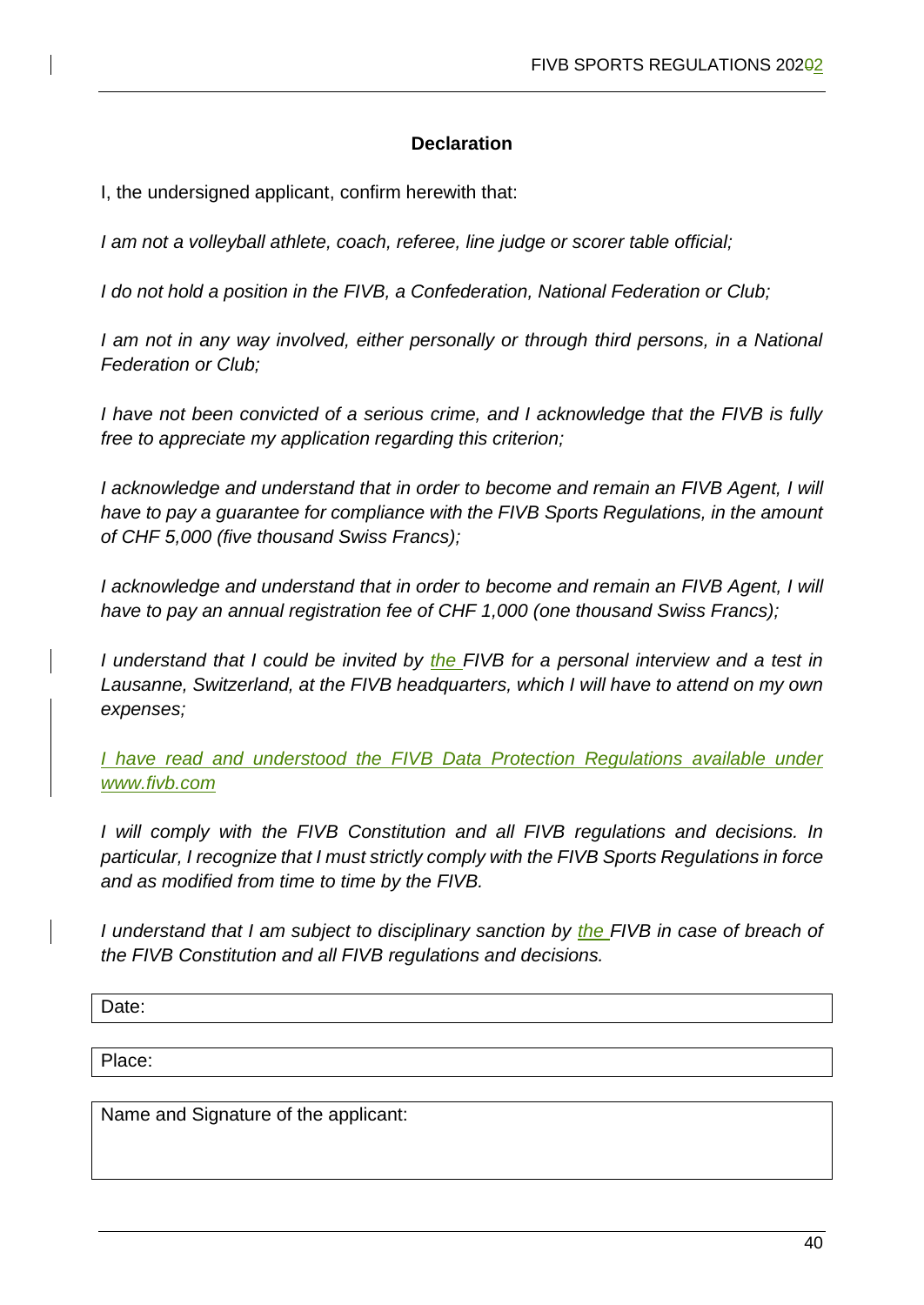$\overline{\phantom{a}}$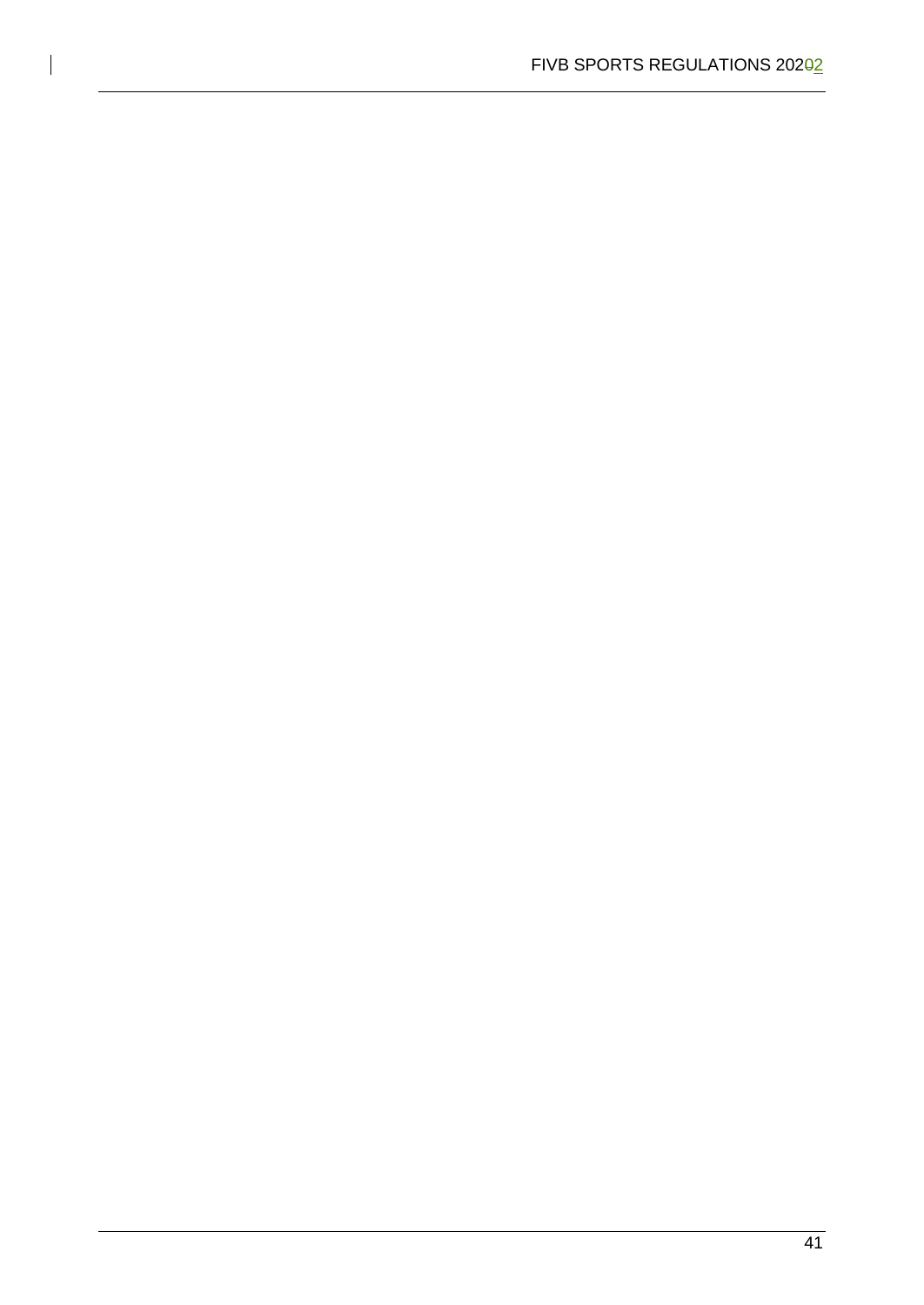### **Appendix B**

### **STANDARD FIVB AGENT-CLIENT CONTRACT**

Between:

*[\*NAME OF ATHLETE/COACH/CLUB\*], [\*address and nationality\*]* (hereinafter the "Client"),

AND

*[\*NAME OF AGENT\*], [\*address of the Agency\*]* (hereinafter the "Agent");

HEREBY AGREE TO THE FOLLOWING TERMS:

### **Preamble**

This Contract is based on a standard agreement provided by the FIVB pursuant to the FIVB Sports Regulations.

### **1. Scope and Term of the Contract**

1.1 The Client herewith contracts the Agent to exclusively represent it in all negotiations regarding the international transfer or contract of the Client in *[\*insert territory of exclusive representation e.g. a country or a continent\*]*.

1.2 The term of the Contract starts on *[\*date\*]* and expiring on *[\*date\* - may not exceed 3 years]*.

1.3 The Parties agree that the duration of this Contract can only be extended by a new written agreement signed by both parties.

### **2. Parties' Rights and Obligations**

The Parties agree that their relationship under this Contract shall be governed by the FIVB Sports Regulations as amended from time to time. In particular, the Parties agree to be entitled to and bound by the respective rights and duties provided for in the FIVB Sports Regulations

### **3. Compensation**

3.1 In consideration for the services to be performed by the Agent under this Contract, the Agent shall be compensated as follows:

#### *[\*insert percentage, not to exceed 10%\*]* **percent of the transaction negotiated by the Agent on the Client's behalf**

3.2 The Client shall pay the compensation stipulated in Clause 3.1 to the Agent by no later than *[\*insert date\*]*. The parties also agree that, in case the international transfer or the contract negotiated by the Agent includes a clause according to which the Agent will be paid by the other party and not by his Client, then the Client will be released from his obligation under this Clause 3.

3.3 All compensation to the Agent under this Contract shall be made to the Agent's bank account, the details of which will be notified in writing by the Agent to his Client on a proper invoice.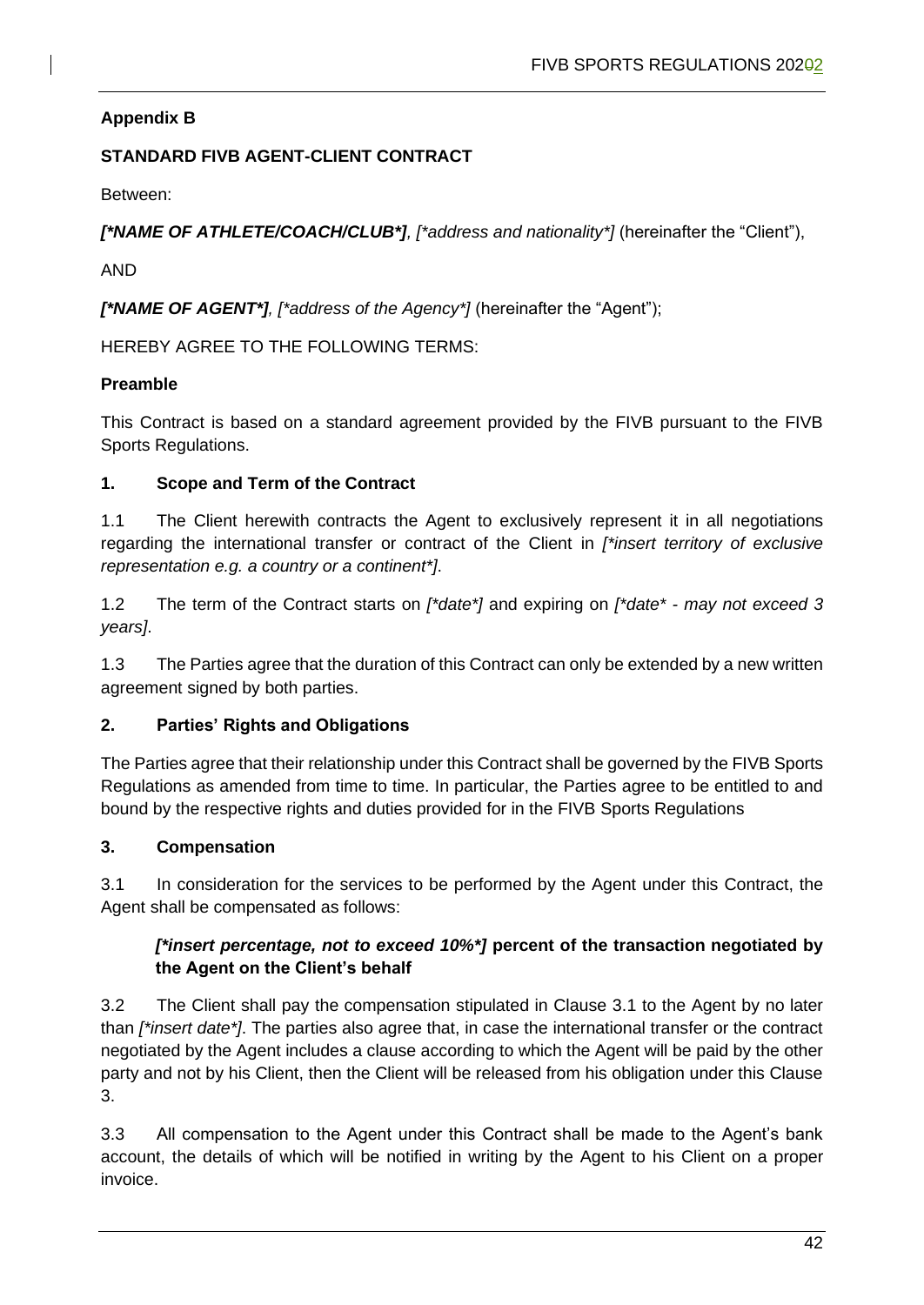#### **4. Amendment**

This Contract between the Parties, including this provision, can only be amended by an agreement in writing signed by both of the Parties.

#### **5. Dispute Resolution**

Any dispute arising from or related to the present contract shall be submitted to the FIVB in Lausanne, Switzerland and shall be resolved in accordance with Article 18 of the FIVB Sports Regulations. The language of the procedure shall be English. The FIVB and (if needed) the FIVB Tribunal and the Court of Arbitration for sport shall resolve the dispute *ex aequo et bono*.

IN WITNESS THEREOF, the Parties hereto intending to be legally bound by the terms of this Contract do execute this Contract as of:

\_\_\_\_\_\_\_\_\_\_\_\_\_\_\_\_\_\_\_\_\_\_\_\_\_\_\_\_\_\_\_\_\_\_ \_\_\_\_\_\_\_\_\_\_\_\_\_\_\_\_\_\_\_\_\_\_\_\_

*[\*date\*], [\*place\*]*

AGENT CLIENT

[Name of Agent] [Name of Client]

#### **DISCLAIMER**

*This Standard Contract does not take into account the legal requirements of specific countries*  which could be applicable to an agent-client contract. The addition, amendment or deletion of *any clause to this standard agreement in order to comply with the laws of a specific jurisdiction requires FIVB's prior written approval.*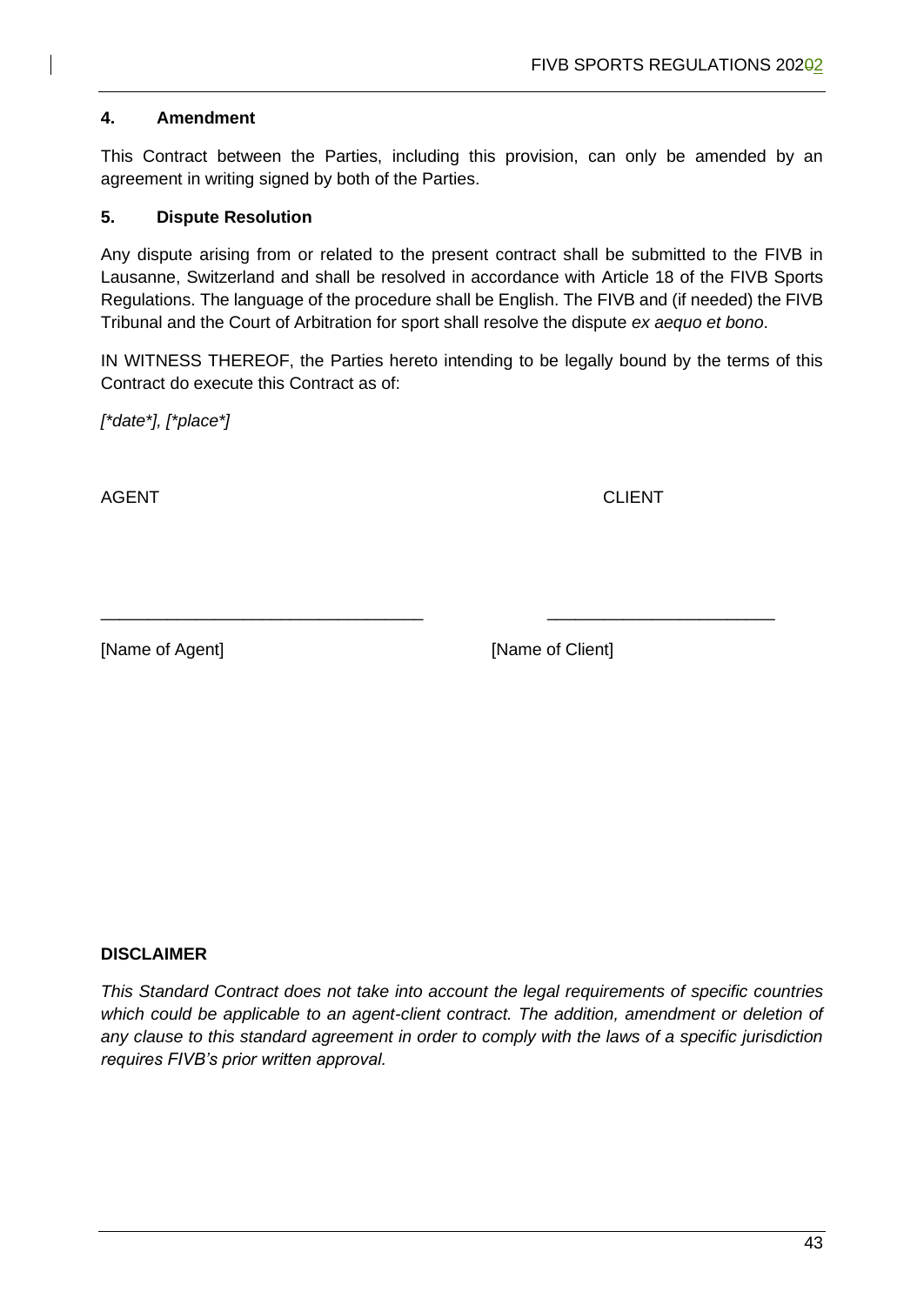#### **Appendix C**

#### **Maximum Federation of Origin Solidarity Fees (Articles 6.3.3.(c). of the FIVB Sports Regulations) (per season)**

When negotiating the Federation of Origin Solidarity Fee, a Federation of Origin and a Receiving Club should take into account the criteria defined in Article  $6.3.3-(b)$ . of the FIVB Sports Regulations.

In all cases, the Federation of Origin Solidarity Fees should not exceed the maximum values below.

| <b>NF Categories &gt;</b>               | 1                   | $\overline{2}$      | 3               | 4                   | 5                   |
|-----------------------------------------|---------------------|---------------------|-----------------|---------------------|---------------------|
| <b>Divisions/Leagues</b><br>$\mathbf v$ |                     |                     |                 |                     |                     |
|                                         |                     |                     |                 |                     |                     |
| <b>Highest</b>                          | Up to<br>CHF 2,500* | Up to<br>CHF 5,000* | Up to CHF 7,500 | Up to<br>CHF 15,000 | Up to<br>CHF 25,000 |
| 2 <sup>nd</sup> Highest                 |                     |                     | Up to CHF 2,500 | Up to CHF 5,000     | Up to<br>CHF 10,000 |
| 3rd Highest                             | ---                 | $---$               | ---             |                     | ---                 |
| Lower                                   |                     | ---                 |                 |                     |                     |

\*The Federation of Origin Solidarity Fee is applicable only when an International Solidarity and Administration Fee is applicable, i.e. when there is an "International Rights Transfer", which means that the Receiving Club is participating in an international competition.

In the event that the transfer is exempted from the payment of the International Solidarity and Administration Fee, no Federation of Origin Solidarity Fee shall be payable to the Federation of Origin (Article 6.3.3.(c) FIVB Sports Regulations).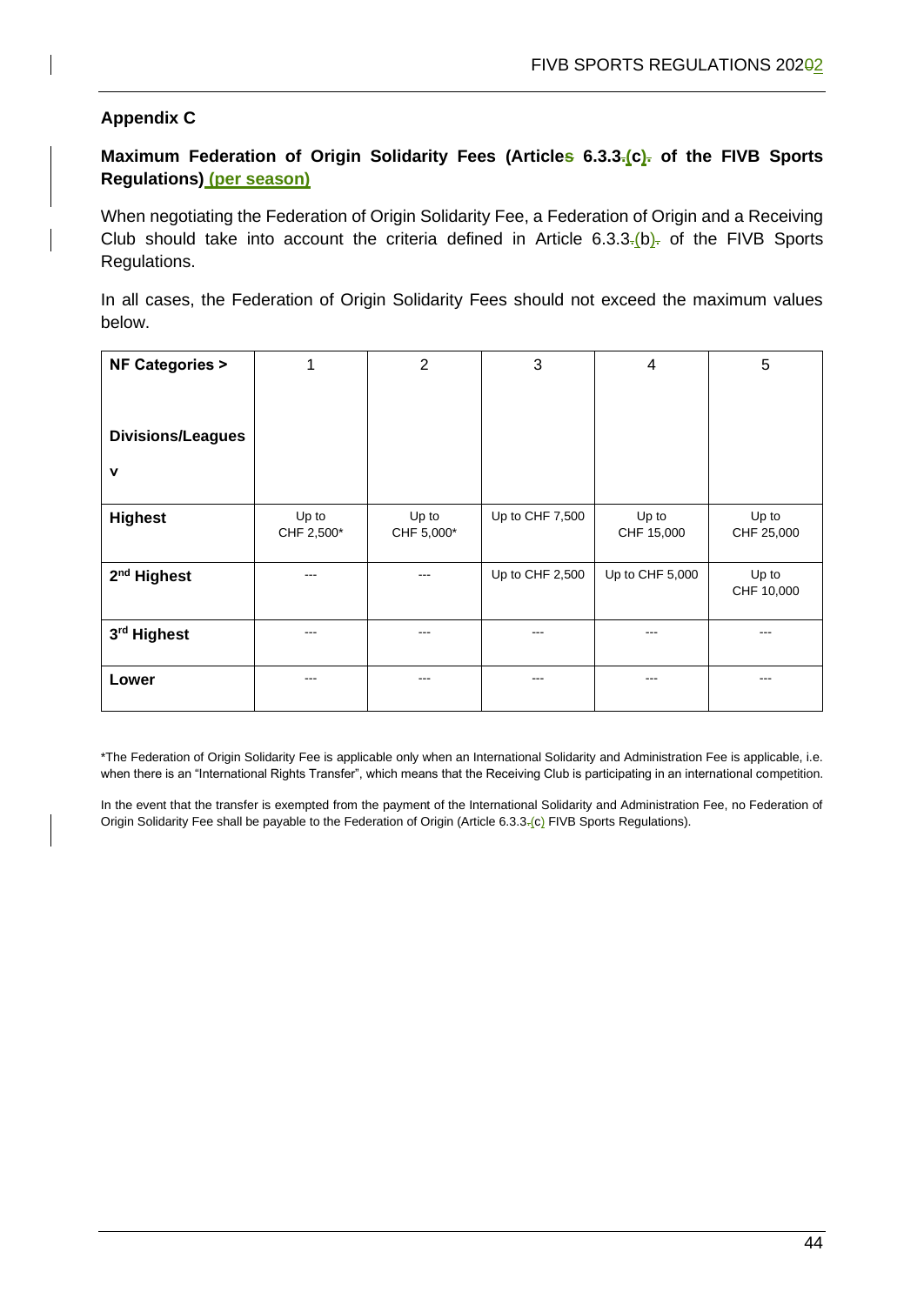#### **Appendix D**

**Procedure for the FIVB's intervention in determination of Federation of Origin Solidarity Fee (Articles 6.3.3.d. of the FIVB Sports Regulations)**

#### **1. Prior negotiations**

1.1. In accordance with Article 6.3.3.d. of the FIVB Sports Regulations, should the Receiving Club and the Federation of Origin fail to reach an agreement on the Federation of Origin Solidarity Fee for the transfer of the player for the coming season, the FIVB's intervention may be requested to resolve the dispute in accordance with the process described below.

#### **2. Request**

2.1. The player, the Receiving Club and/or the Federation of Origin may file a signed written request before the FIVB, using the form attached to this Appendix.

#### **3. Procedure**

- 3.1. The FIVB shall simultaneously provide the Receiving Club and the Federation of Origin with the opportunity to provide its position in writing, on a confidential basis and within a set deadline, including:
	- 3.1.1. A figure (in Swiss Francs) representing the requested value of the Federation of Origin Solidarity Fee for the coming season;
	- 3.1.2. Brief arguments justifying the value requested based on the criteria defined in Article 4.2 below; and
	- 3.1.3. The relevant supporting evidence along with English translations where necessary.
- 3.2. Should a party fail to provide its position within the set deadline, no additional time shall be granted, and the FIVB will issue a decision based on the records as it stands.
- 3.3. Evidence of the following shall not be admissible:
	- 3.3.1. The financial standing of a party.
	- 3.3.2. Press comments, testimonials or similar material bearing on the performance of the player, save for recognised player awards for playing excellence.
	- 3.3.3. Similar fees in other sports or occupations.
	- 3.3.4. The costs of the parties' representatives (legal counsels, agents, etc.).
- 3.4. The FIVB's intervention as per this Appendix D does not prevent the parties from discussing the amount of the Federation of Origin Solidarity Fee for the transfer of the player and reaching an amicable resolution at any point in time prior to the FIVB issuing its decision.
	- 3.5. Each party shall bear its own costs.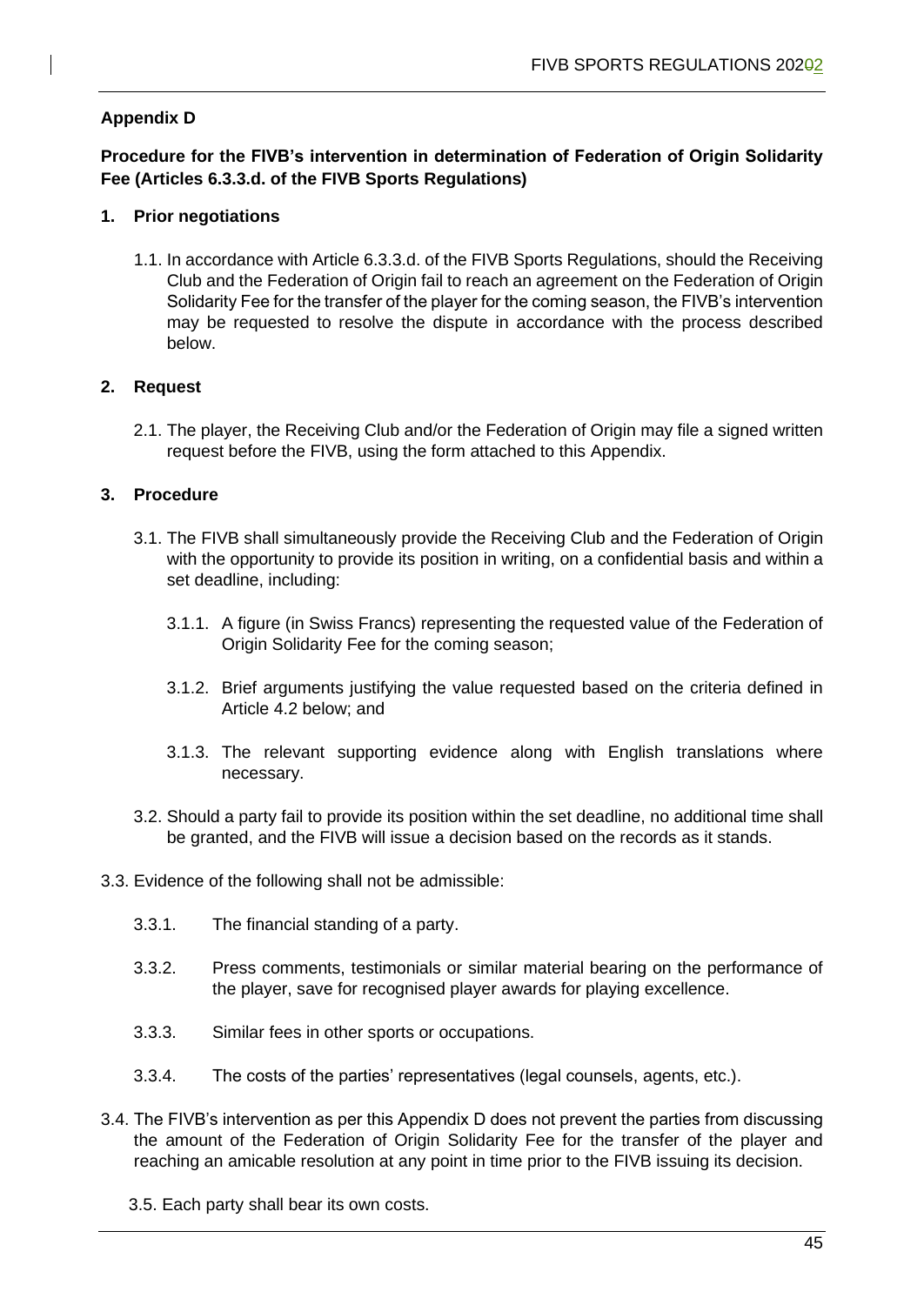#### **4. Decision**

- 4.1. The FIVB shall conduct the procedure expeditiously and, save for exceptional circumstances, shall endeavour to issue a decision within five (5) working days of the last day of the deadline for receiving the parties' positions as per Article 3.1 of this Appendix D.
- 4.2. The criteria to be considered by the FIVB are defined in Article 6.3.3.b. of the FIVB Sports Regulations.
- 4.3. The FIVB's decision shall state brief reasons.
- 4.4. The FIVB's decision shall be compulsory and binding upon both parties.

#### **5. Transparency**

5.1. The FIVB shall maintain records of the decisions issued under this process showing generic information of each case, including the figures proposed and awarded, to be anonymised and published on the FIVB's website.

#### **6. No Appeal**

6.1. The FIVB's decision related to the amount of the Federation of Origin Solidarity Fee is final and shall not be subject to appeal.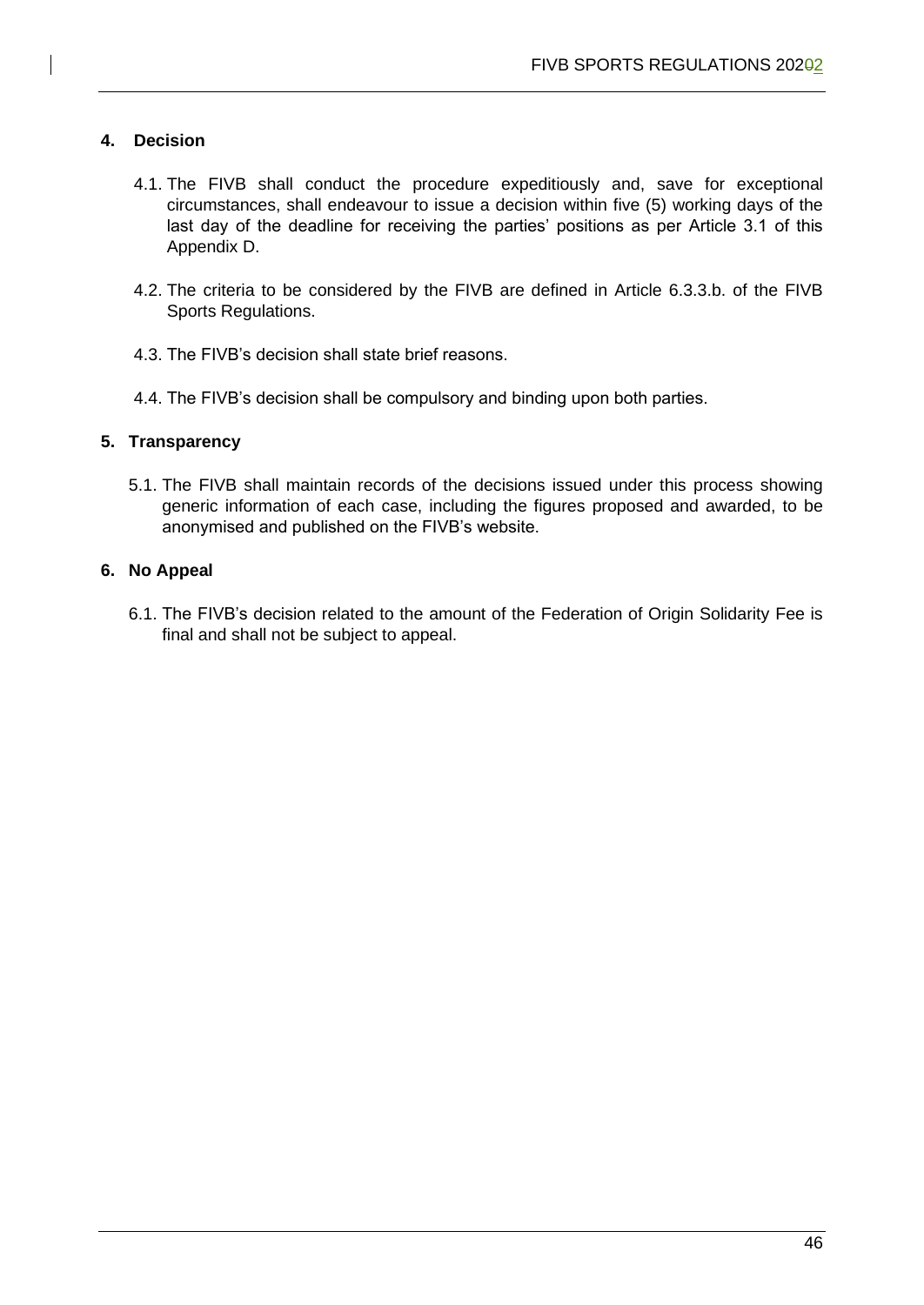### **Schedule 1- Request Form for FIVB intervention regarding Federation of Origin Solidarity Fee**

**Send to:**

|                                                                                                                                                                                                                                                             | Fédération Internationale de Volleyball<br>legal@fivb.com       |  |  |
|-------------------------------------------------------------------------------------------------------------------------------------------------------------------------------------------------------------------------------------------------------------|-----------------------------------------------------------------|--|--|
| <b>Full Name:</b>                                                                                                                                                                                                                                           |                                                                 |  |  |
| On behalf of: (Check<br>relevant box)                                                                                                                                                                                                                       | Player                                                          |  |  |
|                                                                                                                                                                                                                                                             | Federation of Origin<br>Receiving Club                          |  |  |
| <b>Address:</b>                                                                                                                                                                                                                                             |                                                                 |  |  |
|                                                                                                                                                                                                                                                             |                                                                 |  |  |
| Email:                                                                                                                                                                                                                                                      |                                                                 |  |  |
| <b>Counsel or</b><br>Representative (if<br>applicable)                                                                                                                                                                                                      |                                                                 |  |  |
| <b>Full Name:</b>                                                                                                                                                                                                                                           |                                                                 |  |  |
| Email:                                                                                                                                                                                                                                                      |                                                                 |  |  |
|                                                                                                                                                                                                                                                             | [Note: if applicable, please provide a valid Power of Attorney] |  |  |
| I hereby request the FIVB's intervention in accordance with Article 6.3.3.b. and Appendix D of the FIVB Sports Regulations to<br>decide on the applicable Federation of Origin Solidarity Fee to be paid by the Receiving Club to the Federation of Origin. |                                                                 |  |  |
| Full Name of Player:                                                                                                                                                                                                                                        |                                                                 |  |  |
| Player email:                                                                                                                                                                                                                                               |                                                                 |  |  |
| Player VIS N°:                                                                                                                                                                                                                                              |                                                                 |  |  |
| ITC N°:                                                                                                                                                                                                                                                     |                                                                 |  |  |
| <b>Federation of Origin:</b>                                                                                                                                                                                                                                |                                                                 |  |  |